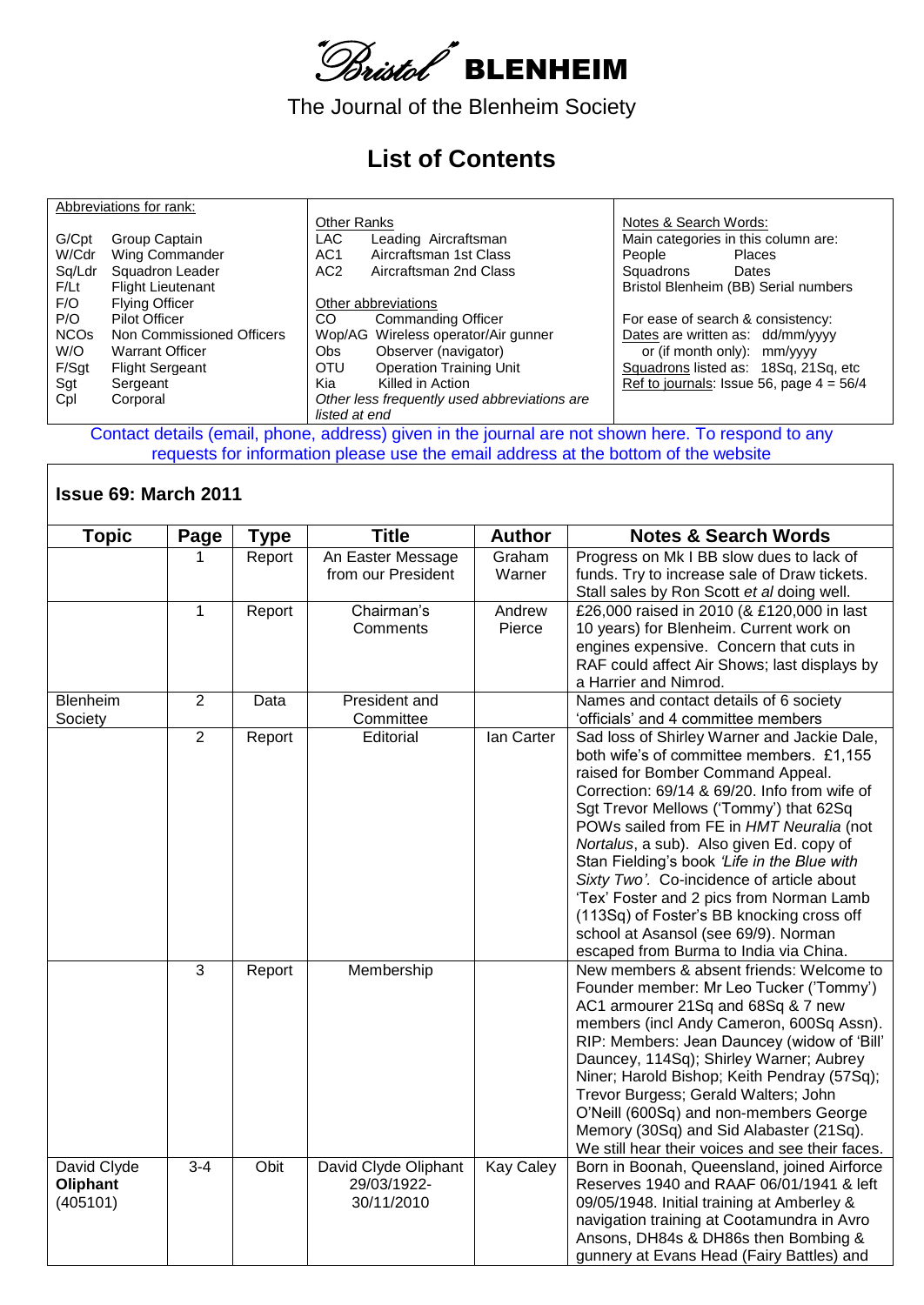|                                     |   |        |                                     |                        | Astro navigation at Parkes. 11/03/1942 flew<br>with Sgt Forbes Williams (pilot) & Geoff<br>Scott (Wop/AG) in Z9831 from Wadi Natron<br>(Egypt) to Lahore (India) via Aqir,<br>Habbaniya, Shaibah, & Sharjah where Clyde<br>attached to 244Sq while Z9831's engine<br>changed & flew in Vincents over Persian<br>Gulf with Sgt J Chapple. Then in BB again<br>via Jiwani & Karachi arriving Lahore<br>28/03/1942 to reformed 60Sq. Flew in V6333<br>from Lahore via Allahabad arriving Asansol<br>12/05/1942. Flew with Sgt Bill Sykens (pilot)<br>& Ken Gardiner in L7756 from Asansol to<br>Dum Dum for photo recce of Japanese near<br>Kaladan & Mayu rivers on 28/10/1942. Hit<br>over Buthinong (near Akyab); event resulting<br>in Clyde's severe injuries is described.<br>Admitted to British Military Hospitals at<br>Chittagong then Lucknow, travelling to latter<br>via Cutac, India (now Dakkah, Bangladesh).<br>V6333 to Dum Dum where crash landed.<br>Clyde rejoined 60Sq at St Thomas Mount,<br>Madras, on 14/05/1943 until repatriation to<br>UK on 30/10/1943. |
|-------------------------------------|---|--------|-------------------------------------|------------------------|----------------------------------------------------------------------------------------------------------------------------------------------------------------------------------------------------------------------------------------------------------------------------------------------------------------------------------------------------------------------------------------------------------------------------------------------------------------------------------------------------------------------------------------------------------------------------------------------------------------------------------------------------------------------------------------------------------------------------------------------------------------------------------------------------------------------------------------------------------------------------------------------------------------------------------------------------------------------------------------------------------------------------------------------------------------------------------|
| <b>F.Lt Frederick</b><br>Rippingale | 4 | Obit   | <b>F/Lt Frederick</b><br>Rippingale | Paul<br>Rippingale     | Paul writes that his Dad died aged 94. He<br>was in 13 OTU, Bicester, 02-05/1941 then<br>flew BB raids on Dutch/German coast.<br>17/06/1941 flew to Alexander via Gibralter &<br>Malta with Sgt Pat Melly (pilot) where joined<br>45Sq. Extract given from FR's diary.<br>Comments on maps provided and fuel use.<br>22/11/1941, T2318 shot down by Me 109s<br>near El Adem; Sgt J Halsall (Wop/AG) kia.<br>Pat Melly (pilot) & Rippingale (Obs) injured,<br>captured by Italians & POWs. Escaped<br>Fontanellato Prison 09/1943 and joined<br>SOE. Awarded MBE for work in Northern<br>Italy & married partisan, Maria Berni, in<br>1945. Mention & pic in 45Sq history ('The<br>Flying Camels' by CG Jefford), but pic<br>captions incorrect. Pics: Frederick with two<br>crew & as P/O.                                                                                                                                                                                                                                                                                       |
| Kenneth<br>Douglas<br><b>Spells</b> | 5 | Obit   | Ken Spells                          | Geoff<br><b>Spells</b> | Born Dublin 31/07/1921 (2 <sup>nd</sup> of three sons) to<br>military family, Ken joined TA in 1938 then<br>regular army. In 1941 volunteered for RAF,<br>gained pilot 'wings' 01/1942 & flew BBs &<br>Beaufighters with 600Sq often testing secret<br>airborne radar. Transferred to 527Sq<br>flewing Hurricanes & Spitfire still testing new<br>equipment. Based at Castle Camp where<br>met & married Faith Albon in 02/1944;<br>describes landing there. On RAF discharge<br>moved to Wilmington, Kent & worked<br>Standard Telephone Co, Woolwich, but<br>returned to Haverhill in 1950 where Ken<br>worked for PYE Communications then<br>Acrow (Saffron Walden) & finally services<br>manager at Haverhill Meat Products. He<br>retired 1986. Ken & Faith had two sons &<br>thee daughters. In 1950s involved with<br>1451Sq ATC & later helped organise Castle<br>Camp airfield memorial & active in Blenheim<br>Society. Faith died in 06/2002. In failing<br>health Ken moved to his son's at Swaffham,<br>Norfolk, in 2008 and died 23/12/2010.                       |
|                                     | 5 | Report | From the engineering<br>side: 26    | Smudge                 | Work on starboard engine frame & firewall<br>completed, engine frame mounted & Brian<br>now working on engine nacelles. Tony is<br>making a new starboard bomb bay door. Bill                                                                                                                                                                                                                                                                                                                                                                                                                                                                                                                                                                                                                                                                                                                                                                                                                                                                                                    |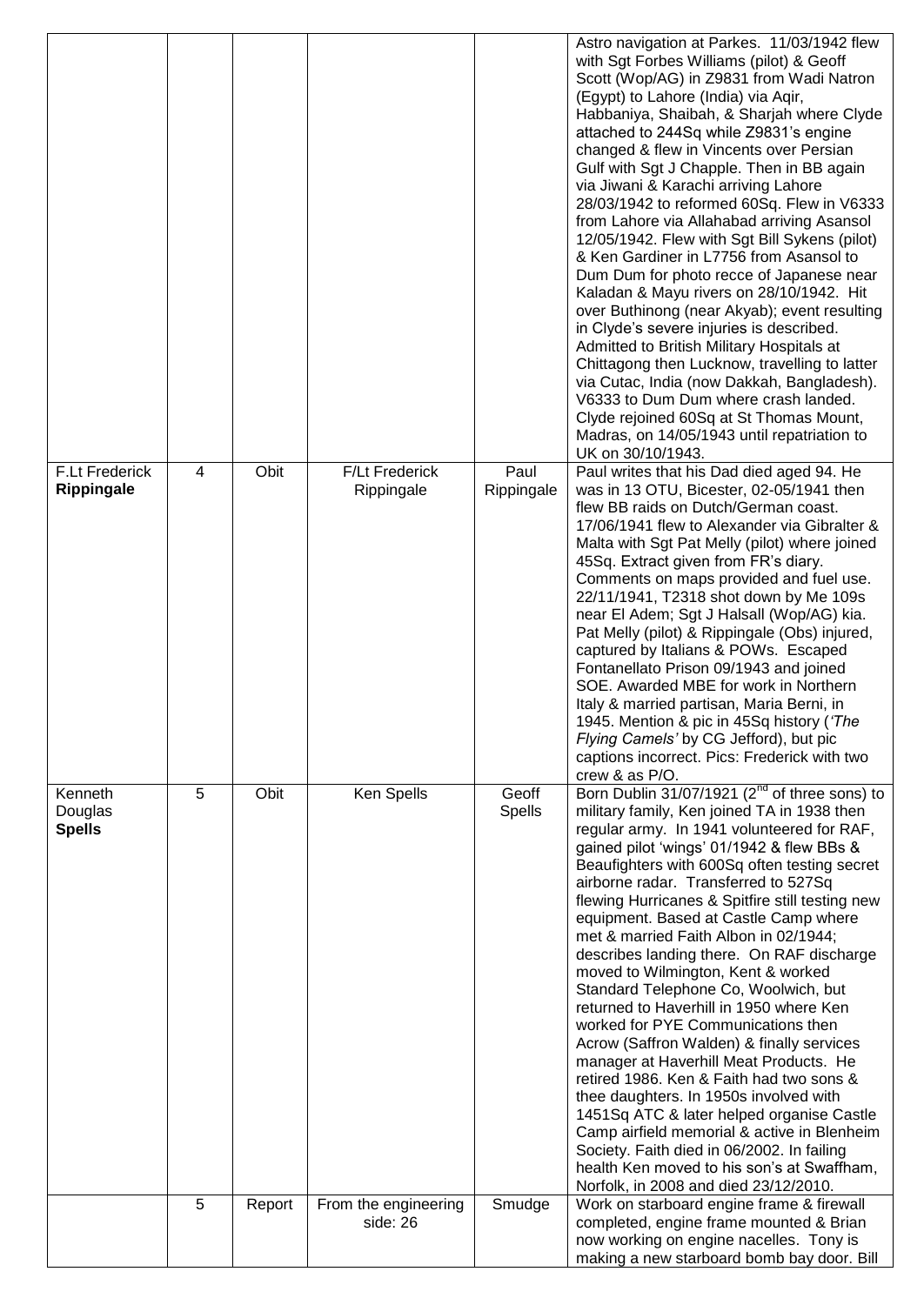| Committee                                                         | 6                | Article | Andrew Pierce -                           | Andrew                        | has completed & mounted the instrument<br>panel and Colin is working on throttle and<br>mixture linkages; this causing problems &<br>advice required from Ole Ronest (Aalborg)<br>or Finnish Aircraft Museum. Two new<br>volunteers; Steve (ex British Antartic<br>Surveys) who working on undercarriage, and<br>Conner, aged 13. Thanks for the £26,000!<br>Andrew describes how he first became                                                                                                                                                                                                                                                                                                                                                                                                                                                                                                  |
|-------------------------------------------------------------------|------------------|---------|-------------------------------------------|-------------------------------|----------------------------------------------------------------------------------------------------------------------------------------------------------------------------------------------------------------------------------------------------------------------------------------------------------------------------------------------------------------------------------------------------------------------------------------------------------------------------------------------------------------------------------------------------------------------------------------------------------------------------------------------------------------------------------------------------------------------------------------------------------------------------------------------------------------------------------------------------------------------------------------------------|
| members 3                                                         |                  |         | Chairman since 1999                       | Pierce                        | interested in aircraft (his father was in the<br>RAF during WWII), how he joined the<br>Blenheim Soc in 1997 (present from his wife)<br>and the importance of the BB and its crew,<br>who becoming better known thanks to Blen<br>Soc, ARC and Graham Warner. Pics: of<br>younger and present Andrew Pierce.                                                                                                                                                                                                                                                                                                                                                                                                                                                                                                                                                                                       |
|                                                                   | 6                | Data    | Airshows and events<br>for 2011           | Andrew<br>Pierce              | Lists 18 airshows & 3 other Society events<br>for 2011, with warning this an initial list so<br>contact committee member to check before<br>travelling long distance to an event.                                                                                                                                                                                                                                                                                                                                                                                                                                                                                                                                                                                                                                                                                                                  |
| Committee<br>members 4                                            | $\overline{7}$   | Article | Ron Scott - Hon.<br>Treasurer since 1997  | Ron Scott                     | Always been interested in how can 'planes<br>fly. Followed progress of first restored BB &<br>its first flight on 20/05/1987 (Ron's 40 <sup>th</sup><br>birthday!) & saw it fly at Biggin Hill 1987.<br>Followed 2 <sup>nd</sup> restoration; contacted Betty<br>George & given complimentary tickets for its<br>first flight at Duxford 28/05/1993. Interest<br>widened to history of BB and its crew when<br>sat next to man in wheelchair and saw tears<br>in his eyes as the BB flew past – it wasn't<br>just an aircraft but held strong memories for<br>her crews. As Quantity Surveyor Ron was<br>persuaded to become Treasurer in 1997.<br>Seen Society grow and along with it the<br>recognition of the role of the BB & those who<br>made, maintained & flew her.<br>Pic: Ron with a stall 'customer'                                                                                    |
|                                                                   | $\overline{7}$   | Data    | <b>Blenheim Society on</b><br>Tour - 2011 | <b>Tony Lowe</b>              | Details of the dates, closing dates & deposits<br>for trips to Gellis (13-15/05/2011) & Vraux<br>(11-15/07/2011) with contact details for<br>those interested                                                                                                                                                                                                                                                                                                                                                                                                                                                                                                                                                                                                                                                                                                                                      |
| 219 Squadron                                                      | 8                | Pic     | 219 Squadron,<br>Catterick, 1940          |                               | Two photos of 219Sq crew in front of MkI BB<br>from the late Albert Gregory DFC sent via<br>Ron Bramley. Most crew named as follows:<br>Austin, Baron, Baxter (Adj), Birkett, Carriere,<br>Cook, Coombes, Crook, Dupee, Gee,<br>Goddard, E Grubb, F Grubb, Hall, Head,<br>Hobbis, Hodgkinson, Keatings, Lake,<br>Lambie, Little, Marnet, Nightingale, Sinclair,<br>Topham, Wolf, Worsdell,                                                                                                                                                                                                                                                                                                                                                                                                                                                                                                         |
| 113 Squadron<br>Michael<br><b>Ffolliott-</b><br><b>Foster DFC</b> | $\boldsymbol{9}$ | Article | 113 Squadron in<br>India 1942-43          | <b>Nick</b><br><b>Barnard</b> | Nick writes that, aged 19, his father-in-law<br>Michael Ffolliott-Foster, joined 15 EFTS<br>(Carlisle) on 30/09/1940 with his last flight<br>15/09/1959. DFC awarded 05/04/1946.<br>01/1942 flew Z7911 from Bicester OTU via<br>Portreath, Spain, Gibralter, Malta, Bangkok<br>arriving Asansol (India) 03/1942 to join<br>113Sq fighting Japan. As well as logging<br>4,547 flying hours, many events recorded in<br>Michael's personal diary, including the St<br>Vincent's cross incident & 2x450 bombs<br>exploding on take off (13/09/1942) killing<br>Obs (F/Sgt LC Tatton) & Michael in Comilla<br>hospital. Later at OTU Ambala than joined<br>117Sq to fly Dakotas to support Chindits & in<br>Malaysia, SE Asia (incl Changi in Singapore,<br>Thailand and Bali). Nick has documents &<br>literature relating to 113Sq in India. If Nick<br>can be of assistance contact him details via |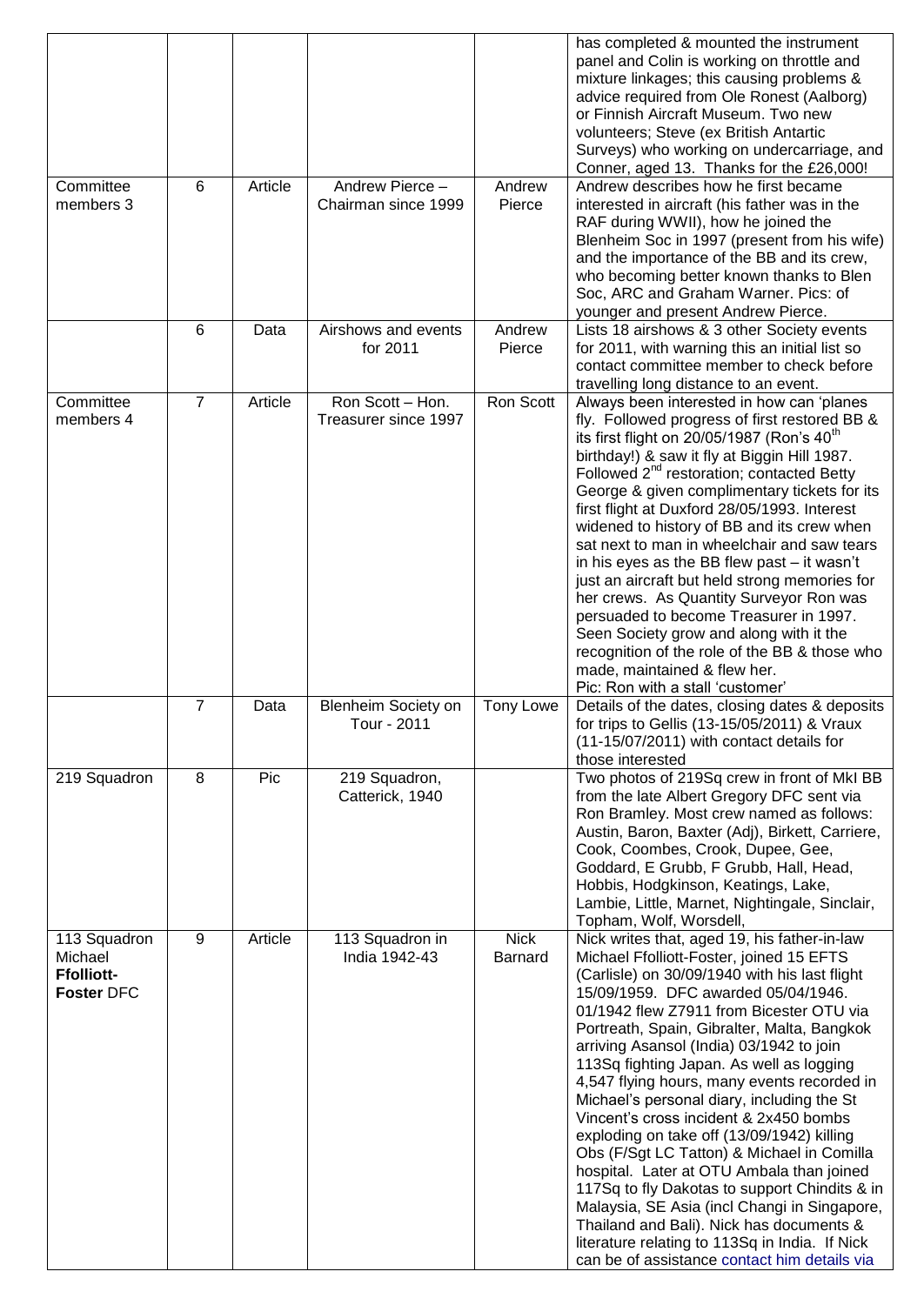|           |        |                                                                                         |                          | email address at bottom of web site.<br>Pics: two views of F/Sgt Ffolliott-Foster' BB<br>demolishing cross on St Vincent's, Asansol<br>by C Walker, via Norman Lamb (ex 113Sq)                                                                                                                                                                                                                                                                                                                                                                                                                                                       |
|-----------|--------|-----------------------------------------------------------------------------------------|--------------------------|--------------------------------------------------------------------------------------------------------------------------------------------------------------------------------------------------------------------------------------------------------------------------------------------------------------------------------------------------------------------------------------------------------------------------------------------------------------------------------------------------------------------------------------------------------------------------------------------------------------------------------------|
| 10        | Review | 'Remember Me: No<br>110 (Hyderabad)<br>Squadron Royal Air<br>Force'<br>by Sara V Mosher | <b>Bill Carter</b>       | An interesting series of 28 'vignettes' from<br>those who took part in 110Sq (H) ops during<br>WWII. Narratives focus on their experiences<br>and reveals bravery and sacrifices of the<br>squadron personal, many being Canadian &<br>VR. ORB info used sparingly.<br>219 pages. SBN: 978.0.9866891. Available<br>via: www.saravmosher.com or via Blenheim<br>Society (£23.50 incl p&p) with £2.25 to<br>Society. Discount for 110(H)Sq members<br>serving in WWII & their families.<br>Pics: 'Remember Me' book cover; Sir Ivor<br>Broom unveiling plaque V5455 crew, 114Sq                                                        |
| 11        | Data   | <b>Bespoke Model</b><br><b>Building</b>                                                 | Mark<br>Peacock          | The Editor had an email from Mark to say he<br>& fellow modeller, Steve Woodward, ask if<br>there is demand from Society members for<br>bespoke model a/c with which they were/are<br>associated. Egs of estimated time & cost:<br>Airfix/Frog $-1/72 \sim 4$ wks, ~£40<br>MPM -1/72 ~ 6-8wks, ~ £70<br>Classic airframes $-1/48 \sim \text{\textsterling}150$<br>Editor has model & recommends! Contact<br>Mark at: valiant.wings(AT)btconnect.com or<br>via email address at bottom of web site.                                                                                                                                   |
| 11        | Pics   | 18 Squadron Today                                                                       |                          | 1. 'Bomber Jack' author Valerie Calderbank<br>with W/Cdr Mike Westwood, Dr Michael<br>Calderbank, AM Sir Roger Austin, F/Lt Tim<br>Pollard, Sgt Jay Pickett & W/Cdr Reg Barker<br>(18Sq CO)<br>2. Ron Bramley & ACM Sir Stephen Dalton.                                                                                                                                                                                                                                                                                                                                                                                              |
| 12        | Letter | Letters to the Editor                                                                   | Stan Dixon<br>(ex 254Sq) | Replies to Derek Proudfoot's letter (68/6):<br>Sumburgh: Stan was Sgt Navigator in T3211<br>on 28/02/1941 on Bergen raid. On returned<br>diverted to RAF Wick as Sgt RG Hicks' BB<br>(T1953) damaged in raid & belly landed<br>blocking single Sumburgh runway.<br>Sumatra: Stan quotes from G Warner's 'The<br>Bristol Blenheim'. On 15/02/1942 L1258<br>crewed by W/O R Willmott (pilot), W/O S<br>Stafford (Obs) & Sgt FJ Hicks all kia on raid<br>from Palembang by Japanese fighters.<br>A third brother (Sgt HJ Hicks) kia in a Stirling<br>over Hanover on 23/09/1943. Stan says: 'A<br>tremendous sacrifice from one family' |
| 12        | Letter |                                                                                         | <b>Bob Slight</b>        | Responds item on Henri Gustave Lascot<br>(68/16) Bob was at 45 Air School (for Obs)<br>at Oudtshoorn, S Africa (not Port Elizabeth);<br>61 Air School at George. (AP: 42 Air School<br>was at Port Elizabeth).<br>Pics: VE day celebrations, 45 Air School at<br>Oudtshoorn; the canteen support team.                                                                                                                                                                                                                                                                                                                               |
| $12 - 13$ | Letter |                                                                                         | Olive<br><b>Burdekin</b> | Olive, wife of late F/Lt Alan Burdekin, writes<br>from Blenheim, New Zealand to say Alan<br>flew in Defiants then BBs with 600Sq (City of<br>London) during Blitz on London. He felt BBs<br>not given credit, just Hurricanes & Spitfires.<br>They travelled to UK for 35 years to attend<br>Battle of Britain Assn AGM & dinner.                                                                                                                                                                                                                                                                                                    |
| 13        | Letter |                                                                                         | lan Gilbert              | Ian (once based at RAF Boulmer) expresses<br>appreciation of Journal, frustration of being<br>in Pitlochry, wish to get to Vraux & wit in<br>correcting John Camp's geography (68/17);<br>Greenlaw & Charterhall are in Berwickshire<br>not Northumberland. Recommends Richard<br>Hillary's book & will visit Charterhall, which                                                                                                                                                                                                                                                                                                     |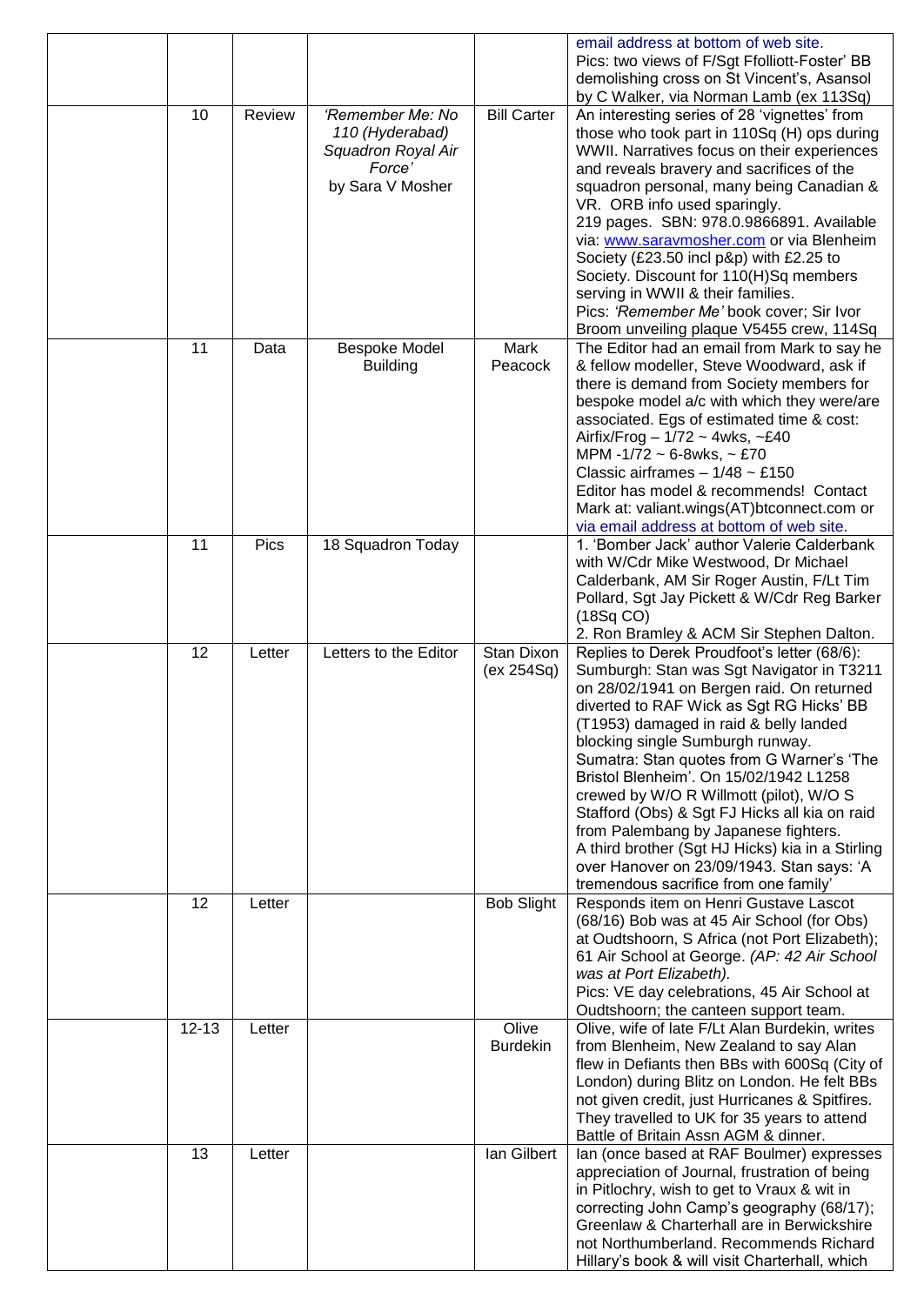|           |         |                           |                  | also associated with Jim Clarke. Comments<br>by Editor follow, mentioning Bill Baird.     |
|-----------|---------|---------------------------|------------------|-------------------------------------------------------------------------------------------|
| 13        | Letter  | <b>Gas Attack Patches</b> | John Perry       | John re-read Victor Bingham's book 'Attack'                                               |
|           |         |                           |                  | on BB ops in BoB (06/2940-10/1940) in                                                     |
|           |         |                           |                  | which mentioned Gas Attack patches & their                                                |
|           |         |                           |                  | fitting. These are seen on port wing lead                                                 |
|           |         |                           |                  | edge (pic in 'Attack' p22), also seen on side                                             |
|           |         |                           |                  | of fuselage or on top near tail. If you know                                              |
|           |         |                           |                  | more about these, please contact John via                                                 |
|           |         |                           |                  | email address at bottom of web site.                                                      |
| 13        | Letter  |                           | Ken G<br>Garrett | In response to request about photos (see<br>68/6), Jack Atkinson contacted Ken & 'made    |
|           |         |                           |                  | his Christmas'. They last met 11/1940 when                                                |
|           |         |                           |                  | Ken posted from XVSq/15Sq to 258Sq                                                        |
|           |         |                           |                  | (Hurricanes). Ken remained in UK when                                                     |
|           |         |                           |                  | 258Sq went to Singapore in 11/1941.                                                       |
| 13        |         | 'Devotion to a Calling'   | Editor           | Mrs Mellows, wife of Sgt Trevor Mellows,                                                  |
|           |         |                           |                  | Fitter Engineer, 62Sq phoned Ed to say ship                                               |
|           |         |                           |                  | in which 62Sq travelled to Singapore was                                                  |
|           |         |                           |                  | HMT Neuralia (not Nortalus). See 68/8                                                     |
| 14        | Article | <b>Blenheims</b> and      | Ron              | On 22/01/1941 Ron's 235Sq crew & F/O                                                      |
|           |         | <b>Beauforts</b>          | <b>Bramley</b>   | Jimmy Hyde on lone recce off Frisian Islands                                              |
|           |         |                           |                  | with 4x 500lb bombs & 2x250lbs under                                                      |
|           |         |                           |                  | wings. Took off 1025 in Beaufort 9854. No                                                 |
|           |         |                           |                  | ships so attacked Den Helder seaplane base                                                |
|           |         |                           |                  | (2 Heinkel seaplanes had attacked Ron &                                                   |
|           |         |                           |                  | crew 18/11/1940 in spite of their BB escort!)                                             |
|           |         |                           |                  | Detailed description of the raid & subsequent<br>attack by two Me 109s on return to North |
|           |         |                           |                  | Coates for which pilot (Hyde) awarded DFC.                                                |
|           |         |                           |                  | Air tested Beaufort on 24/01/1941 & Torpedo                                               |
|           |         |                           |                  | Rover on 27/01/1941 with BB escort from                                                   |
|           |         |                           |                  | Bircham Newton. On 25/01/941 235Sq P/O                                                    |
|           |         |                           |                  | Sharman & crew attacked by ME 109 &                                                       |
|           |         |                           |                  | crash landed Bircham Newton with cannon                                                   |
|           |         |                           |                  | in one engine. From: Coastal Command                                                      |
|           |         |                           |                  | Casualties 24/25 <sup>th</sup> January 1941.                                              |
| 14        | Data    | Modellers' Corner         | Mark             | Hughie Edward's Blenheim IV part of an                                                    |
|           |         |                           | Peacock          | Airfix/IWM co-operative boxed set labelled                                                |
|           |         |                           |                  | 'Victoria Cross Icons' with James<br>Nicholson's Hurricane Mk I, Donald                   |
|           |         |                           |                  | Garland's Battle & John Hannah's Hampden.                                                 |
|           |         |                           |                  | Includes details of actions resulting in VCs.                                             |
| $15 - 17$ | Article | Schubin POW Camp          | lan Edgar,       | Editors compilation of responses to S/Ldr                                                 |
|           |         |                           | John             | Charles H Edgar's photos (67/13).                                                         |
|           |         |                           | Russell,         | From John Russell (Obs, XVSq/15Sq): shot                                                  |
|           |         |                           | Simon Briggs     | down 02/1941 in Whimy on 23 <sup>rd</sup> raid. Held                                      |
|           |         |                           |                  | Stalag Luft I (Baltic), Oflag 6B (Lubeck) than                                            |
|           |         |                           |                  | Stalag Luft III (Poland). In photo (67/14) on                                             |
|           |         |                           |                  | left is Paul Briggs, 3 <sup>rd</sup> from left Ken Kennedy                                |
|           |         |                           |                  | & 4 <sup>th</sup> Dick Morton. Four shared room from                                      |
|           |         |                           |                  | Oflag 6B until 1945.                                                                      |
|           |         |                           |                  | From Simon Briggs: Charles Edgar was                                                      |
|           |         |                           |                  | Wop/AG to his father (P/O Paul Briggs,<br>Obs) & pilot P/O Derek Kennedy ('Deg') after    |
|           |         |                           |                  | Harker & Custerson killed (see 67/13).                                                    |
|           |         |                           |                  | Together shot down 16/06/1941 in Circus 13                                                |
|           |         |                           |                  | attacking Boulogne. Edgar is 1 <sup>st</sup> on left                                      |
|           |         |                           |                  | (67/14) which taken at Schubin. Paul died                                                 |
|           |         |                           |                  | 1993 & Ian researching his Dad's time in                                                  |
|           |         |                           |                  | RAF using flying log, Theo Boiten's 'Bristol                                              |
|           |         |                           |                  | Blenheim', Tony Eaton's 'Two Different                                                    |
|           |         |                           |                  | Friends, Two Different Hells' ('2DF2DH' - with                                            |
|           |         |                           |                  | detailed account of Boulogne raid),                                                       |
|           |         |                           |                  | contacted Ian Robinson (whose Dad in this                                                 |
|           |         |                           |                  | raid), & identified Oberst Josef 'Pips' Priller                                           |
|           |         |                           |                  | of Jagdgeschwader 26 as pilot who shot                                                    |
|           |         |                           |                  | down Paul Brigg's BB (Z3339, 59Sq).<br>From Simon Briggs to Ian Edgar: Derek              |
|           |         |                           |                  |                                                                                           |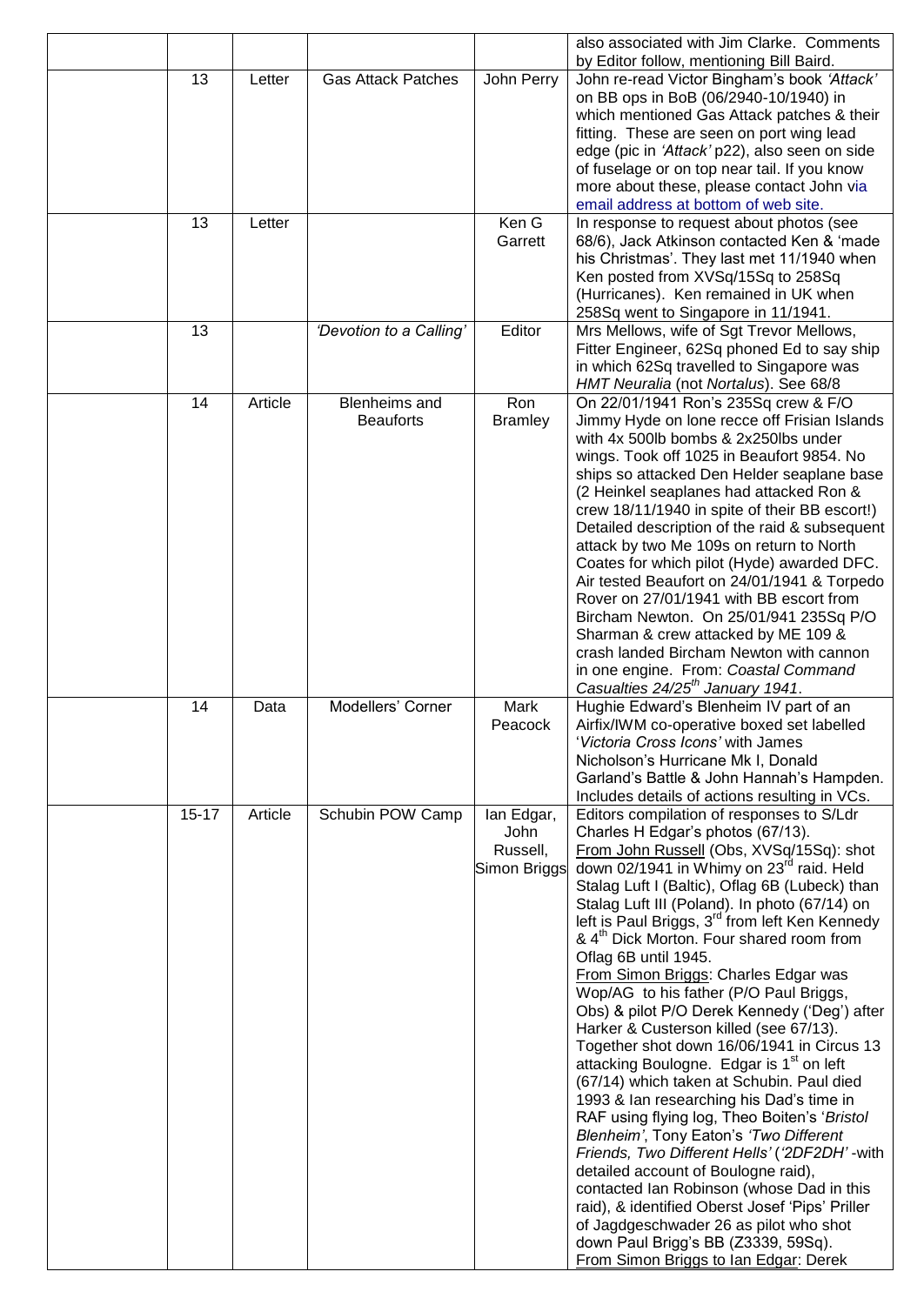|           |           |         |            |               | Kennedy (Deg) died some year before Paul                                                   |
|-----------|-----------|---------|------------|---------------|--------------------------------------------------------------------------------------------|
|           |           |         |            |               | Briggs (PB), but Simon had visited Charles                                                 |
|           |           |         |            |               | Edgar (CE) & saw photos & log book (the<br>crew of 3 had kept in contact). At TNA (Kew)    |
|           |           |         |            |               | saw forms 540 & 541 (ORBs) for 59Sq &                                                      |
|           |           |         |            |               | newly released questionnaires completed by                                                 |
|           |           |         |            |               | ex-POWs. CE joined Deg (pilot) & PB (Obs)                                                  |
|           |           |         |            |               | in 03/1941, replacing Sgt Brown as Wop/AG,                                                 |
|           |           |         |            |               | until shot down 16/06/1941 (Circus 13,                                                     |
|           |           |         |            |               | Boulogne). PB POW in Stalag III at time of                                                 |
|           |           |         |            |               | 'Great Escape' & marched around Germany<br>in bitter 1945 winter. PB 'mentioned in         |
|           |           |         |            |               | dispatches'; probably result of letter CE                                                  |
|           |           |         |            |               | written about PB rescuing Deg & CE when                                                    |
|           |           |         |            |               | BB ditched in sea on fire. Deg badly burnt.                                                |
|           |           |         |            |               | Anecdotes & Incidents: Simon talks with                                                    |
|           |           |         |            |               | Charles Edgar 28/06/2003 ref 16/06/1941.                                                   |
|           |           |         |            |               | Queries Ian Robinson's account in '2DF2DH'                                                 |
|           |           |         |            |               | re bombing-up at Thorney Island; explains<br>why it was Detling. Raid & ditching of Z3339  |
|           |           |         |            |               | off Dungeness 16/06/1941 clearly described;                                                |
|           |           |         |            |               | Picked up by German E-Boat. Spitfire pilot in                                              |
|           |           |         |            |               | next bed to CE had seen ditching.                                                          |
|           |           |         |            |               | A typical day in camp: Letter home from F/O                                                |
|           |           |         |            |               | Paul Briggs describing typical POW day's                                                   |
|           |           |         |            |               | routine, food, etc, & requests from home.                                                  |
|           |           |         |            |               | Mentions Bill Hartop DFC (shot down over<br>Brest) & Ken (?). Gives a real 'feel' for what |
|           |           |         |            |               | it must have been like.                                                                    |
|           |           |         |            |               | Pics: A typical POW room at Stalag Luft III:                                               |
|           |           |         |            |               | PBs POW room-mates: (unknown), John                                                        |
|           |           |         |            |               | Russell, Ken Kennedy, Paul Vaillant, 'Joe'                                                 |
|           |           |         |            |               | Ainsworth, Paul Briggs, Colin Dilly, Dick<br>Morton (also 59Sq) (pic incorrectly labelled) |
| POW camps | $17 - 19$ | Article | German POW | Simon         | Decribes the 6 POW camps in which Paul                                                     |
|           |           |         | Camps      | <b>Briggs</b> | Briggs was held, based on his fathers                                                      |
|           |           |         |            |               | letter/recall & other research by Simon.                                                   |
|           |           |         |            |               |                                                                                            |
|           |           |         |            |               | Dulag Luft: 18/06/1941 - 22/06/1941: All                                                   |
|           |           |         |            |               | RAF POWs sent to Auswertestelle West at                                                    |
|           |           |         |            |               | Oberursel for interrogation, opened 12/1939.                                               |
|           |           |         |            |               | By 1942 3,000 POWs passed through with                                                     |
|           |           |         |            |               | 400 interrogators by 1944. Describes camp<br>layout, the reception process with bogus      |
|           |           |         |            |               | Red Cross forms and interrogation. After                                                   |
|           |           |         |            |               | few days POWs transferred to POW Camp.                                                     |
|           |           |         |            |               | Oflag IX A/H: 22/06/1941-10/1941: Offizier                                                 |
|           |           |         |            |               | Lager (Oflag) for officers only (A/H=main                                                  |
|           |           |         |            |               | camp; A/Z= sub-branch) at Spangenberg,                                                     |
|           |           |         |            |               | Germany, opened 10/1939. PB's first escape<br>attempt with Czech F/O Ricks described.      |
|           |           |         |            |               | Ricks changed name from Brycks to prevent                                                  |
|           |           |         |            |               | reprisals against his family in occupied                                                   |
|           |           |         |            |               | Czechoslovakia. He & British POW, escaped                                                  |
|           |           |         |            |               | from Schubin 03/1943, joined Polish                                                        |
|           |           |         |            |               | resistance in Warsaw, recaptured after                                                     |
|           |           |         |            |               | 3mths & sent by Gestapo to Stalag Luft III.                                                |
|           |           |         |            |               | Oflag VI B: 10/1941-02/08/1942: At Dossel<br>bei Warburg, Germany. Opened 09/1940 &        |
|           |           |         |            |               | Willian Ash says (in 'Under the Wire') its                                                 |
|           |           |         |            |               | 'nearly as grim as Schubin'. PB & Derek                                                    |
|           |           |         |            |               | Kennedy took part in escape; tunnel                                                        |
|           |           |         |            |               | discovered. Transferred to punishment                                                      |
|           |           |         |            |               | camp.                                                                                      |
|           |           |         |            |               | Oflag XXIB: 03/08/1942-10/04/1943: At                                                      |
|           |           |         |            |               | Schubin (Alt-Burgund), Poland. Open<br>12/1940 to 09/1943. Run by Wehrmacht (not           |
|           |           |         |            |               | Luftwaffe) as punishment camp. Had been                                                    |
|           |           |         |            |               | girls school; lay-out & atmosphere detailed.<br>Conditions poor, hunger constant, rations  |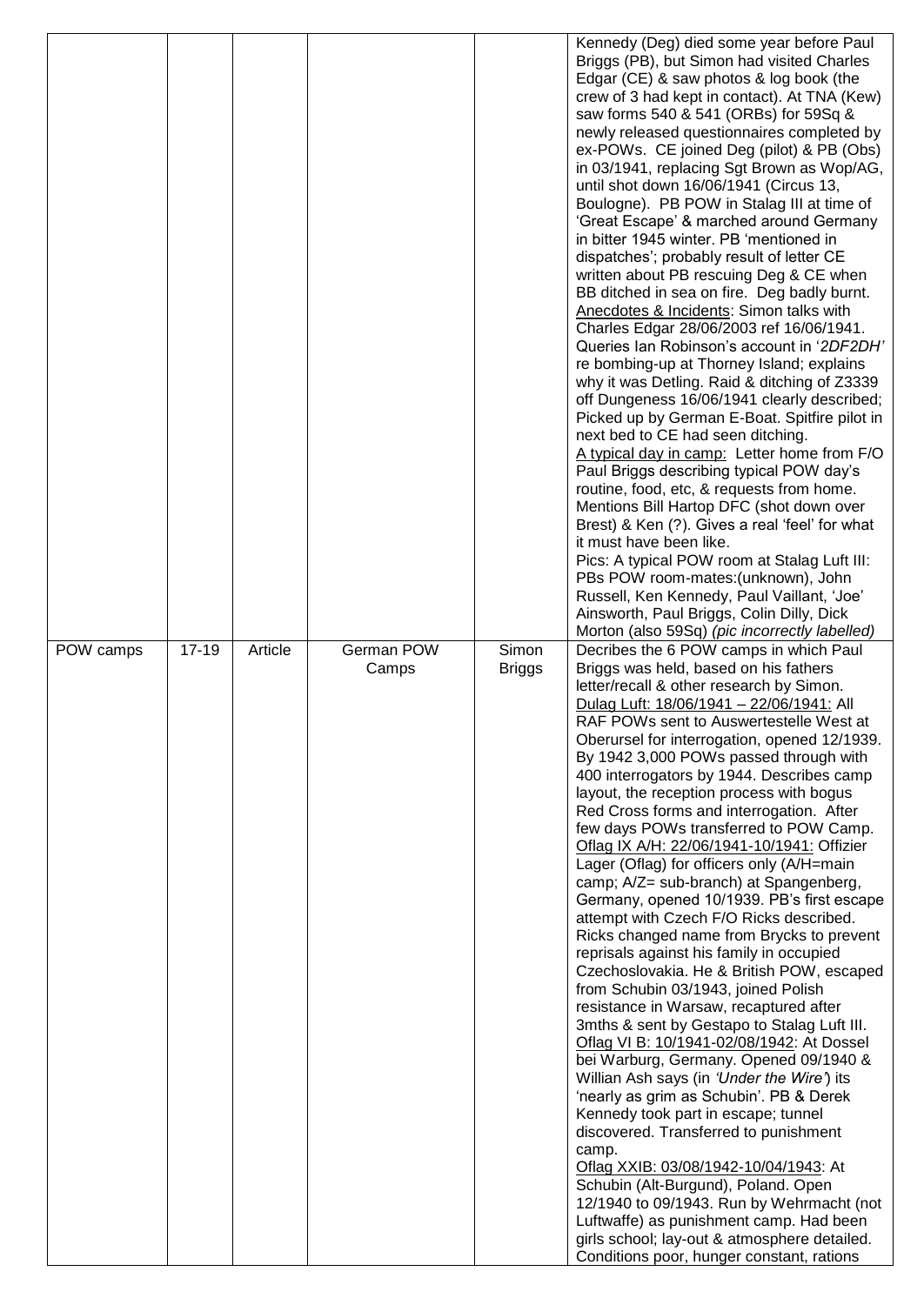|                               |    |      |                                      |                  | described. PB rarely mentioned his time as<br>POW but, after seeing 'The Great Escape'<br>says he'd seen 'wire-happy' POW who<br>deliberately climbs fence & is shot by<br>guards. This probably F/Lt 'Pissy' Edwards<br>who traumatised by crash before capture.<br>Ash describes incident in his book & reaction<br>of other POWs. Although not at Stalag Luft<br>III probably source of Great Escape incident.<br>POWs made several escape attempts.<br>Stalag Luft III: 11/04/1943-28/01/1945:<br>Stammlager (Stalag) Luftwaffe in Sagan,<br>Poland. Opened 1942 & closed 1945 as<br>Russians advanced west. Lay-out described<br>with new compounds in 1942/3 so had 6<br>compounds & 10,000 POWs by 1944. Great<br>Escape on 24/03/1944 with 76 POWs<br>escaping through tunnel; 3 returned to UK,<br>rest recaptured & 50 executed on Hitlers<br>orders. PB may have been a 'penguin'.<br>Marlag/Milag Nord: 01/02/1945-10/04/1945:<br>30 kms from Bremen, originally for Royal<br>Navy POWs. PB & British POWs held there<br>on evacuation from Stalag Luft III.<br>Gives feel for life of POWs. |
|-------------------------------|----|------|--------------------------------------|------------------|----------------------------------------------------------------------------------------------------------------------------------------------------------------------------------------------------------------------------------------------------------------------------------------------------------------------------------------------------------------------------------------------------------------------------------------------------------------------------------------------------------------------------------------------------------------------------------------------------------------------------------------------------------------------------------------------------------------------------------------------------------------------------------------------------------------------------------------------------------------------------------------------------------------------------------------------------------------------------------------------------------------------------------------------------------------------------------------------------------|
| <b>BB</b> potted<br>histories | 20 | Data | Blenheim Mk 1.<br>L Series continued | Graham<br>Warner | Batch of 450 built Filton & delivered 02/1938<br>to 03/1939. BB Mk 1: L1233, L1234, L1235,<br>L1236, L1237, L1238, L1239, L1240, L1241,<br>L1242, L1243, L1244, L1245, L1246.                                                                                                                                                                                                                                                                                                                                                                                                                                                                                                                                                                                                                                                                                                                                                                                                                                                                                                                            |
|                               | 20 |      | For Sale                             |                  | Aviation Leathercraft reproduction Irvin<br>Flying Jacket for sale. Size 50, unmarked &<br>hardly worn. Design close to original Irvin so<br>no pocket. Cost £500 new. Now £150 ono.<br>Contact Neil Clennell or Editor via email<br>address at bottom of web site                                                                                                                                                                                                                                                                                                                                                                                                                                                                                                                                                                                                                                                                                                                                                                                                                                       |

| <b>Issue 68: November 2010</b> |      |             |                                          |                   |                                                                                                                                                                                                                                                                                                                                               |
|--------------------------------|------|-------------|------------------------------------------|-------------------|-----------------------------------------------------------------------------------------------------------------------------------------------------------------------------------------------------------------------------------------------------------------------------------------------------------------------------------------------|
| <b>Topic</b>                   | Page | <b>Type</b> | <b>Title</b>                             | <b>Author</b>     | <b>Notes &amp; Search Words</b>                                                                                                                                                                                                                                                                                                               |
|                                |      | Report      | A New Year Message<br>from our President | Graham<br>Warner  | Hope that our MkI Blenheim will fly in 2011,<br>regrets death of many Blenheim Boys since                                                                                                                                                                                                                                                     |
|                                |      |             |                                          |                   | it last flew; thanks committee, Smudge, Colin<br>& Blenheim team for hard work.                                                                                                                                                                                                                                                               |
|                                | 1    | Report      | Chairman's<br>Comments                   | Andrew<br>Pierce  | Strong year financially & on average a new<br>member/week; Flying Village at Duxford<br>getting better known; 140 at Blenheim Day<br>event; Christmas lunch still to come; Merry<br>Christmas to all from Committee                                                                                                                           |
| <b>Blenheim</b><br>Society     | 2    | Data        | President and<br>Committee               |                   | Names and contact details of 6 society<br>'officials' and 4 committee members                                                                                                                                                                                                                                                                 |
|                                | 2    | Report      | Editorial                                | <b>Ian Carter</b> | Contact with Tom Allett (Ed. of Lincolnshire's<br>'Lancaster Assn') who supports Memorial<br>flight & other a/c too. Several book reviews;<br>mentions UWDC; thank to 'ladies' & John<br>Romain for Blenheim Day. Committee<br>discussed archiving Blenheim material; if<br>you have material for archiving, please<br>contact Andrew Pierce. |
|                                | 3    | Report      | Membership                               |                   | New members & absent friends: Welcome to<br>Founder member: Mrs Edna Brunt (WAAF<br>1942-1946. Flight Mechanic/rigger on BB at<br>RAF Manby) & 8 new members.<br>RIP: F/Lt AC Powner (55Sq); J Snell (13<br>OTU); Albert Gregory DFC (AE). We still<br>see their faces & hear their voices.                                                   |
| P/O Richard                    | 3    | Obit        | <b>Richard Adrian White</b>              | John              | Joined RAFVR 1939, w/e flying at Gatwick,                                                                                                                                                                                                                                                                                                     |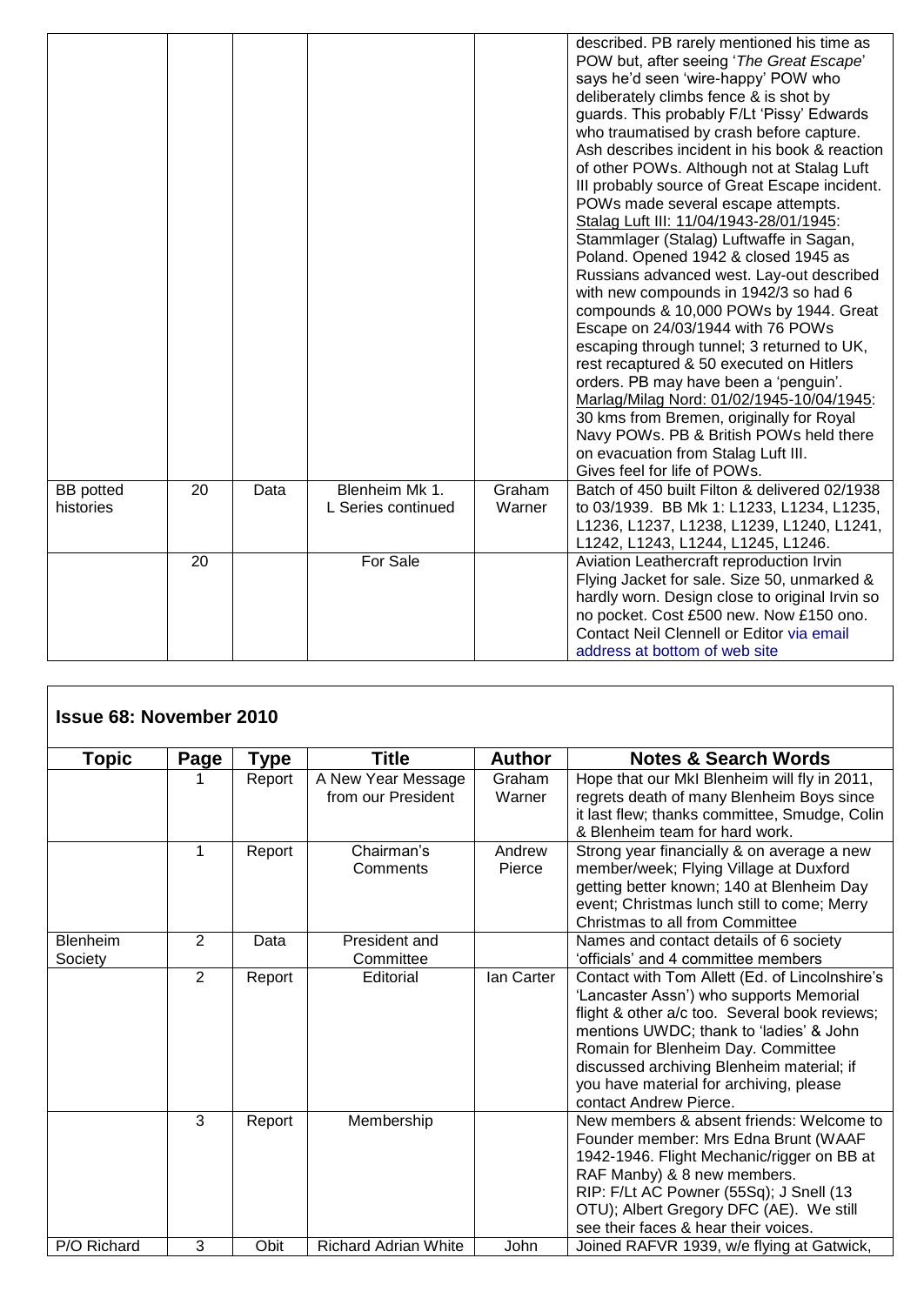| White, 139Sq     |         |        |                      | White     | work in week. As eyesight bad, trained as                                                  |
|------------------|---------|--------|----------------------|-----------|--------------------------------------------------------------------------------------------|
|                  |         |        |                      |           | Navigator & given RAF commission. Flew in                                                  |
|                  |         |        |                      |           | 139Sq BBs. After Rotterdam raid BB shot                                                    |
|                  |         |        |                      |           | down (see 67/17); Richard survived with<br>broken ankle, but captured & POW for 4 yrs;     |
|                  |         |        |                      |           | kept diary. Retired after 33yrs banking in                                                 |
|                  |         |        |                      |           | Lloyds Kingston then Richmond branches.                                                    |
| W/Cdr R          | $3 - 4$ | Obit   | Wing Commander       | Graham    | On leaving Cranwell posted 107Sq. 04/1940                                                  |
| Rotheram,        |         |        | 'Ronny' Rotheram     | Pitchfork | in Norwegian campaign & Stavanger raid in                                                  |
| <b>DFC</b>       |         |        |                      |           | BBs. Battle of France: 12/05/1940 attacked                                                 |
|                  |         |        |                      |           | Maastricht bridges over Meuse, led by CO                                                   |
|                  |         |        |                      |           | Basil Embry. 5 of 12 BBs lost & Rotheram's                                                 |
|                  |         |        |                      |           | a/c hit & Obs injured &, later, Wop/AG when                                                |
|                  |         |        |                      |           | forced to crash land (described). Taken to                                                 |
|                  |         |        |                      |           | fort at Tildonk & questioned by Belgian King                                               |
|                  |         |        |                      |           | & Sir Roger Keynes before returned to UK,                                                  |
|                  |         |        |                      |           | 107Sq & more ops & supporting Dunkirk                                                      |
|                  |         |        |                      |           | evacuation. Posted 101Sq (training &                                                       |
|                  |         |        |                      |           | reserve unit) the 105Sq as flight commander<br>in raid on ship, Germany & occupied Europe. |
|                  |         |        |                      |           | 05/1943 appointed CO 244Sq (anti-subs,                                                     |
|                  |         |        |                      |           | based Sharjah) with Bisleys (problems with                                                 |
|                  |         |        |                      |           | engines). Crew sank U-533 in Gulf of Oman.                                                 |
|                  |         |        |                      |           | Awarded OBE, retired from RAF 1972, and                                                    |
|                  |         |        |                      |           | died 08/04/2010 aged 92 (from 'Telegraph').                                                |
| W/Cdr            | $4 - 5$ | Obit   | Wing Commander       | Graham    | Born Walthamstow 26/06/1912, Hayes was                                                     |
| Thomas           |         |        | Norman Hayes         | Pitchfork | called up full-time 08/1939 (as other                                                      |
| Norman           |         |        |                      |           | Auxillary Air Force personel) to 600Sq with                                                |
| <b>Hayes</b>     |         |        |                      |           | BBs. On 10/05/1940 six BB fighters from                                                    |
|                  |         |        |                      |           | 600Sq on op to Waalhaven airfield (nr<br>Rotterdam); only Hayes & crew returned to         |
|                  |         |        |                      |           | Manston after being attacked by Junker 52s,                                                |
|                  |         |        |                      |           | Luftwaffe fighters & Heinkels (described).                                                 |
|                  |         |        |                      |           | Awarded DFC & Wop/AG a DFM. During                                                         |
|                  |         |        |                      |           | BoB 600Sq BB were night fighters fitted with                                               |
|                  |         |        |                      |           | top secret airborne interception radar.                                                    |
|                  |         |        |                      |           | Squadron moved to Hornchurch 08/1940                                                       |
|                  |         |        |                      |           | then Catterick 10/1940 with Beaufighter.                                                   |
|                  |         |        |                      |           | Hayes being CO of Beaufighter Squadron &                                                   |
|                  |         |        |                      |           | then had commanding role at West Malling &                                                 |
|                  |         |        |                      |           | Biggin Hill before joining staff of 85 Group                                               |
|                  |         |        |                      |           | (plans for invasion of Normandy). Returned<br>to flying 08/1944, left RAF 1946 to family   |
|                  |         |        |                      |           | furniture business & rejoined Auxiliary Air                                                |
|                  |         |        |                      |           | Force & CO 600Sq for 2 yrs with Spitfires.                                                 |
|                  |         |        |                      |           | 11/1981 to Netherland to lay wreath. Died                                                  |
|                  |         |        |                      |           | aged 98. Ed: see 63/2 obit for G/Cpt Dick                                                  |
|                  |         |        |                      |           | Haines ref Waalhaven attack. Thanks to                                                     |
|                  |         |        |                      |           | Graham & Telegraph for obit.                                                               |
| <b>Cpt Peter</b> | 5       | Obit   | Captain Peter Ward   | Jonathan  | Joined RAFVR 1939 & flew as Sgt Obs with                                                   |
| Chisholm         |         |        |                      | Schofield | 101Sq, 104Sq, 258Sq & No.17 OTU. Flew in                                                   |
| Ward             |         |        |                      |           | Venturas & Wellingtons then to S Africa as                                                 |
|                  |         |        |                      |           | P/O to learn to fly. Back in UK a pilot in<br>Lancasters with Bomber Command over          |
|                  |         |        |                      |           | Germany. After war got commercial pilots                                                   |
|                  |         |        |                      |           | license & flew de Haviland Rapides for Air                                                 |
|                  |         |        |                      |           | Services (Cardiff to Weston-super-Mare)                                                    |
|                  |         |        |                      |           | then to BEA flying from Croyden, Northolt &                                                |
|                  |         |        |                      |           | Heathrow. In 1958 scheduled to fly                                                         |
|                  |         |        |                      |           | Manchester United footballers home from                                                    |
|                  |         |        |                      |           | Munich, but swapped with Capt James                                                        |
|                  |         |        |                      |           | Thain. After retiring from BA rescued a                                                    |
|                  |         |        |                      |           | Viscount a/c from Texas (described by                                                      |
|                  |         |        |                      |           | Derek McBride). Retired from flying aged 78<br>and died 07/08/2010 at Great Waldingfield.  |
|                  |         |        |                      |           | (Obit from East Anglian Times 12/08/2010)                                                  |
| L1182            | $5-6$   | Letter | The Blenheim's Bite. | Mr        | Bebbain, as child, remembers crashed                                                       |
|                  |         |        | E Folley             | Bebbian   | L1182 at Aston Abbotts in field of Merrick                                                 |
|                  |         |        |                      |           | Chapman (ran in 1908 Olympics). Encloses                                                   |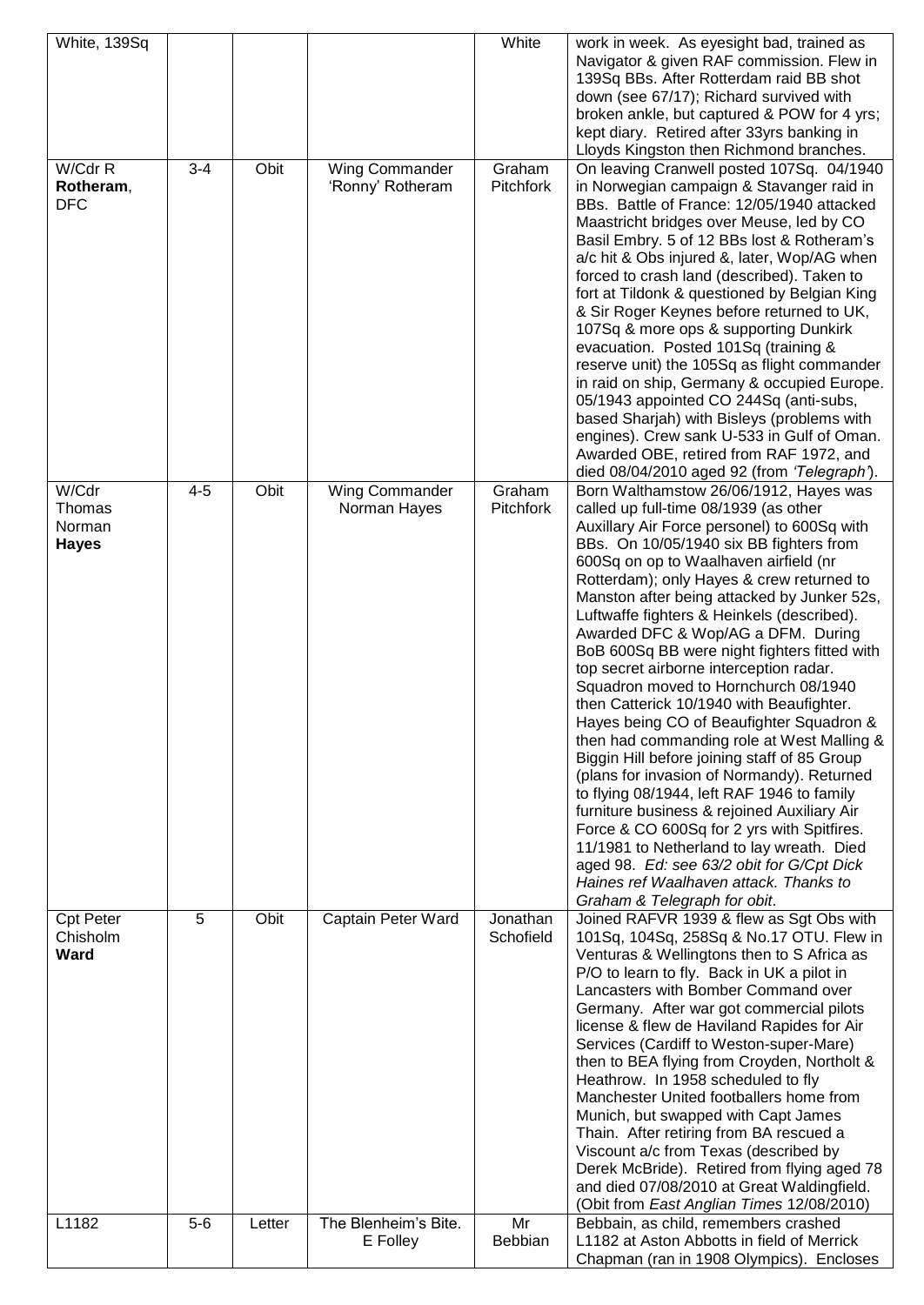|                        |                |        |                                                                              |                                             | letter from 'Aeroplane' 10/1987 by E Folley,<br>L1182 pilot. Folley at Bassingbourn in 1938<br>when 104Sq (B) convert to BB from Hinds<br>with CO Sq/Ldr Lasselles. Visits RAF Wyton;<br>tales of crashes! On 27/10/1938 Folley flying<br>L1182 in bad weather near Oxford; engine<br>failed so headed for Henlow. Obs Cpl<br>Payne recorded all instruments. 2nd engine<br>failed so belly landed Aston Abbotts. BAC<br>investigation showed carburette icing. Later<br>Folley posted Coastal Command OTU &<br>awarded AFC. Comments on reliability &<br>problems of flying BBs. |
|------------------------|----------------|--------|------------------------------------------------------------------------------|---------------------------------------------|-----------------------------------------------------------------------------------------------------------------------------------------------------------------------------------------------------------------------------------------------------------------------------------------------------------------------------------------------------------------------------------------------------------------------------------------------------------------------------------------------------------------------------------------------------------------------------------|
|                        | 6              | Letter | A Blenheim Day<br><b>Thank You</b>                                           | Stan Dixon                                  | In 1940 Sgt Dixon (Obs) in 254Sq Coastal<br>Command flying BB MkIV fighters from<br>Bircham Newton, Lossiemouth & Sumburgh<br>in ops over Low Countries & Norway. Flew<br>with W/Cdr Hal Randall in place of Les<br>Foster (Obs). Esp enjoyed talking with Hal<br>at Blenheim Day lunch. Thanks to all.                                                                                                                                                                                                                                                                           |
|                        | 6              | Letter | Help Wanted                                                                  | lan<br>Marchant                             | 18Sq pic (see 67/8) site identified by French<br>reader as at Meharicourt (not Roye-Amy);<br>he's in contact with 18Sq & 57Sq members.<br>Ian Marchant in contact with Roy Craig,<br>nephew of L9325's Obs.                                                                                                                                                                                                                                                                                                                                                                       |
| Sgts Hicks,<br>Wop/AGs | $6\phantom{1}$ | Wanted |                                                                              | Derek<br>Proudfoot<br>Cpt RAMC<br>(retired) | 3 uncles of wife died in WWII; 2 in BBs.<br>652673 Sgt RG Hicks, Wop/AG 254Sq, died<br>28/02/1941 when T1953 crash landed RAF<br>Sumburgh. 534619 F/Sgt FJ Hicks, Wop/AG<br>27Sq KIA 15/02/1942 in L1258 from P2<br>(Parabumilih), Java. Also 1316957 Sgt HJ<br>Hicks, Wop/AG in Stirlings, KIA over<br>Hanover 22/09/1943. Any info please to<br>Derek via email address at bottom of web<br>site                                                                                                                                                                                |
|                        | $6 - 7$        | Wanted | Our friends at Vraux:                                                        | Ken<br>Garrett                              | Request from Vraux to put names to pics:<br>a) A boxer (? Inter-service champion) with<br>cups $\sim$ 1939; b) formal oval pic with 2 RAF<br>men; c) 6 men in RAF uniform (one old high-<br>neck tunic) in front of brick wall. Ken<br>suggests all pics are 114Sq 1939-1940. If<br>can help contact Ken via email address at<br>bottom of web site.                                                                                                                                                                                                                              |
| Sgt Reg Cole           | $\overline{7}$ | Wanted | Reginald Percy Cole,<br>640023, 53 Squadron                                  | <b>Derek</b><br>Cole                        | In 1940 Derek's father, Reg, was Wop/AG in<br>53Sq in BBs with P/O Richard Muspratt (see<br>64/2) & Sgt Douglas Smart (Obs) in ops over<br>France. He was in RAF 1939-1950 then<br>reserve class E to 1954; left as W/O &<br>Master Signaller. Any further details or<br>where to look welcome. Contact Derek Cole<br>via email address at bottom of web site.<br>Pic: P/O Richard Muspratt, Sgt Doug Smart,<br>Sgt Reg Cole.                                                                                                                                                     |
|                        | 8              | Review | 'RAF Bomber<br>Command at War'<br>by Rupert Matthews                         | lan Gilbert                                 | Author is son of 105Sq pilot who flew BBs &<br>other bombers in WWII. Refreshing<br>combination of history & accounts by crew<br>members. Recommended. Pub: Hale, price<br>£19.99                                                                                                                                                                                                                                                                                                                                                                                                 |
|                        | $8-9$          | Review | 'Devotion to a Calling'<br>by<br><b>G/Cpt Harley Boxall</b><br>& Joe Bamford | <b>Bill Carter</b>                          | Subtitled: FE flying & survival with 62Sq<br>RAF. Part 1 by Boxall is part biography, of<br>interest to historian & shows social/political<br>changes in RAF from pre- to post-war. Part 2<br>by Bamford finishes off Boxall's life but is<br>less successful as based on official records,<br>etc. Lacks maps, but several interesting<br>photos, incl of Boxall's friend Arthur Scarf<br>VC & details of Scarf's final flight, crash &<br>death at Alor Star. Enjoyable read & rare 1st<br>hand account of early FE campaign. Pub:                                              |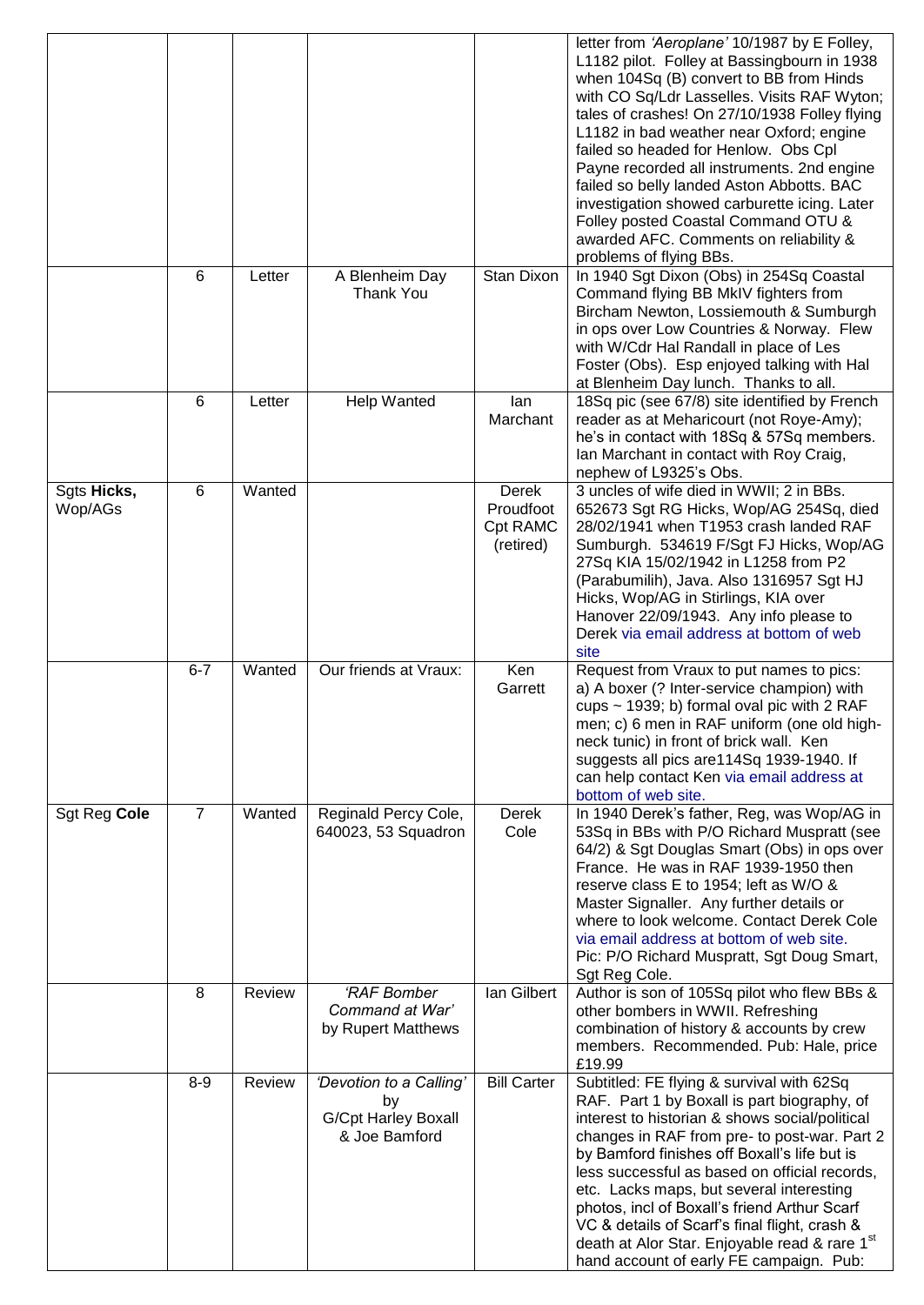|                      |           |         |                                                                            |                      | Pen & Sword (with 20% discount & free p&p<br>if call 01226 734222 & mention Blen Soc).<br>Pic: Book's cover showing L4854.                                                                                                                                                                                                                                                                                                                                                                                                                                                                                                                                                                                                                                                                                                                                                                                                                                                                |
|----------------------|-----------|---------|----------------------------------------------------------------------------|----------------------|-------------------------------------------------------------------------------------------------------------------------------------------------------------------------------------------------------------------------------------------------------------------------------------------------------------------------------------------------------------------------------------------------------------------------------------------------------------------------------------------------------------------------------------------------------------------------------------------------------------------------------------------------------------------------------------------------------------------------------------------------------------------------------------------------------------------------------------------------------------------------------------------------------------------------------------------------------------------------------------------|
|                      | 9         | Review  | "Bomber Jack' 18<br>Squadron Bostons'<br>by Valerie Ashton<br>(Calderbank) | <b>Bill Carter</b>   | Subtitled: the 2 <sup>nd</sup> WW & its effects on one<br>man's life. Story of bomber pilot Jack<br>Ashton & his experiences in WWII set in<br>historical & family context. Jack flew<br>Bostons with 18Sq during invasion of Italy.<br>Little detail of service life or specific raid & lot<br>of history of world events. Self-published &<br>available from www.lulu.com                                                                                                                                                                                                                                                                                                                                                                                                                                                                                                                                                                                                               |
|                      | 9         | Letter  |                                                                            | Stan<br>Pascoe       | Stan recommends series of fiction books by<br>David Fiddimore: 'Tuesday's War', 'Charlie's<br>War', 'The Forgotten War', 'The Hidden<br>War', & 'Silent War' about Charlie Bassett (a<br>Lancaster Wop), pub by Pan Books                                                                                                                                                                                                                                                                                                                                                                                                                                                                                                                                                                                                                                                                                                                                                                 |
|                      | 9         | Review  | 'Action Stations<br>Revisited<br>by David Lee                              | <b>Bill Carter</b>   | Subtitled: Britain's Military Airfields: South<br>East England. 3 <sup>rd</sup> in the series it covers<br>airfield in Kent, Sussex, Hampshire up to<br>Swindon in Wiltshire. Well researched &<br>detailed reference book of 93 airfields. A<br>'gem' for these interested & beautifully<br>produced. Pubs: Crecy. Price £24.95                                                                                                                                                                                                                                                                                                                                                                                                                                                                                                                                                                                                                                                          |
| L9184                | 10        | Report  | 22 May 1940 - 22<br>May 2010: Seventy<br>year after - reminder             | Norbert<br>Greuet    | On recce from Hawkinge to Arras<br>22/05/1940 57Sq's L9184 hit at Lecluse by<br>AA & crashed at N356/N39 crossroads near<br>Haucourt (14km SSE Arras-Pas de Calais).<br>Crew: P/O Roi Leonard Saunders (pilot), Sgt<br>Samuel Frank Simmons (Obs), AC1 George<br>Ross Pirie (Wop/AG) all KIA & buried<br>Haucourt cemetery in care of community. On<br>22/05/2010 Mayor Philippe Dubus, council &<br>local people attended commemoration with<br>reps from RAF, CWGC, Armee de l'Air from<br>Epinoy (& servicemen) & family members<br>Rebecca Saunders (& children), Jacqueline<br>Stewart (Pirie's daughter & son); Andrew<br>Simmons unable to attend. After the 500<br>present marched to cemetery the plaque<br>unveiled. The 3 men billeted 18/10/1939 to<br>17/05/1940 at Lihons en Santerre, Picardy,<br>where author (aged 11) remembers them &<br>16 BB of 57Sq. Anthems sung, exhibition of<br>related items & event on TV. Pics: of event,<br>families & the plaque of names. |
|                      | 11        | Report  | <b>Blenheim Day</b><br>9 <sup>th</sup> October 2010                        | Andrew<br>Pierce     | Over 150 members (incl 15 Blenheim Boys)<br>gathered in ARC hangar. Thanks to 'ladies;<br>for food & John Romain for facilities. Ron<br>Scott ran auction which, with raffle, stall, etc,<br>raised £2,000 on the day. Smudge's target<br>BB MI to fly is 08/2011. Pic: Blenheim Boys<br>& MkI Blenheim (in colour)                                                                                                                                                                                                                                                                                                                                                                                                                                                                                                                                                                                                                                                                       |
| <b>Harry Sparkes</b> | $12 - 14$ | Article | My friend Harry                                                            | <b>Philip Wilkes</b> | Philip saw request (see 57/9) from Harry<br>Sparkes &, as had W/Cdr John Berlandina's<br>(JB) log bk, replied re Boston BZ327 on<br>24/05/1944 when JB pilot, Harry Sparkes<br>(Obs) & F/Sgt Doe (Wop/AG). Later met<br>Harry at home (Penarth, S Wales) to give<br>more info from JB & photo of JB & Harry, St<br>Peter's Sq, Rome in 1944. Several visit<br>followed & article chronicles stories Harry<br>shared. Born 30/04/1911, Blaengarw (nr<br>Bridgend), to Garw Grammar & Prudential.<br>1941 joined RAFVR; trained as Obs No. 32<br>ANS (No. 42 Air Obs course, Chartottetown,<br>Canada: 19/01/1942-09/05/1942), & further<br>course to 06/06/1942. Back in UK to No. 10<br>(Obs) Advanced Flying Unit, Dumfries<br>(26/08/1942-15/09/1942) then No. 42 OTU,                                                                                                                                                                                                                  |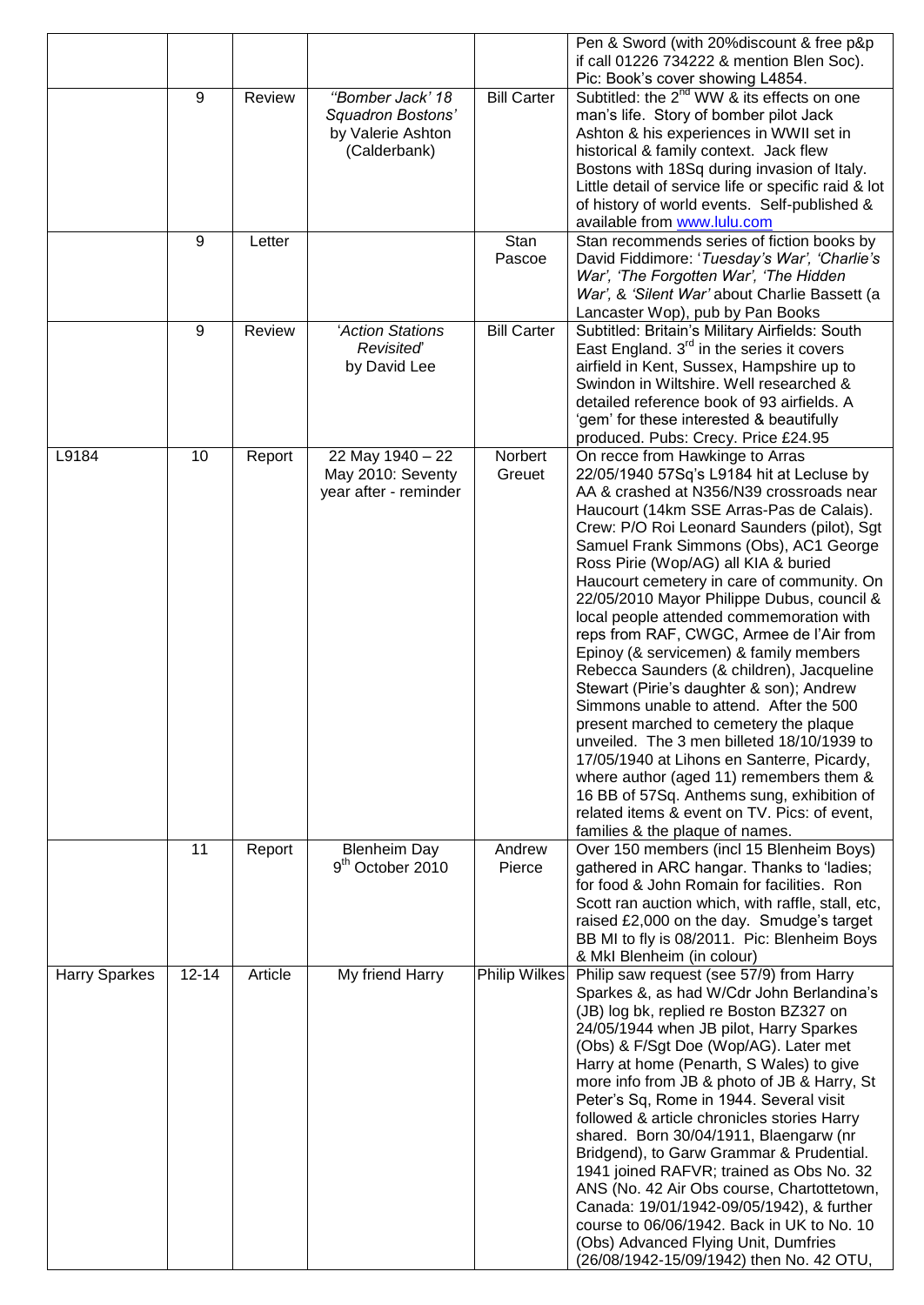| Committee<br>members 1 | 15 | Article | Graham Warner -<br>President, The<br><b>Blenheim Society</b> | Graham<br>Warner | Silloth, where first crewed with JB. Both<br>posted 13Sq & left Portreath for Oulmene, N<br>Africa (via Gibralter & Blida) on 11/04/1943<br>in a Bisley. 1 <sup>st</sup> op 26/04/1943 (armed recco<br>near Pont Du Fahs); 2 more Bisley ops then<br>1 <sup>st</sup> Boston III (AL749) sortie 08/06/1943 to<br>Pantellaria. 05/1943 crew to 114Sq (13Sq<br>moved to NW African Coastal Air Force).<br>Next section links Harry's memories to<br>specific op dates as follows: 08/05/1943 (to<br>Cap Bon Peninsula: 'got lost'!); 09/05/1943<br>(air testing Boston EH335: tyre burst);<br>10/07/1943 (to Trapam Milo: pathfinding op<br>described); 12/11/1943 (Grottaglie to<br>Albania: weather recco for USAF);<br>13/11/1943 (Sofia, Bulgaria: weather recco<br>for USAF B25 Mitchells); 19/12/1943 (in<br>Boston III W8363 had mid-air collision with<br>Spitfire, WO Bruce injured); 24/05/1944 (raid<br>on Avezzano, weather bad, bearings by<br>F/Sgt Doe (Wop/AG): Harry got DFC & Doe<br>a DFM; only time crewed with Doe). JB<br>already awarded DFC. More general<br>memories of life recorded & about John LH<br>Berlandina (who commissioned Queen's<br>Royal Regiment 1931; 2 <sup>nd</sup> Battalion Wiltshire<br>Regiment in France; Dunkirk beaches<br>05/1940; seconded RAF 10/1941 as had<br>pre-WWII Private Pilot's Flying Licence; later<br>F/Lt (Acting Grp Cpt) then W/Cdr Flying, 232<br>Wing (comprising 13Sq, 18Sq, 55Sq, 114Sq);<br>JB & Harry flew 61 ops together. Copy of<br>DFC citation for Acting F/Lt Harry Sparkes<br>(124532), RAFVR, 114Sq for 24/05/1944.<br>Pics: Harry in training; Harry in N Africa;<br>Harry & wife Gwladys at home.<br>Born Battersea, SW London & to Whitton as<br>child in WWII. Elder brother, Alex, KIA aged<br>20 when returning from Stettin; Halifax shot<br>down. Joined Air Scouts, ATC &, on leaving<br>Chiswick Grammar School, the RAF. Pilot<br>training at 4FTS Heany (Rhodesia) in Tigers<br>& Harvards & at South Cerney. Early 1950<br>NCO 2 <sup>nd</sup> pilot 149Sq at Mildenhall (Lincolns),<br>Brize Norton (Mosquitos), Driffield/Carnaby<br>(Meteor VIIs) & Stradishall (Vampires). 1956<br>started own Co 'The Chequered Flag'<br>supporting motor racing with 70 winners.<br>World Champs Jim Clark, Graham Hill &<br>Jackie Stewart drove for 'Flag' teams for<br>Brabham then McLaren. Then rallying with<br>Lancia Stratos. 1978 started restoration of<br>Canadian BB MkIV at Duxford thru 'Flag'<br>until hostile take-over in 1984 when funded<br>personally. Flew 1987, but crashed Denham<br>3 weeks later. Press conference launched<br>Blenheim Appeal; John Romain & team<br>(mainly volunteers) got to work! Hugh &<br>Betty George & AM Sir Ivor Broom were first<br>Chairman, Hon Sec & President (see details<br>'The Forgotten Bomber' & 'Spirit of Britain').<br>2 <sup>nd</sup> BB flew 1993, damaged 2003; convertion<br>to MkI on-going under John Romain & |
|------------------------|----|---------|--------------------------------------------------------------|------------------|--------------------------------------------------------------------------------------------------------------------------------------------------------------------------------------------------------------------------------------------------------------------------------------------------------------------------------------------------------------------------------------------------------------------------------------------------------------------------------------------------------------------------------------------------------------------------------------------------------------------------------------------------------------------------------------------------------------------------------------------------------------------------------------------------------------------------------------------------------------------------------------------------------------------------------------------------------------------------------------------------------------------------------------------------------------------------------------------------------------------------------------------------------------------------------------------------------------------------------------------------------------------------------------------------------------------------------------------------------------------------------------------------------------------------------------------------------------------------------------------------------------------------------------------------------------------------------------------------------------------------------------------------------------------------------------------------------------------------------------------------------------------------------------------------------------------------------------------------------------------------------------------------------------------------------------------------------------------------------------------------------------------------------------------------------------------------------------------------------------------------------------------------------------------------------------------------------------------------------------------------------------------------------------------------------------------------------------------------------------------------------------------------------------------------------------------------------------------------------------------------------------------------------------------------------------------------------------------------------------------------------------------------------------------------------------------------------------------------------------------------------------------------------------------------------------------------------------------------------------------------------------------------------------------------------------------------------------------------|
|                        |    |         |                                                              |                  | Blenheim (Duxford) Ltd. Pic: Graham with                                                                                                                                                                                                                                                                                                                                                                                                                                                                                                                                                                                                                                                                                                                                                                                                                                                                                                                                                                                                                                                                                                                                                                                                                                                                                                                                                                                                                                                                                                                                                                                                                                                                                                                                                                                                                                                                                                                                                                                                                                                                                                                                                                                                                                                                                                                                                                                                                                                                                                                                                                                                                                                                                                                                                                                                                                                                                                                                 |
| 39 Squadron            | 15 | Wanted  | RAF 39 Squadron<br>personnel, April                          | Editor           | Lady Broom.<br>Pic: of 39Sq, 04/1940 (see 67/12). Peter<br>Wright supplied many names, but if others                                                                                                                                                                                                                                                                                                                                                                                                                                                                                                                                                                                                                                                                                                                                                                                                                                                                                                                                                                                                                                                                                                                                                                                                                                                                                                                                                                                                                                                                                                                                                                                                                                                                                                                                                                                                                                                                                                                                                                                                                                                                                                                                                                                                                                                                                                                                                                                                                                                                                                                                                                                                                                                                                                                                                                                                                                                                     |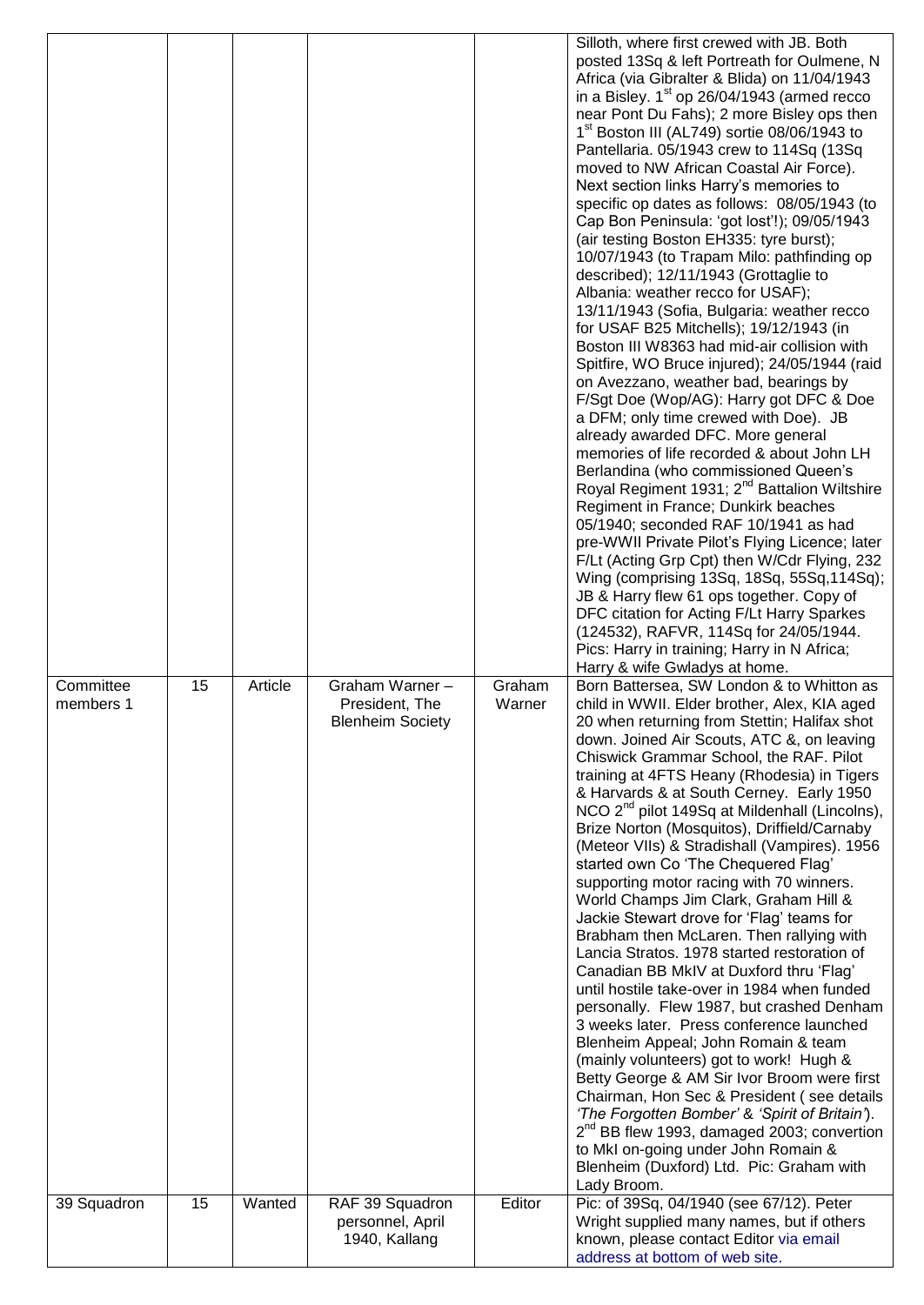| F/Lt Henri<br>Gustave<br>Lascot, 81631 | $16 - 17$ |                | Henri Gustave Lascot                                                       | Luc<br>Vanden<br>Eynde | On 65 anniversary of VE Day plaque over<br>grave of F/Lt HG Lascot unveiled (born<br>22/01/1902). A pilot in Belgian Aeronautique<br>Militaire in 1940 he escaped to UK on 'SS<br>Etterick', joined 236Sq RAF & flew with<br>Coastal Command in BoB. 15/09/1940 to a<br>45 Air School (Port Elizabeth, South Africa)<br>as instructor where he married, returning to<br>SA from UK on demob. Also in 4 OTU, 54<br>OTU (Church Fenton) & 286Sq & HQ/ADGB.<br>In Belgian 1952 died in road accident, aged<br>52. His unnamed grave only recently<br>identified by Mr Andre Bar. Pics: Chart of<br>Lascot's flying career with pic of Lascot;<br>Group pic which includes Lascot.                                                                                                                |
|----------------------------------------|-----------|----------------|----------------------------------------------------------------------------|------------------------|-----------------------------------------------------------------------------------------------------------------------------------------------------------------------------------------------------------------------------------------------------------------------------------------------------------------------------------------------------------------------------------------------------------------------------------------------------------------------------------------------------------------------------------------------------------------------------------------------------------------------------------------------------------------------------------------------------------------------------------------------------------------------------------------------|
| F/Lt Richard<br><b>Hillary</b>         | 17        |                | <b>Richard Hillary</b><br>1919-1943                                        | John<br>Camp           | Born 20/04/1919 in Sydney, Australia,<br>educated Trinity college, Oxford & in Air Sq<br>there. Joined RAF 10/1939 & 603Sq<br>(Edinburgh) at Hornchurch 1940, flying<br>Spitfire MkI in BoB. 30/09/1940 shot down<br>by an ME109 & recovered by Margate<br>lifeboat. Badly burnt & to East Grinstead as<br>a 'Guinea Pig' for McIndoe. Wrote book<br>'The Last Enemy' in 1942 about<br>experiences. 11/1942 joined 54 OTU at RAF<br>Charterhall flying BB MkV. On 08/01/1943<br>his a/c BA 194 crashed at Crunklaw Farm<br>(nr Charterhall); he & Sgt Kenneth Wilfred<br>Young Fison (Obs/Wop) died. Memorial (off<br>A697 nr Greenlaw, Northumberland) to all<br>RAF Charterhall losses unveiled 06/11/2001;<br>dedication read by Wilfred's son, Rev<br>Geoffrey Fison. Pics: the Memorial. |
| Committee<br>members 2                 | 18        | Article        | <b>Tony Lowe</b>                                                           | <b>Tony Lowe</b>       | Been Blen Soc member ~ 10yrs after<br>reading 'Britian First' & 'Forgotten Bomber' &<br>felt crew needed more recognition; Denis<br>Ager's poem 'Maybe' sums it up (see 54/5).<br>Responsible for web-site, trip organiser &<br>now work on Blenheim. Pics: Tony                                                                                                                                                                                                                                                                                                                                                                                                                                                                                                                              |
|                                        | 18        | Report         | Blenheim on tour                                                           | lan Carter             | 01/2010 request from Royal International Air<br>Tattoo (RIAT) to display MkIV 'nose' in BoB<br>display. Neil Clennell offered to tow it on<br>trailer. Lot of interest in 'nose' over 2 days at<br>RIAT then returned safely to Hangar 3.                                                                                                                                                                                                                                                                                                                                                                                                                                                                                                                                                     |
|                                        | 18<br>19  | Data<br>Report | Get the Blenheim<br><b>Flying Draw</b><br>From the engineering<br>side: 25 | Smudge                 | Names & ticket numbers of the six Draw<br>winners.<br>Wing root fairings & undercarriage bay<br>nacelles now painted & ready to fit. Colin<br>working on stripping starboard engine to<br>remove from frame; much reuseable but<br>engine frame not; firewall to be worked on.<br>Bill working on instrument panel, Brian on<br>leading edge trims, Tony on bomb doors &<br>even Ron Scott cleaning parts! Smudge on<br>nacelles, undercarriage bays & making new<br>rear escape hatch. Next job is fuel tank<br>testing & installing modern low-fuel warning<br>system in them.                                                                                                                                                                                                              |
| Sgt William<br><b>Ross</b>             | 19        |                | A fallen Blenheim<br>Boy in a far away<br>land                             | Editor                 | Gernot Knop (German) witnessed V5556 of<br>55Sq crash 28/09/1941 at Bardiyah (nr Sidi<br>Barrani) & returned items collected to<br>Dorothy Bird (DB) post war. Crew, Sgt<br>William Alexander Ross (26, pilot, Glasgow<br>& DB's fiancee), Sgt Charles Johnston (26,<br>Obs, RNZAF, Blenheim NZ) & Sgt Ernest<br>Sprange (19, Wop/AG) all KIA. Daily<br>Telegraph & Daily Express reported items<br>auctioned by DB's daughter & Ed informed<br>by Charlotte White, RA White's daughter.                                                                                                                                                                                                                                                                                                      |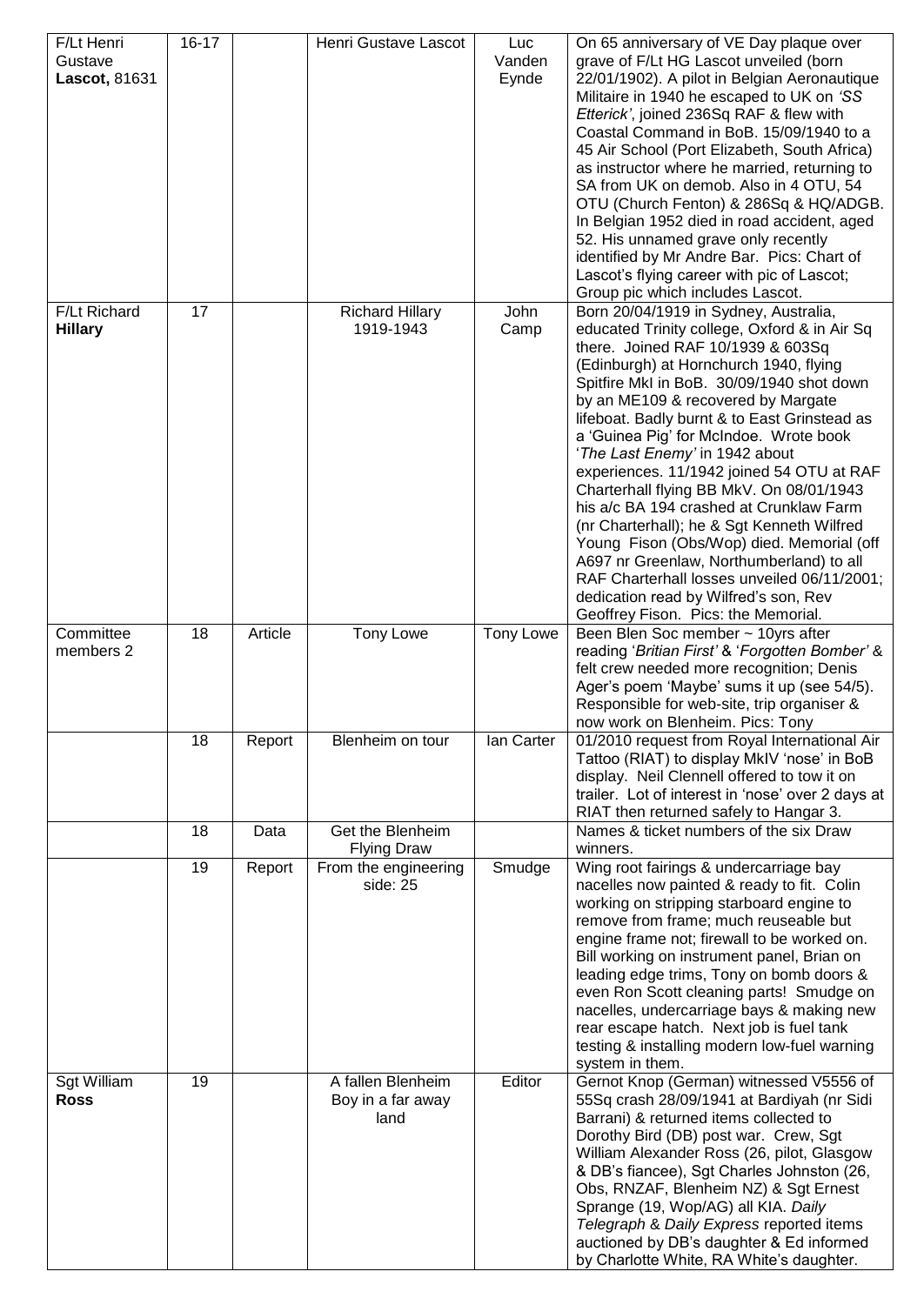|                               |    |      |                                      |                  | Z7374 also shot down in same raid: F/Lt J<br>Wilson (pilot) & F/Sgt A Griffin (Wop/AG)<br>KIA; Sgt E Whiles DFM (Obs) survived.<br>Rommel present when Ross & crew buried.    |
|-------------------------------|----|------|--------------------------------------|------------------|-------------------------------------------------------------------------------------------------------------------------------------------------------------------------------|
| <b>BB</b> potted<br>histories | 20 | Data | Blenheim Mk 1.<br>L Series continued | Graham<br>Warner | Batch of 450 built Filton & delivered 02/1938<br>to 03/1939. BB Mk 1: L1219, L1220, L1221,<br>L1222, L1223, L1224, L1225, L1226, L1227,<br>L1228, L1229, L1230, L1231, L1232. |
|                               | 20 |      | Your Blenheim<br>Needs You           |                  | Society part of Community Fund Raiser run<br>by Utility Warehouse Discount Club. To join<br>phone 0800 131 3000 quoting B27563 or go<br>on-line.                              |

| <b>Topic</b>               | Page           | <b>Type</b> | <b>Title</b>                                            | <b>Author</b>     | <b>Notes &amp; Search Words</b>                                                                                                                                                                                                                                                                                                                                                                                                                                                                                                                                                                                                                                                                                                                                                                                                     |
|----------------------------|----------------|-------------|---------------------------------------------------------|-------------------|-------------------------------------------------------------------------------------------------------------------------------------------------------------------------------------------------------------------------------------------------------------------------------------------------------------------------------------------------------------------------------------------------------------------------------------------------------------------------------------------------------------------------------------------------------------------------------------------------------------------------------------------------------------------------------------------------------------------------------------------------------------------------------------------------------------------------------------|
|                            |                | Pic         | <b>Betty George BME</b><br>$01/06/1921 -$<br>25/03/2010 |                   |                                                                                                                                                                                                                                                                                                                                                                                                                                                                                                                                                                                                                                                                                                                                                                                                                                     |
|                            | $\mathbf{1}$   | Report      | Chairman's<br>Comments                                  | Andrew<br>Pierce  | Regrets death of Hon Vice President Betty<br>George (Hon Sec for many yrs) & Tommy<br>Broom (Obs to our first President Sir Ivor<br>Broom) who spoke at AGM ref escape from<br>France via Spain. Weather meant poor start<br>for airshows. Thanks to Ron Scott who also<br>raises good money at model shows. Any<br>ideas to improve Society welcome.                                                                                                                                                                                                                                                                                                                                                                                                                                                                               |
| <b>Blenheim</b><br>Society | 2              | Data        | President and<br>Committee                              |                   | Names and contact details of 6 society<br>'officials' and 4 committee members                                                                                                                                                                                                                                                                                                                                                                                                                                                                                                                                                                                                                                                                                                                                                       |
|                            | $\overline{2}$ | Report      | Editorial                                               | lan Carter        | Lots of copy for future journal - thanks.<br>Sq/Ldr George Parr gave copy on Takoradi<br>for my first 2 Journals (55 & 56) as Ed; with<br>sadness record his passing & that of Betty<br>George, a Society founder. Any personal<br>memories for obits would be welcome. Bk<br>'Devotion to a Calling', ref 62Sq in FE 1939-<br>1942, review in next issue. Include phone<br>number/postal address on request for help.                                                                                                                                                                                                                                                                                                                                                                                                              |
|                            | 3              | Report      | Membership                                              |                   | New members & absent friends: Welcome to<br>Founder member: Clifford Shuttlewood<br>(joined RAF 1939; served as Cpl Fitter on<br>Malta 1942-1945) & 5 new members.<br>RIP: Sq/Ldr George Parr (18Sq); F/Lt R<br>Weeks (107Sq); Stan Websper; Betsy<br>Hewlett (widow of Wilf Hewlett, XVSq); Mike<br>Vivian (pilot, 13Sq & 139Sq); John Coles;<br>Barry Wright. We still see their faces & hear<br>their voices.                                                                                                                                                                                                                                                                                                                                                                                                                    |
| Betty George,<br>MBE       | $3 - 4$        | Obit        | <b>Betty George MBE</b><br>01/06/1921-25/03/2010        | Betty's<br>family | Born 1921 in Trinidad to 'colonial' parents<br>(father in Forestry Commission) who later<br>moved to Gold Coast, Betty attended<br>boarding school in England under guardian-<br>ship of 2 eminent doctors. Training at RADA<br>when WWII broke out & living in Huntingdon,<br>met P/O Hugh George, based at Wyton &<br>married at Houghton 25/05/1940; previous<br>day their best man & many friends KIA. First<br>son, Ronnie, died; later had to daughters.<br>Supported Hugh in Ministry of Aviation &, in<br>1950s, moved to Edinburgh where both<br>involved with People's Little Theatre &, on<br>return to London, with Tavistock Repertory<br>Company (Tower Theatre, Canonbury Sq)<br>Betty acting/ directing & Hugh on technical<br>side. Early 1970s to Iran with Hugh's work<br>where Betty Chairman of Tehran British |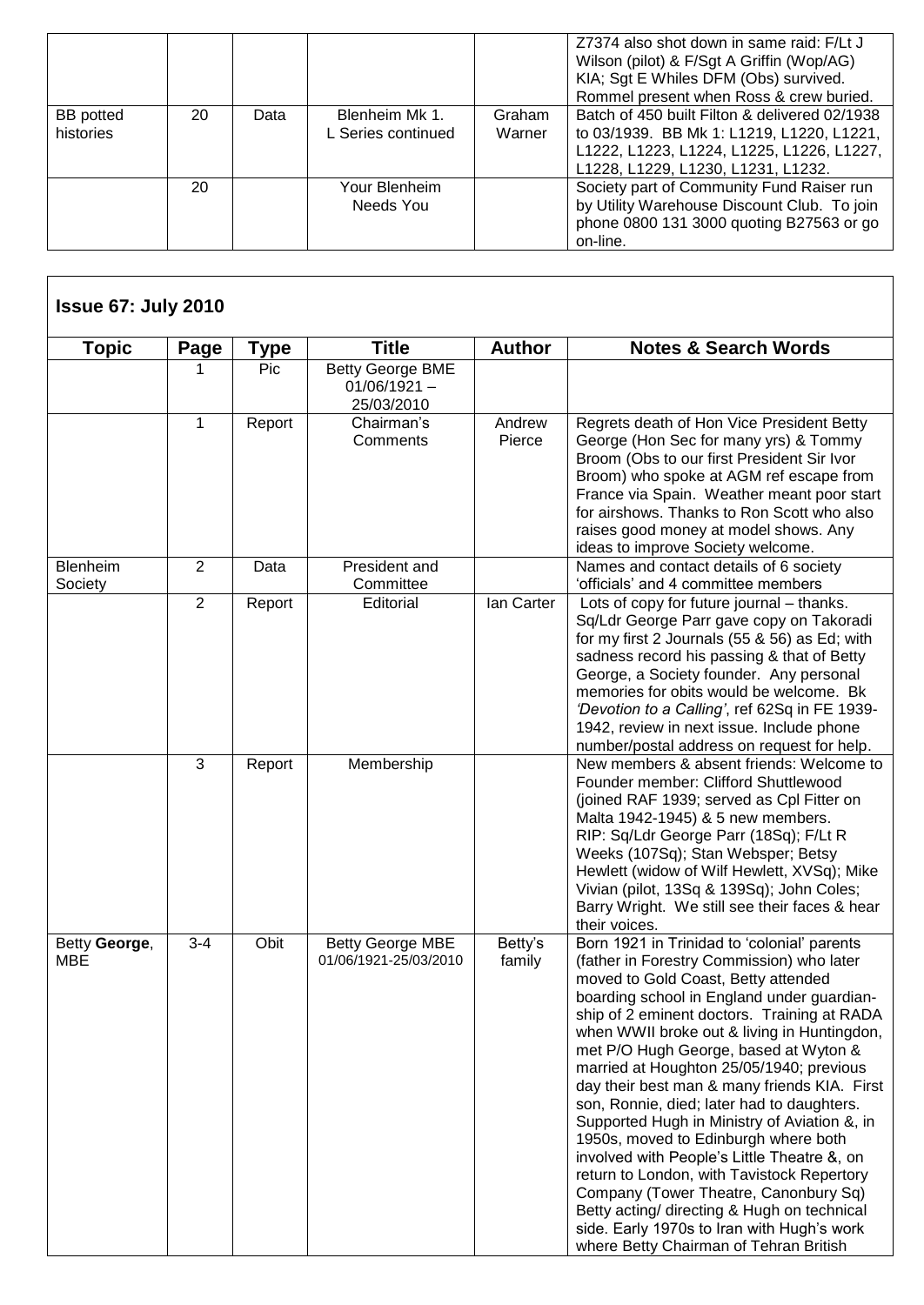|                                     |         |      |                                                               |                     | Assn for which awarded MBE. Left when<br>Shah deposed as Hugh's work made it<br>dangerous to remain. On Hugh's retirement<br>& with Graham Warner, instrumental in<br>informing & running Blenheim Society, with<br>Betty as Hon Sec until Hugh's death in 2000.<br>A remarkable woman.<br>Pic: Betty with Charles Patterson                                                                                                                                                                                                                                                                                                                                                                                                                                                                                                                                                                                                                                                                                                                                                                                                                                                                                                                                                                                                                                                                                                                    |
|-------------------------------------|---------|------|---------------------------------------------------------------|---------------------|-------------------------------------------------------------------------------------------------------------------------------------------------------------------------------------------------------------------------------------------------------------------------------------------------------------------------------------------------------------------------------------------------------------------------------------------------------------------------------------------------------------------------------------------------------------------------------------------------------------------------------------------------------------------------------------------------------------------------------------------------------------------------------------------------------------------------------------------------------------------------------------------------------------------------------------------------------------------------------------------------------------------------------------------------------------------------------------------------------------------------------------------------------------------------------------------------------------------------------------------------------------------------------------------------------------------------------------------------------------------------------------------------------------------------------------------------|
| Sq/Ldr<br>Thomas John<br>Broom, DFC | $4 - 5$ | Obit | Squadron Leader<br>'Tommy' Broom DFC<br>22/01/1914-81/05/2010 | Graham<br>Pitchfork | Left school aged 14 & worked in garage until<br>enlisted with RAF aged 18 to train as<br>armourer. Posted ME & Sudan then in 1937<br>joined 6Sq in Palestine. Returned to UK to<br>train as Obs & in 02/1939 joined 105Sq at<br>Harwell in Fairey Battles; 105Sq in first raid<br>of WWII. After fall of France got to UK via<br>Cherbourg & Squadron re-equipped with BB.<br>11/1940 BB damaged in Cologne raid &<br>bailed out over UK, then instructor for a year.<br>01/1942 rejoined 105Sq & in 25/08/1942 raid<br>on Cologne power stations; a/c hit pylon &<br>crashed, with help Belgian resistance to St<br>Jean de Luz (by 'Comet' escape line) & to<br>Spain on 08/09/1942. Became a chief<br>Ground Instructor with Mosquito training until<br>08/1943 when met & crewed with F/Lt Ivor<br>Broom; 58 ops together (22 to Berlin) initially<br>in 571Sq (part of AVM Don Bennett's<br>Pathfinders). Prior to raid on Ludswigshafen<br>(26/05/1944) their Mosquito embellished<br>with: 'The Flying Brooms' (crossed brooms).<br>09/08/1944 night raid on Dortmund- Ems<br>canal (described); Tommy was Obs &<br>awarded DFC. 01/01/1945 op on<br>Kaiserslauten tunnel described (bar added to<br>DFC & later a rare $2^{nd}$ bar). To 163Sq as<br>lead navigator when Ivor Broom became CO<br>& stayed together until end war.                                                                                                       |
| Frank<br><b>Harbord DFM</b>         | $5-6$   | Obit | Frank Harbord DFM<br>$09/1918 - 01/2010$                      | James<br>Harbord    | Joined RAF to train as navigator 1938. By<br>05/1940 flying from Watton bombing<br>German invasion barges at low level & often<br>attacked by Me Bf 109s on return. 05/1941<br>posted 18Sq (Oulton), billeted Blickling Hall.<br>06/1941 AVM DF Stevenson (2 Grp Bomber<br>Comand) sent 18Sq congratulations on raid<br>on large power station in France led by<br>Sq/Ldr SJ Monroe DFC with Frank Harbord<br>(Obs) & P/O Eric Applebee DFM (Wop/AG).<br>Posted Malta with 105Sq; raids on Tripoli &<br>shipping; 12/09/1941 reported dinghy<br>position of BB Z7357 crew, who rescued by<br>RN submarine HMS Utmost. Returned to<br>Swanton Morley autumn 1941 on HMS<br>Edinburgh. Early 1942 to ME via Malta (BB<br>guided Spitfire deliveries from HMS Eagle),<br>Egypt & Iraq to Mauripur (India) where<br>based in Lahore where 60Sq reformed with<br>BBs (01/03/1942). 60Sq to Asansol to<br>attacked Japanese in Irawaddy valley, ships,<br>docks & Akyab airfield. 60Sq then to<br>Jessore, Yelahanka & St Thomas Mount<br>(army support); Frank received Burma star.<br>At Jiwani in charge of Flying Control (air<br>traffic control). In 1944 posted to Transport<br>Command & returned to UK 1946; lucky<br>choice of flying from Egypt in an Avro York<br>as the Dakota he could have taken crashed<br>over France. Awarded DFM. In late 1990's<br>Frank wrote his memories of RAF: 'Familiar'<br>Voices' (Able Publishing, 1998, |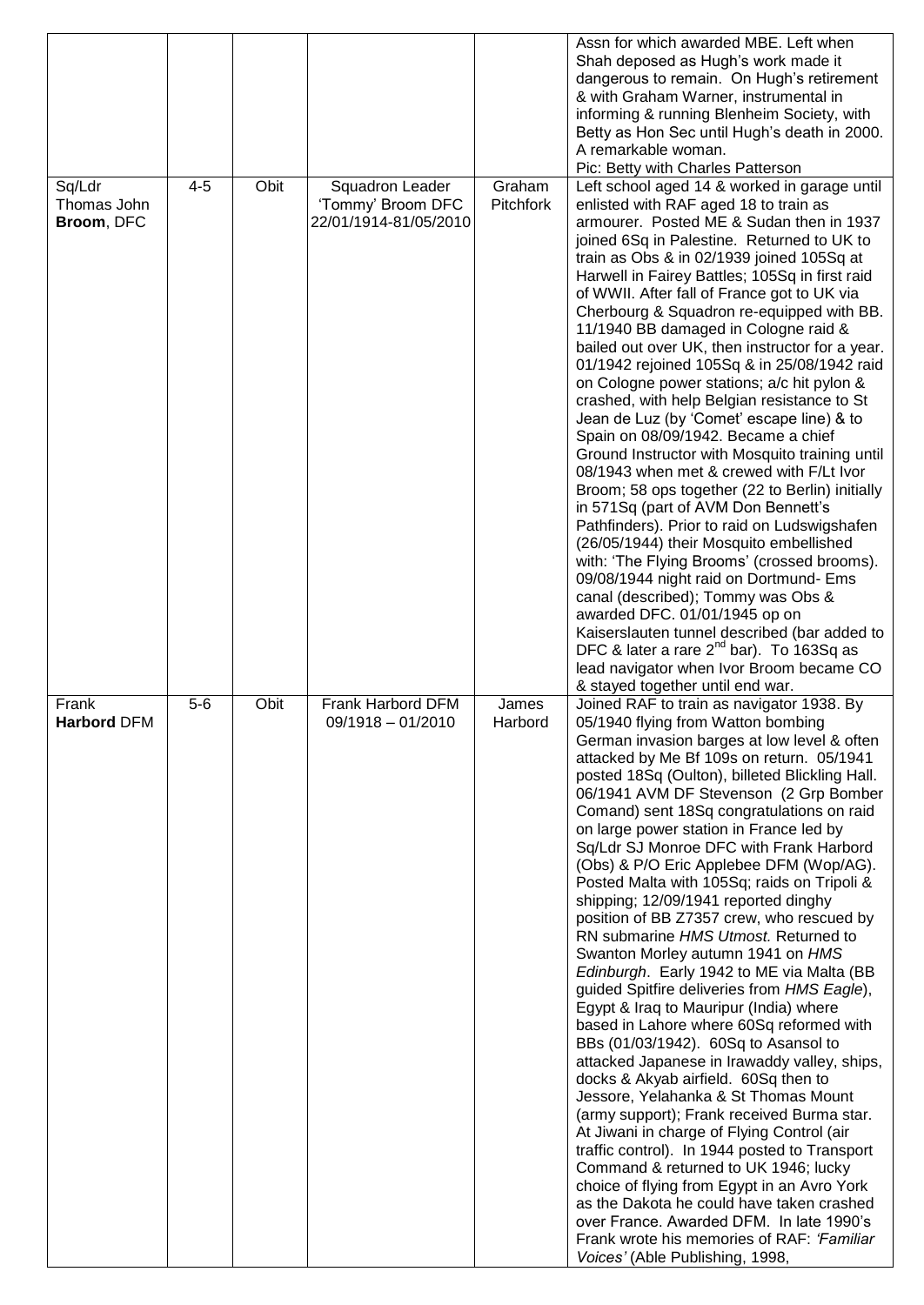|                           |                 |        |                                 |                 | 0907616550) in which more details are                                                           |
|---------------------------|-----------------|--------|---------------------------------|-----------------|-------------------------------------------------------------------------------------------------|
|                           |                 |        |                                 |                 | recorded. Pic: Frank Harbord.                                                                   |
| Sq/Ldr John<br>Cater, AFC | $6\phantom{1}6$ | Obit   | S/Ldr John Cater<br>10/11/1916- | Jacky<br>Miller | Jacky's father, John Cater, a BB pilot during<br>first part of WWII. She still has a lot of his |
|                           |                 |        | 28/10/2009                      |                 | RAF History to sort through but in 107Sq at                                                     |
|                           |                 |        |                                 |                 | Wattisham (06-12/1940) he flew R3816 39                                                         |
|                           |                 |        |                                 |                 | times (19 operational), then BBs on Takoradi                                                    |
|                           |                 |        |                                 |                 | route to ME, also from Benghazi & in                                                            |
|                           |                 |        |                                 |                 | salvaged Bisley's from Western desert.                                                          |
| Ron                       | $6 - 7$         | Obit   | Ron Scholefield                 | Jeff            | Enlisted RAFVR & called up 03/09/1939.                                                          |
| <b>Scholefield</b>        |                 |        | 27/12/1915-                     | Scholefield     | Trained as an Obs at No.3 ITW Hastings,                                                         |
|                           |                 |        | 17/11/2009                      |                 | No.5 EFTS Hanworth, No.1 ANS Prestwick,                                                         |
|                           |                 |        |                                 |                 | No.9 B&GS Penrhos & No.7 OTU Upwood                                                             |
|                           |                 |        |                                 |                 | where crewed with Sgt Geoff Jennings                                                            |
|                           |                 |        |                                 |                 | (pilot). 08/03/1941 to 139Sq (Jamaica) at                                                       |
|                           |                 |        |                                 |                 | Horsham-St-Faith. First op 28/03/1941 to                                                        |
|                           |                 |        |                                 |                 | Ems; crash landed High Wycombe! Married<br>31/05/1941. Transferred to 105Sq, Swanton            |
|                           |                 |        |                                 |                 | Morley, crewed with Sgt Jackson DFM;                                                            |
|                           |                 |        |                                 |                 | 105Sq move to Malta 28/07/1941. On his                                                          |
|                           |                 |        |                                 |                 | $29th$ Op (22/09/1941) to Homs, collided with                                                   |
|                           |                 |        |                                 |                 | other BB (pilot W/Cdr DW Scivier & crew                                                         |
|                           |                 |        |                                 |                 | died); Sgt Ivor Broom guided them back to                                                       |
|                           |                 |        |                                 |                 | Malta. Wop/AG Sgt Alan Tuppen refused to                                                        |
|                           |                 |        |                                 |                 | fly again; pilot Tommy Williams (aged 22)                                                       |
|                           |                 |        |                                 |                 | went white haired. 29/09/1941 Tommy, Alan                                                       |
|                           |                 |        |                                 |                 | & Ron returned to UK in HMS Kenya. To 13                                                        |
|                           |                 |        |                                 |                 | OTU, Bicester, where accepted for pilot                                                         |
|                           |                 |        |                                 |                 | training in Canada, which completed                                                             |
|                           |                 |        |                                 |                 | 08/01/1943. Commissioned & remained to<br>teach navigation to trainee pilots. Returned          |
|                           |                 |        |                                 |                 | to UK late 1944 & 550Sq flying Lancaster                                                        |
|                           |                 |        |                                 |                 | bombers from North Killinghome. On                                                              |
|                           |                 |        |                                 |                 | 21/09/1945 returned from Naples with 21                                                         |
|                           |                 |        |                                 |                 | British POWs & discharged next day (& told                                                      |
|                           |                 |        |                                 |                 | had new daughter!). Pics: a) Ron Scholefield                                                    |
|                           |                 |        |                                 |                 | at RCAF Penhold, Canada, 1943; b) flying                                                        |
|                           |                 |        |                                 |                 | an Airspeed Oxford, Canada, 1943                                                                |
| L9325                     | $7 - 8$         | Letter | Letters to Editor               | lan             | lan researching WWII BBs & crews & esp                                                          |
|                           |                 |        |                                 | Marchant        | L9325, shot down France 21/05/1940 with                                                         |
|                           |                 |        |                                 |                 | P/O Light (pilot), Sgt AE Craig (Obs) & Sgt G<br>Hawkins DFM (Wop/AG, 510166) KIA. Saw          |
|                           |                 |        |                                 |                 | Roy Craig seeking info ref AE Craig (see                                                        |
|                           |                 |        |                                 |                 | 57/9) & can help; Ian in contact with Hawkins                                                   |
|                           |                 |        |                                 |                 | family & would like contact with Craig & Light                                                  |
|                           |                 |        |                                 |                 | families. Ian aims to find crash & burial sites.                                                |
|                           |                 |        |                                 |                 | Editor got Roy Craig's address via Sister                                                       |
|                           |                 |        |                                 |                 | Laurence Mary of RAF Massington & sent to                                                       |
|                           |                 |        |                                 |                 | Ian M. Pic: (from Hawkins family) of 18Sq at                                                    |
|                           |                 |        |                                 |                 | Roye-Amy airfield 10/1939 (see 68/6). More<br>info to lan via email address at bottom of        |
|                           |                 |        |                                 |                 | web site.                                                                                       |
|                           | 8               | Letter | <b>Blenheim Society</b>         | Don Clark       | Thanks for help completing Blen Journal                                                         |
|                           |                 |        | Journal                         |                 | collection; only Nos 1-9 still missing. Contact                                                 |
|                           |                 |        |                                 |                 | via: www.211squadron.org                                                                        |
| Albert Joseph             | $8-9$           | Wanted | Will Snuggs Writes              | Will            | Researching great uncle Albert Joseph                                                           |
| Young                     |                 |        |                                 | Snuggs          | Young 1269029 (Wop/AG), 114Sq West                                                              |
|                           |                 |        |                                 |                 | Raynham, killed when Eagle pub in Kings                                                         |
|                           |                 |        |                                 |                 | Lynn bombed 12/06/1942 with Norman                                                              |
|                           |                 |        |                                 |                 | Buckenham Day (pilot, 1375479), George                                                          |
|                           |                 |        |                                 |                 | Thomas A Robins (Obs, 1284692), Brian                                                           |
|                           |                 |        |                                 |                 | William Swaffield (1194408), Joseph Milligan                                                    |
|                           |                 |        |                                 |                 | (1117073), Edward Walter Mallett (931919),<br>John Bertram Campbell (1060537) & David           |
|                           |                 |        |                                 |                 | Edmund Killelea (115Sq, 1170643). Has                                                           |
|                           |                 |        |                                 |                 | service record etc for Albert Young but                                                         |
|                           |                 |        |                                 |                 | seeks further info (or for any of above).                                                       |
|                           |                 |        |                                 |                 | Contact Will via email address at bottom of                                                     |
|                           |                 |        |                                 |                 | web site. Pics: a) AJ Young; b) Wop/AG No                                                       |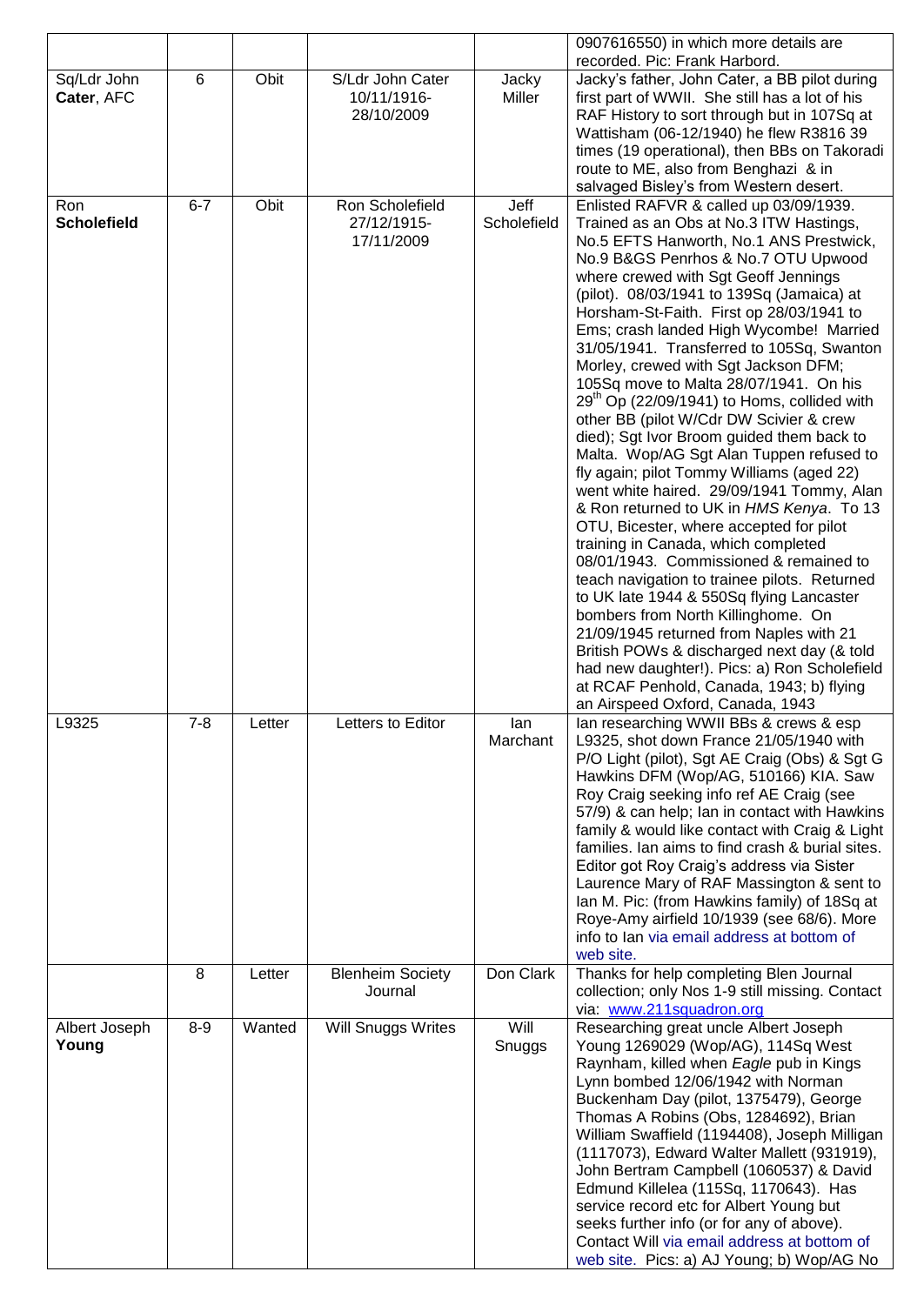|                            |           |        |                                     |                 | 41 Course, naming Preager, Miller, Rarker,<br>Young, Stewart, Morris, Barton, Parslow,      |
|----------------------------|-----------|--------|-------------------------------------|-----------------|---------------------------------------------------------------------------------------------|
|                            |           |        |                                     |                 | Green, Shaw, Muskett, Cox, Kirk, Klemm,                                                     |
|                            |           |        |                                     |                 | Wilkinson, Percival, Ross.                                                                  |
| 1940 219Sq<br>photo        | $9 - 10$  | Wanted | John Collier writes:                | John<br>Collier | John has identified a photo as 219Sq BB<br>fighter & crew, 'B' flight, Catterick 07/1940    |
|                            |           |        |                                     |                 | (same pic on p94 of BoB 70 <sup>th</sup> Anniversary                                        |
|                            |           |        |                                     |                 | magazine published by 'Flypast'). Some men                                                  |
|                            |           |        |                                     |                 | Identified as individual pics also used in bk<br>'Men of the Battle of Britain'. But 3 are  |
|                            |           |        |                                     |                 | marked by circles in his photo. Is there a list                                             |
|                            |           |        |                                     |                 | of names somewhere? Any info to John via                                                    |
|                            |           |        |                                     |                 | email address at bottom of web site.<br>Pic: B flight, Catterick, 1940                      |
| F/O Guy                    | 10        | Letter | Rob Tideman                         | Rob             | Re: Anne Knevelman's letter (see 66/6)                                                      |
| <b>Grey-Smith</b>          |           |        | (see 65/6 on 139Sq &<br>Maastricht) | Tideman         | about N6219, lost 12/05/1940, flown by Guy<br>Grey-Smith alongside Sq/Ldr T Tideman in      |
|                            |           |        |                                     |                 | P4923 (both claimed by same BF 109). With                                                   |
|                            |           |        |                                     |                 | info from Anne, Rob has located Guy's                                                       |
|                            |           |        |                                     |                 | family in Australia who delighted to learn<br>about Guy's BB & POW days & will pass to      |
|                            |           |        |                                     |                 | Guy's biographer. Anne has donated card &                                                   |
|                            |           |        |                                     |                 | letter he bought to Guy's family. Thanks to                                                 |
|                            |           |        |                                     |                 | Blen Soc. Editor adds: 'Dicke' Rook used to<br>say 'BB only achieved what it did because of |
|                            |           |        |                                     |                 | sheer guts of men that flew & serviced                                                      |
|                            |           |        |                                     |                 | them'. Pic: Dicke Rook with pint!                                                           |
| Sgt Gordon<br><b>Mason</b> | 10        | Wanted |                                     | Rob<br>Tideman  | Friend's great-uncle, Sgt Gordon Mason,<br>killed with 19Sq crew (Sgt C Matthws & P/O       |
|                            |           |        |                                     |                 | G Prosser) on 08/06/1941 when T1795                                                         |
|                            |           |        |                                     |                 | crashed into sea on practice. Any info                                                      |
|                            |           |        |                                     |                 | about Gordon Mason to Rob via email<br>address at bottom of web site.                       |
| Sgt Hohn H                 | $10 - 11$ | Wanted |                                     | John            | Via Ron Scott, JV recently helped daughter                                                  |
| Davies (pilot,             |           |        |                                     | Verhagen        | of Sgt Davies to visit father's grave at                                                    |
| 18Sq                       |           |        |                                     |                 | Bergen-op-Zoom for first time. She'd like to<br>contact families of crew KIA with father.   |
|                            |           |        |                                     |                 | Details: 18Sq BB L9422 left Horsham St                                                      |
|                            |           |        |                                     |                 | Faith 02/08/1940 on op to Haamstede                                                         |
|                            |           |        |                                     |                 | airfield; downed by Me 109E, pilot Lt B<br>Malischewski of II/JG54. Sgt John H Davies       |
|                            |           |        |                                     |                 | (pilot, 24, RAFVR), Sgt Kenneth R Bryant                                                    |
|                            |           |        |                                     |                 | (Obs, 21, 955310, son of Thomas Benjamin                                                    |
|                            |           |        |                                     |                 | & Elizabeth Mathan Bryant of Hayes,<br>Bromley) and Sgt Waren Seymons Bassett               |
|                            |           |        |                                     |                 | (Wop/AG, 20, 905832, son of William &                                                       |
|                            |           |        |                                     |                 | Emma Basset of Bugh Castle, Suffolk) KIA.                                                   |
|                            |           |        |                                     |                 | Any info on Sgts Bryant & Bassett to John L<br>Verhagen via email address at bottom of      |
|                            |           |        |                                     |                 | web site. John has voluntarily helped                                                       |
|                            |           |        |                                     |                 | families locate dead aircrew in Netherlands<br>for 37yrs.                                   |
| <b>LAC William</b>         | 11        | Wanted |                                     | Mervyn          | Researching pre-captivity activities of LAC                                                 |
| <b>Street</b>              |           |        |                                     | Garton          | William Street (Bill), 110Sq, Wattisham who                                                 |
| (110Sq)                    |           |        |                                     |                 | Wop/AG on BB L9214 brought down near<br>Sedan 14/05/1940. Crew (F/O G Wright                |
|                            |           |        |                                     |                 | (pilot) & Sgt John Fancy (Obs) & Bill) taken                                                |
|                            |           |        |                                     |                 | as POWs until 1945. Street & Fancy ('the                                                    |
|                            |           |        |                                     |                 | mole') together for 5yrs; John Fancy wrote<br>'Tunnelling to Freedom' published 1957, re-   |
|                            |           |        |                                     |                 | printed 2010 Aurum Press (ISBN 1845135148)                                                  |
|                            |           |        |                                     |                 | Street died ~1960 & Fancy 09/2008 (aged                                                     |
|                            |           |        |                                     |                 | 95). Any info on Bill Street's pre-POW<br>activities to Mervyn Garton via email address     |
|                            |           |        |                                     |                 | at bottom of web site                                                                       |
|                            | 11        | Pics   | Blenheim Boys and                   |                 | a) George Checkett with 211Sq over                                                          |
|                            |           |        | <b>Blenheims</b>                    |                 | Greece, early 1941<br>b) K7107 of 30Sq after mid-air collision (with                        |
|                            |           |        |                                     |                 | K7099) on 23/02/1940: pilot Sgt Archer, with                                                |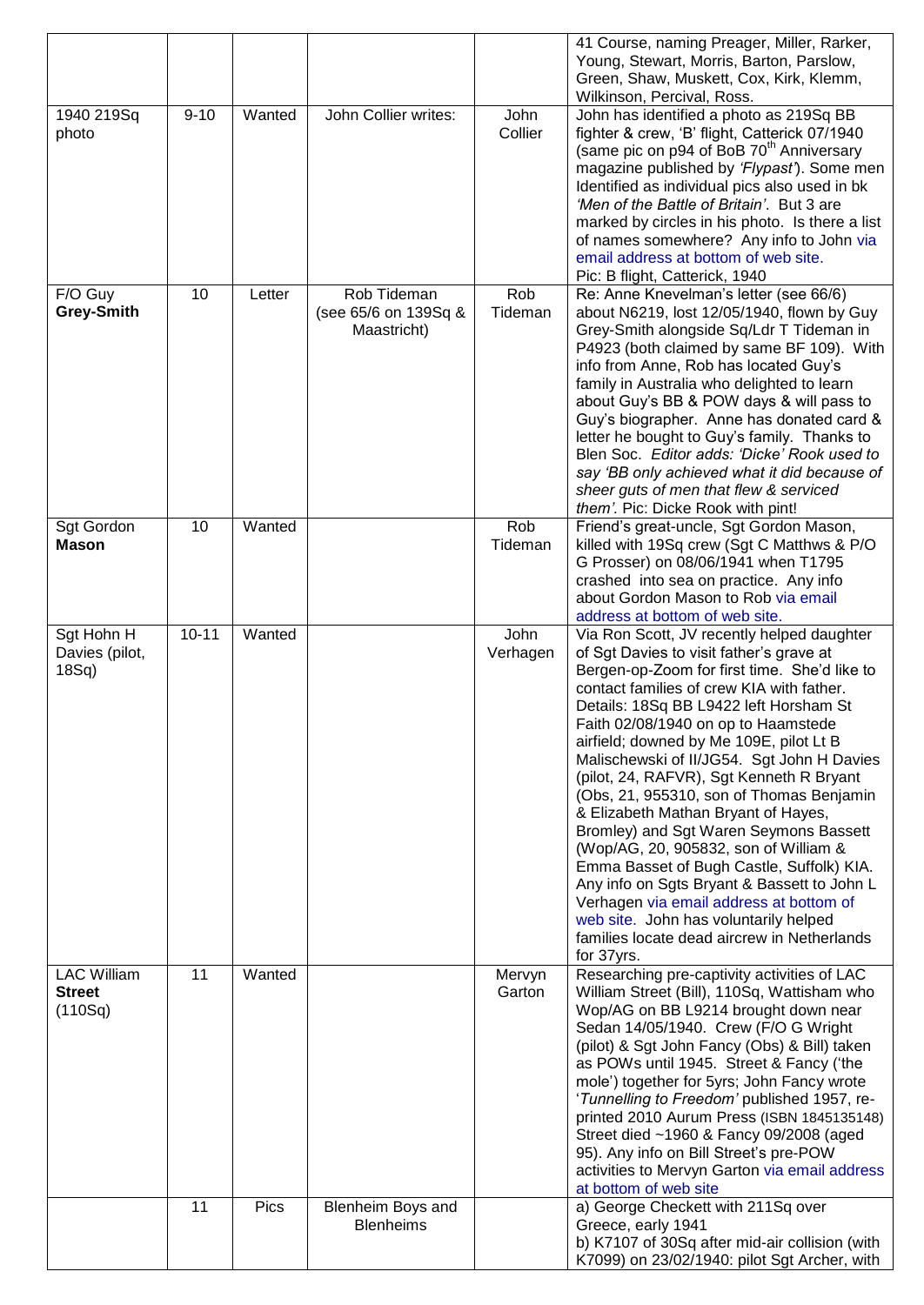|                               |           |         |                                   |                                | LAC Branen & AC Owen.                                                                                                                                                                                                                                                                                                                                                                                                                                                                                                                                                                                                                                                                                                                                                                                                                                                                                                                                                                                                                                                                                                       |
|-------------------------------|-----------|---------|-----------------------------------|--------------------------------|-----------------------------------------------------------------------------------------------------------------------------------------------------------------------------------------------------------------------------------------------------------------------------------------------------------------------------------------------------------------------------------------------------------------------------------------------------------------------------------------------------------------------------------------------------------------------------------------------------------------------------------------------------------------------------------------------------------------------------------------------------------------------------------------------------------------------------------------------------------------------------------------------------------------------------------------------------------------------------------------------------------------------------------------------------------------------------------------------------------------------------|
| 39 Squadron,<br>Kallang, 1940 | 12        | Pic     |                                   | Ann P and<br>Peter<br>Wright   | 39Sq with BB L14??, Kallang airport,<br>Singapore 04/1940. Thanks to Peter Wright<br>for names: Paddy Mandly, Sidney Sills<br>(Soss), Dougie Downs, Jones, GM Hogan<br>(Tubby, KIA 12/08/1940), Bill Wakeling,<br>MacMichael, JS Wright (Peter), JH Wintle<br>(Willie, KIA 20/08/1940), Arthur Ford, Ned<br>Sparkes, Thomas Crehan (Horse, died<br>24/11/1940), B Thomas, Evans (Goo),<br>White, Lawrence, Peter Stevens, Alfie                                                                                                                                                                                                                                                                                                                                                                                                                                                                                                                                                                                                                                                                                             |
|                               |           |         |                                   |                                | Bowman (CO 39Sq), Milward, Lewis, Hunter,<br>'Chiefy', Frank Mason, Manly, Jim Winship.<br>For high resolution copy or more names to<br>faces contact Ann Papageorgiou via email<br>address at bottom of web site                                                                                                                                                                                                                                                                                                                                                                                                                                                                                                                                                                                                                                                                                                                                                                                                                                                                                                           |
| 59 Squadron                   | $13 - 14$ | Pics    |                                   | lan Edgar                      | From Sq/Ldr CH Edgar (& son lan) 59Sq:<br>a) Separate pics of Wop/AG Edgar, Obs<br>Harker & Pilot Custerson (Harker &<br>Custerson killed in take-off collision with<br>parked a/c).<br>b) Pic of 59Sq BB with pilot Date (KIA in<br>T2433, Katwijk, by Me 109 of JG1 on<br>22/03/1941), Wop/AG Couchman & Obs<br>(name $n/k$ ).<br>c) Ten 59Sq & 53Sq officers at Schubin<br>POW camp. Help with names to Editor.                                                                                                                                                                                                                                                                                                                                                                                                                                                                                                                                                                                                                                                                                                          |
| XI Squadron                   | $14 - 16$ | Pics    | XI Squadron at War                |                                | Pics taken by F/Lt ELJ Anderson DFC, DFM<br>('Ted') & sent to Ann Papageorgiou by his<br>son-in-law John Nunn. 11Sq BB in desert<br>aerodrome; belly landing; Obs position in BB<br>MkIV; crashed BB; XISq BB being serviced;<br>Z6454 undergoing repairs; BBs over Syrian<br>mountains; BBs over Ceylon; two unlabelled<br>pics of BB in air; pic of Ted Anderson.                                                                                                                                                                                                                                                                                                                                                                                                                                                                                                                                                                                                                                                                                                                                                         |
|                               | $17 - 18$ | Article | Raid on Rotterdam<br>Harbour      | Richard<br><b>Adrian White</b> | Low level raid on Rotterdam harbour by 36<br>BBs from 5 Squadrons on 16/07/1941 flying<br>in 2 waves; $2^{nd}$ wave included 6 BBs from<br>139Sq (Jamaica) led by Sq/Ldr Bill Sydney-<br>Smith DFC crewed with P/O 'Dickie' White<br>(Obs) & F/Sgt Ted Caban DFM (Wop/AG).<br>After the war Sydney-Smith wrote to Caban<br>describing the day, the flight over, bombing<br>the target, being hit & engine on fire, crash<br>landing, his attempts to escape, obtaining<br>cash & eventual capture. A well-written<br>matter-of-fact account of a remarkable<br>experience. Dickie White's addendum<br>states: Sydney-Smith spent 4yrs as POW,<br>ending up in Stalagluft III at Sagan; back in<br>UK was roving reporter for Daily Express,<br>retired to Normandy & died 13/12/2001 (see<br>obit Daily Telegraph 06/02/2002). Ted<br>Caban badly wounded, in Luftwaffe hospital<br>Amsterdam beside Dickie White; after war<br>was hairdresser at Brandon, Suffolk, had 3<br>sons & died 27/11/2006, aged 86. Dickie<br>White also a POW after leaving hospital &<br>once back in UK returned to Lloyds Bank &<br>married. |
|                               | 19        | Report  | Air Gunners' National<br>Standard | Ron<br><b>Bramley</b>          | On 23/04/2010 the AGA dedicated new<br>national standard at Yorkshire Air Museum<br>at Elvington. Present were AGs & widows,<br>AGA guests, reps from RAF, ACA & RAFA.<br>Service conducted by clergy from Museum<br>Chapel & ACA chaplain, Rev Bill Pegg, read<br>message from Queen. Standard bearer<br>from British Legion. National Standard will<br>be in Chapel at Yorkshire Air Museum, later                                                                                                                                                                                                                                                                                                                                                                                                                                                                                                                                                                                                                                                                                                                        |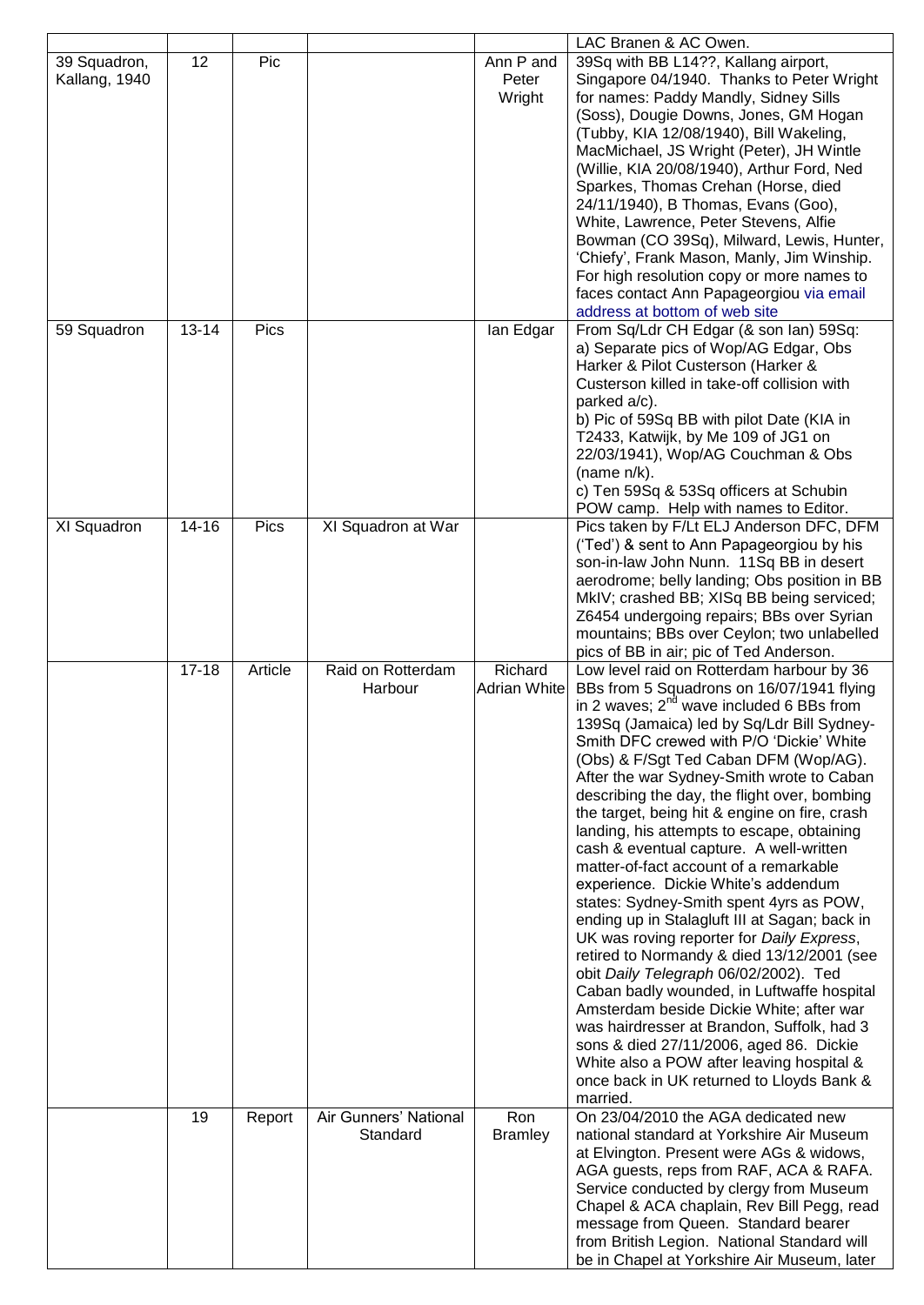|                          |    |        |                                                     |                             | to AG Memorial Room (AGA contributed<br>£20,000). AGA had been without Standard<br>since 2003. Pics: of the event.                                                                                                                                                                                                                                                                                                            |
|--------------------------|----|--------|-----------------------------------------------------|-----------------------------|-------------------------------------------------------------------------------------------------------------------------------------------------------------------------------------------------------------------------------------------------------------------------------------------------------------------------------------------------------------------------------------------------------------------------------|
|                          | 20 | Report | From the engineering<br>side: 24                    | Smudge                      | Work centre on hydraulic system with Bill<br>bending pipes to fit around frames, etc &<br>Smudge sourcing valves. Bill has been<br>working on opening window frames & Brian<br>on fitting the bomb-bay panels. Smudge<br>working on front escape hatch & locking<br>mechanism (fitted post-manufacture!).<br>Problem with Type one Teleflex control<br>system (obsolete in 1939) being resolved.                              |
| James White<br>('Barry') | 20 | Obit   | <b>Barry White</b>                                  | Smudge                      | From Yorkshire, Barry was a telecom<br>engineer who become involved in vintage<br>a/c electrics at Duxford and joined Robs<br>Lamplough on Messerschmitt 109 & P51<br>projects. Then joined the Blenheim team &<br>other projects (esp Harvard). On retirement<br>from BT worked f/t for ARC & long-term<br>volunteer on our Blenheim. Was engineer<br>on Blenheim during last accident. Will be<br>missed by all at Duxford. |
|                          | 20 | Report | <b>Utility Warehouse</b><br>Discount Club<br>(UWDC) | <b>John</b><br><b>Braun</b> | As mentioned in Ron Scott's 'Ramblings'<br>UWDC will pay Society £5 for anyone<br>signing up & up to 5% of monthly bill. Phone<br>0800 131 3000 & quote B27563.<br>Recommend by Which? twice as 'best buy'<br>phone & broadband bundle. Local trained<br>distributor makes process easy.                                                                                                                                      |

٦

 $\overline{\phantom{a}}$ 

| <b>Issue 66: March 2010</b> |                |        |                                         |                  |                                                                                                                                                                                                                                                                                                                                                                                                                                                                     |
|-----------------------------|----------------|--------|-----------------------------------------|------------------|---------------------------------------------------------------------------------------------------------------------------------------------------------------------------------------------------------------------------------------------------------------------------------------------------------------------------------------------------------------------------------------------------------------------------------------------------------------------|
| Topic                       | Page           | Type   | <b>Title</b>                            | <b>Author</b>    | <b>Notes &amp; Search Words</b>                                                                                                                                                                                                                                                                                                                                                                                                                                     |
|                             | 1              | Report | An Easter Message<br>from our President | Graham<br>Warner | Few members have seen a BB MkI in flight;<br>7 yrs grounded a long time, but progress<br>steady with Smudge & team.                                                                                                                                                                                                                                                                                                                                                 |
|                             | $\mathbf{1}$   | Report | Chairman's<br>Comments                  | Andrew<br>Pierce | Fairford Tattoo requested Mark IV nose for<br>display in July; shows their interest in BB. At<br>Christmas lunch a record cheque presented<br>for Blenheim.                                                                                                                                                                                                                                                                                                         |
|                             | $\mathbf{1}$   |        | <b>Bomber Command</b><br>Memorial       | Graham<br>Warner | Bomber Command Assn & Daily Telegraph<br>backing appeal to fund Memorial. With<br>56,000 Bomber Command aircrew lost in<br>WWII, many from Blenheim Squadron, this<br>well overdue so appropriate Society support.<br>To support appeal make cheques payable to<br>'The Blenheim Society' (marked 'Bomber<br>Command Memorial on reverse'). Sent to<br>Ron Scott, via email address at bottom of<br>web site, who will pool donation & send<br>cheque from Society. |
| <b>Blenheim</b><br>Society  | $\overline{2}$ | Data   | President and<br>Committee              |                  | Names and contact details of 7 society<br>'officials' and 4 committee members                                                                                                                                                                                                                                                                                                                                                                                       |
|                             | $\overline{2}$ | Report | Editorial                               | lan Carter       | Gremlin problems & apologise for any<br>delayed responses; please chase Ian up! Lot<br>of copy waiting, but try to get obits in asap,<br>esp for Blenheim boys. Help if reports are<br>under 1,000 word with pic. No limit to obits &<br>historic research.                                                                                                                                                                                                         |
|                             | 3              | Report | Membership                              |                  | New members & absent friends: Welcome to<br>Founder member Charles Edgar (ex-59Sq<br>Wop/AG, crashed in Channel mid-1940,<br>became POW & on Long March 1945) & 7<br>other new members. RIP: Arthur Rogers;<br>Sq/Ldr John H Cater, AFC (107Sq); Fred<br>Levitt; Ron Scholefield (105Sq); Jack Bury                                                                                                                                                                 |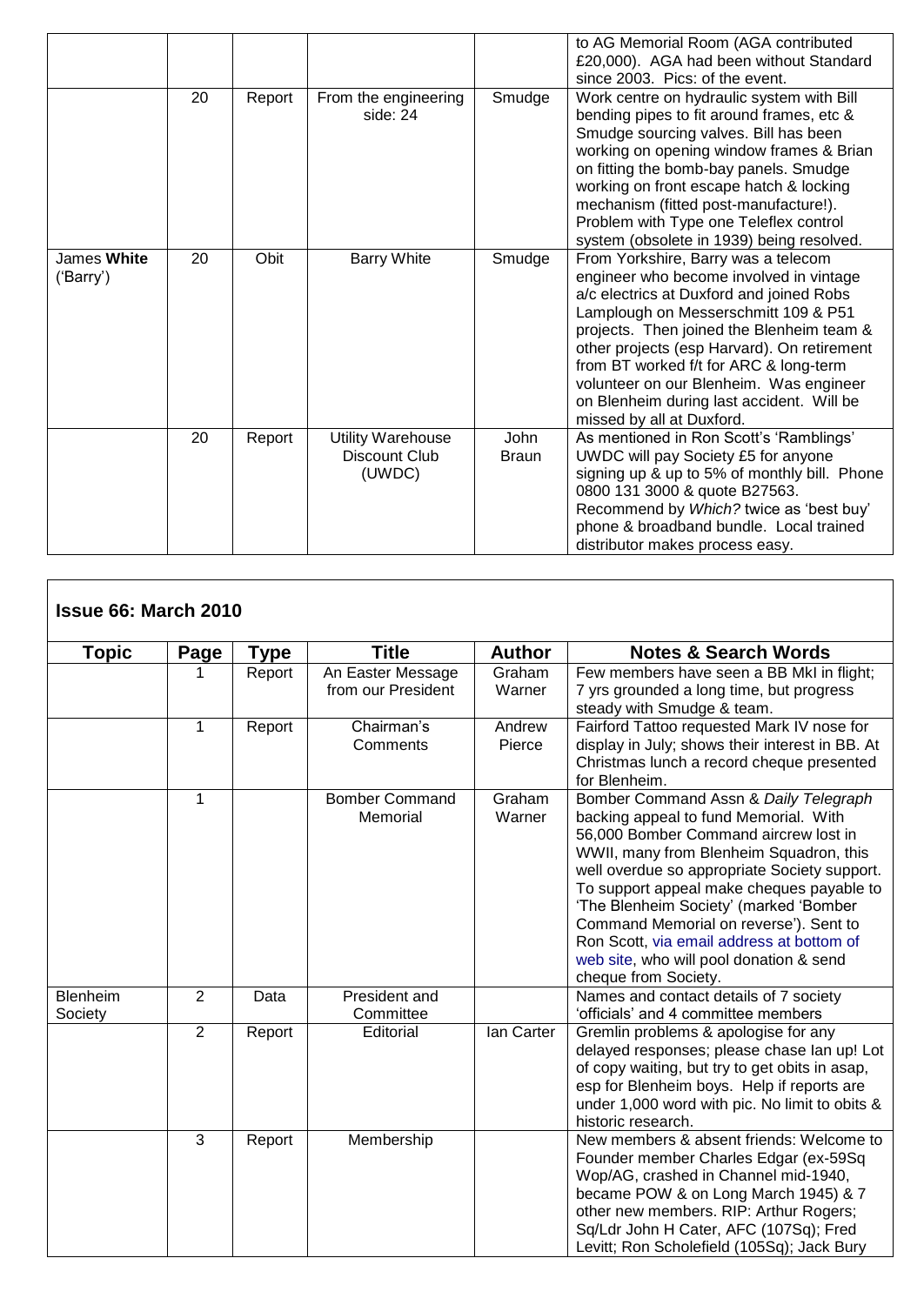|               |         |        |                       |                  | (62Sq); James Wilson (203Sq); Frank                                                             |
|---------------|---------|--------|-----------------------|------------------|-------------------------------------------------------------------------------------------------|
| F/Lt Ron Fox, | 3       | Obit   | F/Lt Ron Fox DFM      | <b>Bessie</b>    | Harbord (82Sq). May they rest in peace.<br>Ron was Wop/AG with 139Sq flying in BBs              |
| <b>DFM</b>    |         |        |                       | Fox              | with pilot Sydney Smith (pre-war Daily                                                          |
|               |         |        |                       | & Editor         | Express reporter), who shot down & taken                                                        |
|               |         |        |                       |                  | POW while Ron 'off sick'. Ron flew to end of                                                    |
| F/Lt George   | 3       | Obit   | F/Lt George Milson,   | Editor           | WWII & mentioned in dispatches.<br>See p14/15. Will miss chats with George at                   |
| Milson, DFC   |         |        | 84 Squadron, DFC      |                  | AGM on his Iraq & FE experiences.                                                               |
| F/Lt William  | $3 - 4$ | Obit   | F/Lt William Baird    | Editor           | Bill with 211Sq (BBs) from 09/1940 to                                                           |
| <b>Baird</b>  |         |        | (Bill), 211 Squadron  |                  | leaving Java, FE, on Tung Song 03/1942,                                                         |
|               |         |        | Wop/AG                |                  | then with 11Sq in Ceylon (incl Wop/AG in a                                                      |
|               |         |        |                       |                  | looping BB!), than attached to 22Sq. He<br>operated in desert v Italians, Greece v              |
|               |         |        |                       |                  | Germans & FE v Japanese. In 211Sq flew                                                          |
|               |         |        |                       |                  | with CO W/Cdr Bateson. Recently signed                                                          |
|               |         |        |                       |                  | certificates to raise money for our Blenheim.                                                   |
|               |         |        |                       |                  | Bill died 30/01/2010, aged 89.                                                                  |
|               |         |        |                       |                  | Pics: a) Bill with James Dunnet (author<br>'Blenheim Over the Balkans') & other,                |
|               |         |        |                       |                  | Paramythia, Greece; b) from BB; c) Z7853,                                                       |
|               |         |        |                       |                  | XISq, Race Course, Colombo, Ceylon                                                              |
|               |         |        |                       |                  | (see 211 Squadron website for further info on Bill                                              |
| F/Lt Alfred   | $4 - 5$ | Obit   | F/Lt Alfred Cody      | Graham           | http://users.cyberone.com.au/clardo/w_baird.html<br>Enlisted 11/1938, trained as Obs, 40Sq with |
| Cody, DFC,    |         |        | (Lew) DFC, AFC,       | <b>Pitchfork</b> | Fairey Battles. To France 02/09/1939, but                                                       |
| AFC, DFM      |         |        | <b>DFM</b>            |                  | ditched in Channel; in Battle of France. Re-                                                    |
|               |         |        |                       |                  | equipped BBs & heavy losses after Blitzkrieg<br>on 10/05/1940; 35 ops during Battle of          |
|               |         |        |                       |                  | Britain, awarded DFM. Trained as pilot &                                                        |
|               |         |        |                       |                  | commissioned. Dropped paratroopers on                                                           |
|               |         |        |                       |                  | Island of Kos. To ME 07/1942 to join 216Sq                                                      |
|               |         |        |                       |                  | flying Hudsons. 09/1942 took Long Range<br>desert Group into Kufra Oasis. Night 23-             |
|               |         |        |                       |                  | 24/10/1942 flew Hudson behind enemy lines                                                       |
|               |         |        |                       |                  | in Battle of El Alamein. Early 1944 joined                                                      |
|               |         |        |                       |                  | 233Sq at Blakehill Farm, Swindon & 18-                                                          |
|               |         |        |                       |                  | 20/09/1944 flew re-supply trips for invasion<br>of Europe. 09/01/1945 flying from Eindhoven     |
|               |         |        |                       |                  | his Dakota struck by a/c & lost 6' off wing;                                                    |
|               |         |        |                       |                  | landed & awarded AFC. In Operation Varsity                                                      |
|               |         |        |                       |                  | crossing the Rhine, Lew towed a Horsa                                                           |
|               |         |        |                       |                  | glider. First a/c to land in Copenhagen after<br>war, returning to UK via Lubeck with 30        |
|               |         |        |                       |                  | POWs. Pugnacious & irreverent character;                                                        |
|               |         |        |                       |                  | men like Lew 'won the war'. Died 31/10/2009                                                     |
|               |         |        |                       |                  | aged 91. Ed thanks Graham & Daily                                                               |
| Ronald Wright | 5       | Obit   | Ron ('Tak') Wright,   | Lyn Wright       | Telegraph for use of this Obit.<br>Ron enlisted to RAF 1936, aged 21, &                         |
|               |         |        | 64 Squadron Fitter    | & Editor         | posted to 209Sq, Felixstone, with Short                                                         |
|               |         |        | 11A                   |                  | Singapore flying boats. Posted 64Sq                                                             |
|               |         |        |                       |                  | Church Fenton with Demons then converted                                                        |
|               |         |        |                       |                  | to BB Mk1 (see 53/7). Later to 609Sq & then<br>in 3Sq (1944-1946) for ops against V1 flying     |
|               |         |        |                       |                  | bombs, 'mad dash across Europe', refuelling                                                     |
|               |         |        |                       |                  | Tempests with jerry-can & starting Napier                                                       |
|               |         |        |                       |                  | Sabre engines! Left RAF 1946 for aircraft                                                       |
|               |         |        |                       |                  | engineering with BEA/BA, retiring 1979.<br>Was founder member of 3Sq Assn. Thanks               |
|               |         |        |                       |                  | to widow Lyn for above info.                                                                    |
|               | 5       | Report | Letters to the editor | Mark             | MPM re-launched 1/72 scale 'Special Hobby'                                                      |
|               |         |        |                       | Peacock          | Blenheim 1 'Finnish post-war' - SH 72202                                                        |
|               |         |        |                       |                  | Blenheim 1f 'Fighter Version' - SH 72205<br>Cost: £15-£17. Mark recommends Eduard               |
|               |         |        |                       |                  | paint masks (pre-cut kabuki tape) to cover                                                      |
|               |         |        |                       |                  | clear areas before painting all BB models.                                                      |
|               |         |        |                       |                  | ~£5 from Hannants & LSA Models, Hove.                                                           |
| 45 squadron   | 5       | Letter | Don Clark of          | Don Clark        | Re: 45Sq photo (see 65/16); old style tunics                                                    |
|               |         |        | Australia writes:     |                  | so early date; maybe 06/1939 on conversion                                                      |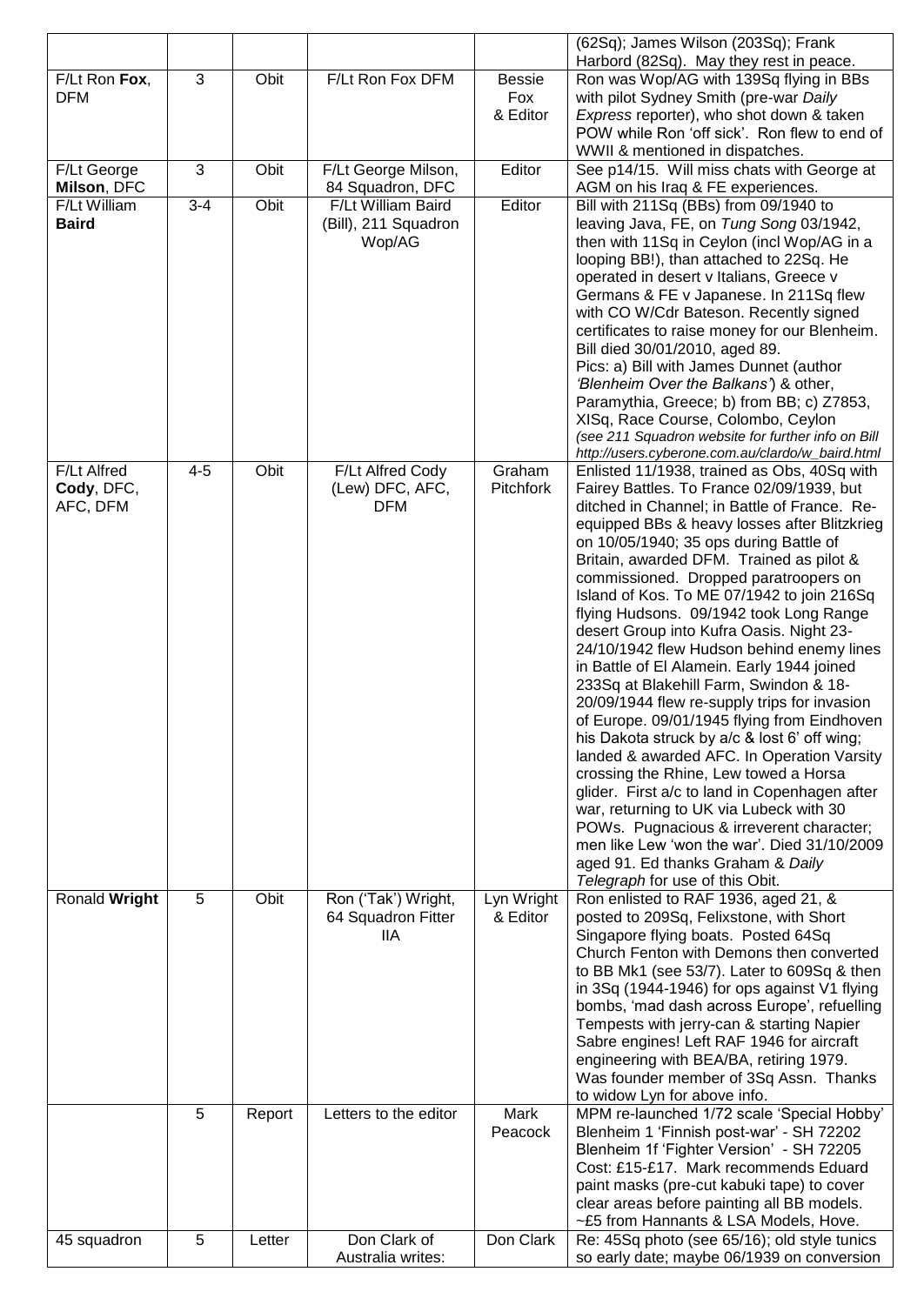|                       |                |        |                                                                      |                          | to BB at Ismailia. A/c name probably 'Mimi'                                                                                                                                                                                                                                                                                                                                                                                                                                                                                                                                                                                                                                                                                                                                                                                                                                                                                                                                                                                                                                                                                                                                                                                            |
|-----------------------|----------------|--------|----------------------------------------------------------------------|--------------------------|----------------------------------------------------------------------------------------------------------------------------------------------------------------------------------------------------------------------------------------------------------------------------------------------------------------------------------------------------------------------------------------------------------------------------------------------------------------------------------------------------------------------------------------------------------------------------------------------------------------------------------------------------------------------------------------------------------------------------------------------------------------------------------------------------------------------------------------------------------------------------------------------------------------------------------------------------------------------------------------------------------------------------------------------------------------------------------------------------------------------------------------------------------------------------------------------------------------------------------------|
| <b>RAFA</b>           | $5-6$          | Letter | Stan Pascoe also of<br>Australia writes:                             | Stan<br>Pascoe           | Gold Coast Queensland branch of RAFA<br>meets monthly & any Blen Soc members on<br>hols in Oz is welcome. Contact Stan contact<br>via email address at bottom of web site.                                                                                                                                                                                                                                                                                                                                                                                                                                                                                                                                                                                                                                                                                                                                                                                                                                                                                                                                                                                                                                                             |
|                       | 6              | Letter |                                                                      | Denis<br>Scott           | Thanks to all for lovely Blenheim Day 2009,<br>attended with son Michael. One of 13 Blen<br>Boys in photo-shot (Denis is 93!). After<br>600Sq was posted 250Sq (Sudan) & in<br>Desert, Malta, Sicily, Italy and Algiers then<br>home to finish 6yrs as volunteer. Enjoyed<br>reading 'Spirit of Britain First'; hope around<br>to see Blenheim fly again.                                                                                                                                                                                                                                                                                                                                                                                                                                                                                                                                                                                                                                                                                                                                                                                                                                                                              |
|                       | 6              | Letter | Calling All Air<br>Gunners                                           | Ron<br><b>Bramley</b>    | Editor of Air Gunners Assn 'Turret Magazine'<br>Ron writes that Nottingham AGA & director<br>of Yorkshire Air Museum (Elvington) met &<br>decided to produce new National Standard<br>to be dedicated & laid to rest on St George's<br>Day, 23/04/2010, 11.30 in Chapel at<br>Elvington with march past. Later to be<br>framed & displayed in Air Gunners Memorial<br>Room at Museum.                                                                                                                                                                                                                                                                                                                                                                                                                                                                                                                                                                                                                                                                                                                                                                                                                                                  |
|                       | 6              | Letter | <b>Blenheim Flying</b><br><b>Under Bridges!</b>                      | Ron<br><b>Bramley</b>    | Q: A Spitfire flew under old Severn Railway<br>Bridge, but also a twin-engine $a/c - a BB$ ?<br>A (from Ed): Richard Herbert, James Dunnet<br>& crew flew under Clifton Suspension Bridge                                                                                                                                                                                                                                                                                                                                                                                                                                                                                                                                                                                                                                                                                                                                                                                                                                                                                                                                                                                                                                              |
|                       | $6\phantom{1}$ | Letter | <b>Drakelow Tunnel</b>                                               | <b>Bernard</b><br>Rogers | Lives near Drakelow Tunnels, Kidderminster<br>which housed Mercury & Pegasus engines<br>parts & was Rover 1a factory from 10/1942<br>(cam sleeves) to full production 29/03/1943 -<br>1945. Floor area 284,931 sq ft; self-<br>contained with concert hall, leisure centre,<br>etc. Site tours ceased for H&S reasons.                                                                                                                                                                                                                                                                                                                                                                                                                                                                                                                                                                                                                                                                                                                                                                                                                                                                                                                 |
| F/O Guy<br>Grey-Smith | $6 - 7$        | Wanted | Blenheim N6219, 139<br>Squadron, 12 May<br>1940.<br>Can we find her? | Anne<br>Knevelman        | Bought 7 POW cards + letter written by F/O<br>Guy Grey-Smith to Klijnen family, Maastricht.<br>Guy born 1916 in W Australia. Joined RAF<br>1937; married Helen Stanes 1939; to France<br>late 1939. 12/05/1940 pilot in N6219 in<br>139Sq fateful raid on Maastricht from Plivot<br>(see 65/9); shot down & injured, Sgts Gray &<br>Taylor KIA (names on Air Forces Memorial,<br>Runnymede). First card to Marthe & Thily<br>Klijnen from Dulag Luft 14/10/1940; next 6<br>(02/12/1940-07/08/1941) from Oflag IX,<br>castle Spangenberg, near Kassel & last from<br>Oflag VIB on 21/11/1941. Most thank-you<br>letters for gifts & about injured leg. Marthe<br>probably nursed Guy in hospital after crash,<br>but knew whole family. Wife Helen sent<br>drawing material in Red Cross parcels. Guy<br>contracted TB 1943 & to Barcelona 1944. In<br>1945 to Chelsea Art School; 1947 returned<br>to Helen in W Australia to become famous<br>painter. TB returned 1952; died 1981.<br>Marthe Klijnen married PM J Fizaan, a GP in<br>Vleuten, Utrecht (died 1960; statue erected);<br>Marthe died 2001. What happened to<br>N6219; where exactly did it crash? Contact<br>Anne (a male!) via email address at bottom<br>of web site. |
|                       | $\overline{7}$ | Wanted | 114 Squadron John<br>Mitchell                                        | Jason<br><b>Ruggles</b>  | Jason's great uncle, John Mitchell, 114Sq,<br>killed 01/06/1942 returning from op to Venlo<br>airfield. Any info to Jason via email address<br>at bottom of web site.<br>Pic: pilot John Mitchell.                                                                                                                                                                                                                                                                                                                                                                                                                                                                                                                                                                                                                                                                                                                                                                                                                                                                                                                                                                                                                                     |
|                       | 8              | Review | 'Coastal Dawn'<br>by Andrew D Bird                                   | Andrew<br><b>Bird</b>    | Subtitled: 'Blenheims in Action from the<br>Phoney War through the Battle of Britain'<br>this book draws on contemporary diaries,<br>logbooks, periodicals, letters, memoirs &                                                                                                                                                                                                                                                                                                                                                                                                                                                                                                                                                                                                                                                                                                                                                                                                                                                                                                                                                                                                                                                         |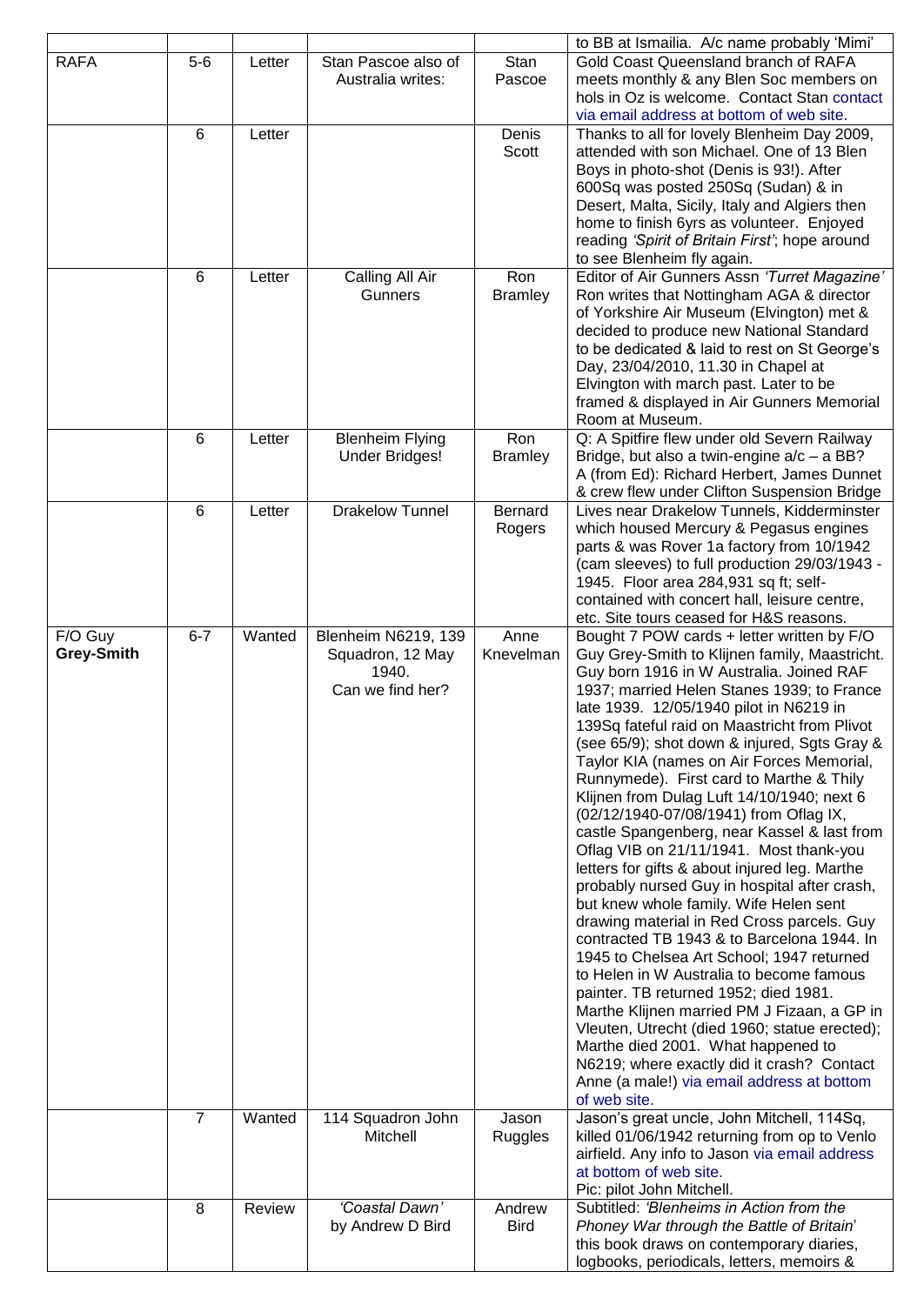|                        |           |               |                                                                                            |                     | interviews with survivors. Historian A Bird<br>reassesses the vital & neglected role played<br>by BBs and their crews allotted to 11 Group<br>in 10/1939 (Hugh Dowling's 'Trade<br>Protection' Squadrons). Losses in 235Sq,<br>236Sq, 248Sq, 254Sq high in ops over<br>Norway, Holland, France, Dunkirk & Battle of<br>Britain where BBs outclassed by<br>Messerschmitt 109s & 110s. Pub: Grub<br>Street, 2010, ISBN 9781906502690. ~ £20                                                                                                                                                                                                                                                                                                                                                |
|------------------------|-----------|---------------|--------------------------------------------------------------------------------------------|---------------------|------------------------------------------------------------------------------------------------------------------------------------------------------------------------------------------------------------------------------------------------------------------------------------------------------------------------------------------------------------------------------------------------------------------------------------------------------------------------------------------------------------------------------------------------------------------------------------------------------------------------------------------------------------------------------------------------------------------------------------------------------------------------------------------|
|                        | 8         | Review        | 'Love and Sand'<br>by Howard M Layton                                                      | <b>Bill Carter</b>  | Subtitled: An RAF flyer's memoir of love, lies<br>and military mayhem in the World War II<br>Deserts of North Africa. Warning, not mainly<br>about Blenheim & their crews, more a 'novel'<br>of author's chaotic love life in the 'live now'<br>effects of war. Some factual inaccuracies,<br>but an interesting easy read if interested in<br>this period & disruption caused by prolonged<br>postings abroad in 203Sq flying Blenheims.<br>2 <sup>nd</sup> book in planned trilogy. Pub: Three<br>Spires, 2008. ISBN 0967600855. See also<br>www.loveandsand.com                                                                                                                                                                                                                       |
|                        | $8 - 9$   | <b>Review</b> | 'Blenheim over the<br>Balkans'<br>by James Dunnet                                          | Michael<br>O'Connor | Entitled 'Poignant Tale of Solving a WWII<br>Aviation Mystery', Michael provides a<br>tempting review of Dunnet's (ex-211Sq Obs)<br>book detailing the search to solve the<br>mystery of how, on 13/04/1941 six 211Sq<br>BBs failed to return from a raid defending<br>northern Greece. Incorportes journals,<br>reminiscences, official documents and<br>investigations of crash sites (all shot down<br>by JG 27 Bf 109s). 'A wonderfully written<br>book of wartime flying and sacrifice'. This<br>journal's editor, Ian Carter, played a role in<br>Dunnet's search.                                                                                                                                                                                                                 |
|                        | 9         | Wanted        | 'Sixty Squadron:<br>1916 Royal Flying<br>Corps - RAF 1966'<br>by<br>AJ Young & DW<br>Warne | Ann<br>Papageorgiou | Subtitled: A history of 50 years service.<br>Ann's father, Frank Mason was 60Sq Obs in<br>NWF 1938-1939 (Wapitis from Miranshah &<br>Ambala) before transferred 27/07/1939 to<br>39Sq & Blenheims. Book not available thro<br>library system & £50 on internet. Seeks copy<br>to Ioan. Contact Ann via email address at<br>bottom of web site.                                                                                                                                                                                                                                                                                                                                                                                                                                           |
|                        | 9         | Pics          | 614 Squadron                                                                               | Dermot<br>Stapleton | Three pics of Blenheim Bisley of 614Sq with<br>crew (prob 'A' flight). Two pic of BA809 (?)<br>includes Dermot's father, Pat Stapleton (see<br>50/9). Probably taken at Blida, Canrobert or<br>Oulmene (N Africa) 11/1942 - 05/1943.<br>Third pic a 'publicity shot' with F/Lt lan<br>Maclaren (later W/Cdr) & Squadron mascot                                                                                                                                                                                                                                                                                                                                                                                                                                                           |
| XI Squadron,<br>Ceylon | $10 - 12$ | Data          | 11 Squadron 'Battle<br>of Ceylon' chronology                                               | <b>Rob Stuart</b>   | Ref to 59/6 by Marcel Comeau is on XI<br>Squadron website (under 'features'). Rob<br>corrects: 261Sq shot down 5 (not 11) a/c<br>(details given); HMT Talma (not Talmar) took<br>XISq ground crew to Ceylon, with 30Sq rear<br>party, arriving Colombo 18/03/1942. There<br>follows a comprehensive table of events<br>relating to 11Sq between 28/02/1942 &<br>09/04/1942, with times detailed for<br>05/04/1942 & 09/04/1942. All info fully<br>referenced from 8 sources, signals reported<br>in full, comments made on contradictions,<br>etc. Essential info for anyone interest in<br>XISq in Ceylon.<br>Search words: Ratamalana, racecourse,<br>RAF China Bay, Trincomalee.<br>Admiral Somerville, V Adm Arbuthnot,<br>Admiral Layton.<br>HMS Warspite, Hermes, Vampire, tankers |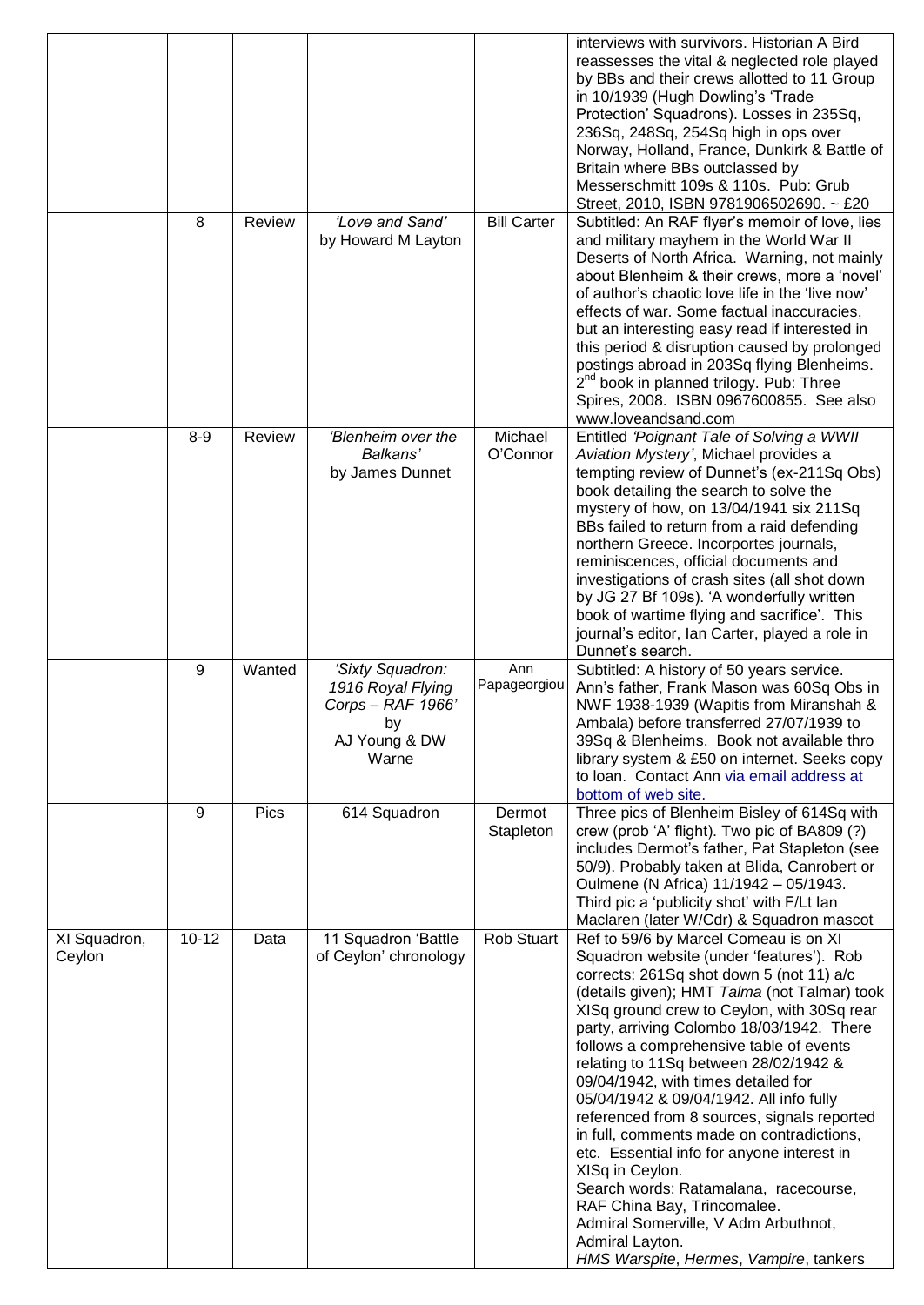|             |           |        |                    |            | British Sargeant & Athelstane, corvette                                             |
|-------------|-----------|--------|--------------------|------------|-------------------------------------------------------------------------------------|
|             |           |        |                    |            | Hollyhock, Hiryu, Haruna, Shokaku, Zuikaku,                                         |
|             |           |        |                    |            | Kongo TROM, carrier Akagi, cruiser Tone.                                            |
|             |           |        |                    |            | 413Sq Catalina QL-A (Sq/Ldr Birchall) & QL-                                         |
|             |           |        |                    |            | Y (F/Lt Thomas), 205Sq Catalina FV-R (F/Lt                                          |
|             |           |        |                    |            | Graham), 240Sq Catalina BN-L (F/Lt                                                  |
|             |           |        |                    |            | Bradshaw) & BN-K (F/O Round), 788Sq                                                 |
|             |           |        |                    |            | (Swordfish), 30Sq (Hurricanes), 803Sq                                               |
|             |           |        |                    |            | (Fulmars), 806Sq (Fulmars), 258Sq                                                   |
|             |           |        |                    |            | (Hurricanes), Z7896 (Cpt C Adcock, SAAF),                                           |
|             |           |        |                    |            | Z9574 (Lt F Knight, SAAF), R3911 (Sgt H                                             |
|             |           |        |                    |            | Maclennan & Wop/AG Sgt F Nell), Z7803                                               |
|             |           |        |                    |            | (W/O N Stevenson, RAAF), V5592 (Sq/Ldr K                                            |
|             |           |        |                    |            | Ault), Z7759, V6010, Z7506, NAP 1/C                                                 |
|             |           |        |                    |            | Makinoda, Lt Nono.                                                                  |
|             | 13        | Letter | From 'The Blenheim |            | To Ron Scott from Directors John Romain &                                           |
|             |           |        | Company'           |            | John Smith (Smudge) & Ange Fane (Co                                                 |
|             |           |        |                    |            | Sec) thanking Blenheim Soc for £22,000                                              |
|             |           |        |                    |            | donation & bemoaning 'papertrail' required                                          |
|             |           |        |                    |            | for repairs & consequent slow progress.                                             |
| F/Lt George | $14 - 16$ | Obit   | F/Lt George W      | F/Lt JW    | Born 26/09/1916, Coningsby, Lincs, 1 of 3                                           |
| Milson, DFC |           |        | Milson DFC - an    | Moore      | siblings (Eric & Barbara); father proprietor                                        |
|             |           |        | Appreciation       | (Dinty)    | bus company. Attended grammar school &                                              |
|             |           |        |                    | <b>DFC</b> | private flying lessons pre-war. Enlisted RAF                                        |
|             |           |        |                    |            | & posted No.5 EFTS flying Magisters.                                                |
|             |           |        |                    |            | 24/08/1940 posted 13 OTU, Bicester, flying                                          |
|             |           |        |                    |            | BBs for No.2 Group - a LAC trainee pilot                                            |
|             |           |        |                    |            | with Sgts Ron Miller (RNZAF, Obs) & 'Dad'<br>Addison (Wop/AG). 01/1941 posted 18Sq, |
|             |           |        |                    |            | Great Massingham, flying night ops. Moved                                           |
|             |           |        |                    |            | 01/04/1941 to Oulton, billeted Blickling Hall                                       |
|             |           |        |                    |            | (now NT); after recovering from pneumonia                                           |
|             |           |        |                    |            | (RAF hosp Ely & Blackpool) Dinty replace                                            |
|             |           |        |                    |            | 'Dad' Addison as Wop/AG. '3M' crew flew                                             |
|             |           |        |                    |            | 22 night ops from 25/04/1941, one over                                              |
|             |           |        |                    |            | Flushing described. In next 21 ops a/c                                              |
|             |           |        |                    |            | damaged by Messerschmitts twice;                                                    |
|             |           |        |                    |            | 17/06/1941 described, with George returning                                         |
|             |           |        |                    |            | to base on one engine. 07/1941 Milson,                                              |
|             |           |        |                    |            | Miller & Wop/AG Sgt Jones, DFM, posted                                              |
|             |           |        |                    |            | ME; Milson commissioned. (Dinty posted                                              |
|             |           |        |                    |            | 114Sq, Leuchars, to fly with P/O Staples).                                          |
|             |           |        |                    |            | Collecting a BB MkIV at RAF Watton, Milson                                          |
|             |           |        |                    |            | & crew (+fitter & rigger) left RAF Portreath to                                     |
|             |           |        |                    |            | fly to Egypt via Gibralter & Malta, then                                            |
|             |           |        |                    |            | posted 84Sq in Iraq under CO W/Cdr Boyce,                                           |
|             |           |        |                    |            | follwed by Desert to support 8 <sup>th</sup> Army. End                              |
|             |           |        |                    |            | 1941, with 211Sq, to Heliopolis & Malaya                                            |
|             |           |        |                    |            | (RAF Butterworth). Milson promoted F/Lt &                                           |
|             |           |        |                    |            | awarded DFC. New CO (W/Cdr Jeudwine);                                               |
|             |           |        |                    |            | ground crew to travel in SS Yuma. Set off                                           |
|             |           |        |                    |            | 08/01/1942 via Iraq, Bahrain Island, Sharja,                                        |
|             |           |        |                    |            | Khartoum, Bombay, Hyderabad, Calcutta,                                              |
|             |           |        |                    |            | Akyab & Youngoo (in Bermese jungle!), then                                          |
|             |           |        |                    |            | instructed to Lho'nga airstrip (on Sumatra) &                                       |
|             |           |        |                    |            | Singapore; airstrip waterlogged - takeoff                                           |
|             |           |        |                    |            | described! Destination changed &, after                                             |
|             |           |        |                    |            | refuelling at Medam, arrived Palembang                                              |
|             |           |        |                    |            | 23/01/1942, many crew lost/stranded en                                              |
|             |           |        |                    |            | route. Unwelcome, sent to primitive P2                                              |
|             |           |        |                    |            | airstrip 60 mls away to fly ops. As Japs in                                         |
|             |           |        |                    |            | Palembang, on 16/02/1942 to Batavia (Java)                                          |
|             |           |        |                    |            | then Kalidjati; 211Sq & 84Sq merged &                                               |
|             |           |        |                    |            | many evacuated in SS Yuma. W/Cdr                                                    |
|             |           |        |                    |            | Jeudwine took command; 211Sq CO (W/Cdr                                              |
|             |           |        |                    |            | Bateson) joined evacuees. On 28/02/1942,                                            |
|             |           |        |                    |            | before remaining a/c flown to Bandoeng,                                             |
|             |           |        |                    |            | Japs at airfield - aircrew walked 50ml thro                                         |
|             |           |        |                    |            | jungle, several not surviving. 04/03/1942 got                                       |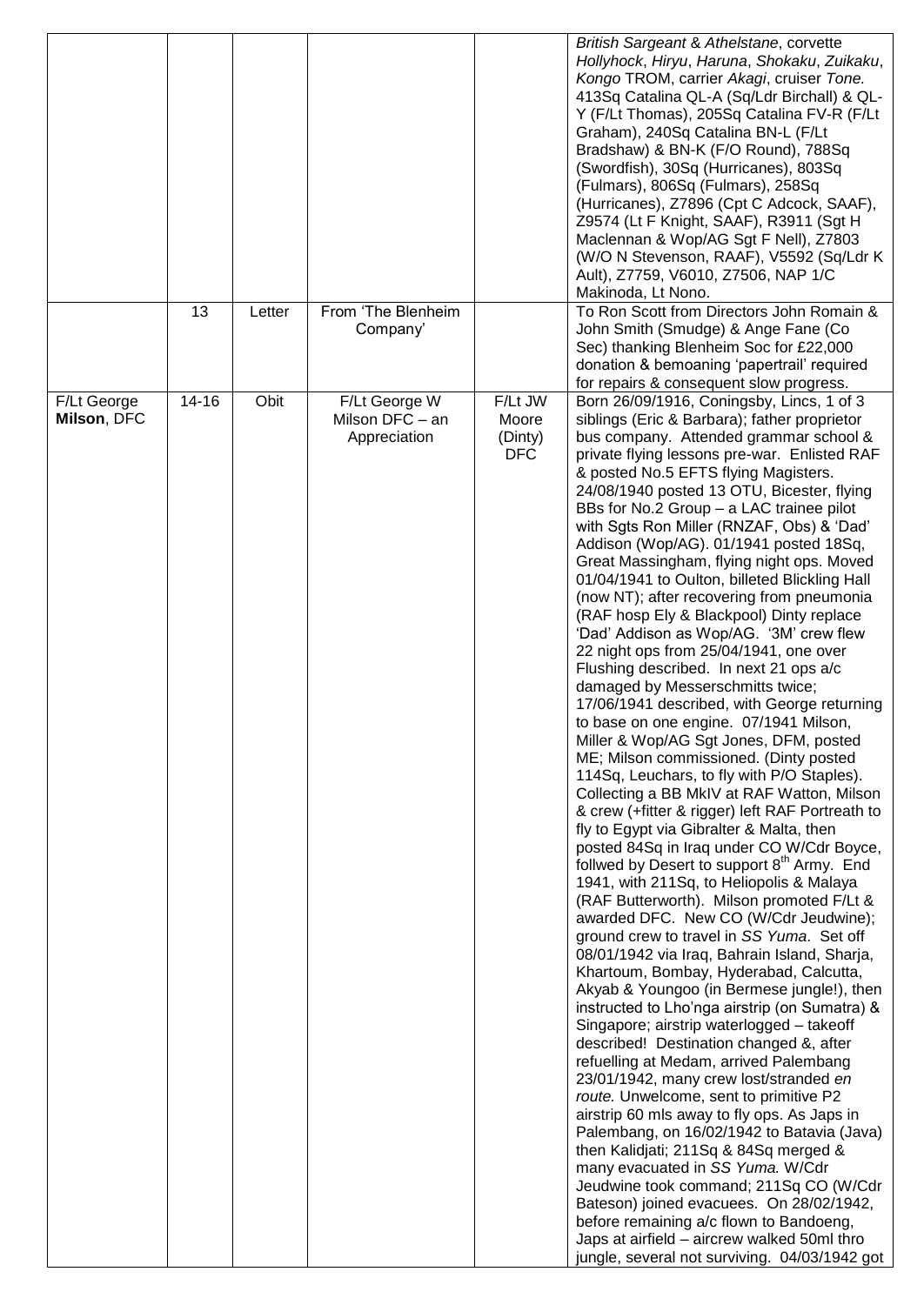|                            | 16        | Report  | Sir Keith Park                                                            | Andrew<br>Pierce   | cars/trucks to Tjilatjap (100ml south); their<br>attempted escape (successful for some)<br>described. Jeudwine & 10 others left<br>07/03/1942 to sail to Australia (picked up 47<br>days later by Catalina). Milson & others<br>lasted a month before taken as POWs,<br>ending up in Changi Goal, Singapore, until<br>end WWII. Ship back to UK, but never spoke<br>of this time. Attended annual reunions for<br>84Sq & for Tjilatjap beach survivors.<br>Invited to attend unveiling of statue of Sir<br>Keith Park on 4 <sup>th</sup> plinth in Trafalgar Sq for<br>6mths. Film celebrating 90 year RAF history<br>on screen outside National Portrait Gallery,<br>RAF band played &, at 4pm, Spitfire & new<br>Euro fighter flew in formation over Nelson's<br>column to applause. The 9' statue unveiled<br>by Mashall of RAF with 4 BoB pilots,<br>members of Sir Keith Park's family & mayor<br>Boris Johnson (who gave welcoming                                                                                                                                                                                                                                                                                                                                                                                                                                                                                                                                                                                                                                                                                                                                                                                                                                                                                                                                                                                                                                                                                                                            |
|----------------------------|-----------|---------|---------------------------------------------------------------------------|--------------------|---------------------------------------------------------------------------------------------------------------------------------------------------------------------------------------------------------------------------------------------------------------------------------------------------------------------------------------------------------------------------------------------------------------------------------------------------------------------------------------------------------------------------------------------------------------------------------------------------------------------------------------------------------------------------------------------------------------------------------------------------------------------------------------------------------------------------------------------------------------------------------------------------------------------------------------------------------------------------------------------------------------------------------------------------------------------------------------------------------------------------------------------------------------------------------------------------------------------------------------------------------------------------------------------------------------------------------------------------------------------------------------------------------------------------------------------------------------------------------------------------------------------------------------------------------------------------------------------------------------------------------------------------------------------------------------------------------------------------------------------------------------------------------------------------------------------------------------------------------------------------------------------------------------------------------------------------------------------------------------------------------------------------------------------------------------------|
|                            |           |         |                                                                           |                    | speech). Short film on Park's life; like Sir<br>Hugh Dowling, memorial long overdue.<br>Pics: the fly-past; the statue.                                                                                                                                                                                                                                                                                                                                                                                                                                                                                                                                                                                                                                                                                                                                                                                                                                                                                                                                                                                                                                                                                                                                                                                                                                                                                                                                                                                                                                                                                                                                                                                                                                                                                                                                                                                                                                                                                                                                             |
| Sgt Edward<br><b>Gibbs</b> | $17 - 19$ | Article | Raid on Bethune -<br>Circus 13 -<br>Kuhlmann Chemical<br>Works at Choques | <b>Brian Gibbs</b> | Brian's father, Sgt Eddie Gibbs (755466 -<br>'Gibbo') enlisted 19/07/1939, reported<br>02/09/1939 & trained as Wop/AG. Posted<br>Southampton, then Mildenhall 01/1940 & 17<br>OTU Upwood in 03/1940, where retained as<br>instructor. One student was James Moore<br>('Dinty' - later Wop/AG 18Sq 12/08/1940).<br>12/08/1940 Gibbs posted 110Sq, Wattisham<br>(det Manston) with Sgt Noel Cathles (pilot) &<br>P/O Sidney Newborough (Obs). By Bethune<br>circus on 17/06/1941, 110Sq at Wattisham.<br>Also involved: 18Sq, 107Sq (not 105Sq),<br>139Sq. Circus ops designed to entice<br>German fighter into battle with few bombers,<br>backed by fighter cover. Fighters incl 56Sq,<br>242Sq & 306Sq - 10 fighters for each BB!<br>Lists 110Sq BB & crew involved in Bethune<br>circus: T2227 (W/Cdr TM Hunt, Sgts Tucker<br>& Tripp); V5491 (F/O Forsythe, Sgts Taylor<br>& Mcpherson); Z5800 (P/O Lowe, Sgts<br>Sargent & Lummas); V6071 (P/Os Potier &<br>Griffith-Jones, Sgt Wythe); V6085 (Sgts<br>Twist, Allen & Taylor) & V6429 in which<br>Gibbs & crew flew. Op described: 110Sq<br>joined 107Sq at Great Massington for<br>briefing; 18Sq & 139Sq briefed at Horsham<br>St Faith: totalled 24 BBs in 3x8 vics. James<br>Moore, George Milson (pilot) & Ron Miller<br>(Obs) in last vic. Brian then quotes from<br>transcript of 1941 BBC interview with Sidney<br>Newborough, provided by his cousin, Iris<br>Bonner (see also 53/13), which describes<br>that day. Fighters lost 10 a/c. Details 110Sq<br>ORB for 17/06/1941 (left 1755, returned<br>2028, 5 tons bombs dropped), appendix (ME<br>109F 1935 hit), and also from Gibb's log<br>book (starboard engine missing!) and<br>Moore's. V6429 to 110Sq 26/05/1941 &<br>FTR from shipping raid off Norway<br>27/12/1941. P/O N Cathles (pilot), P/O S<br>Newborough (Obs) & Sgt Child all KIA in<br>82Sq in Z7409 on 23/07/1941, Sicily.<br>Info: Sidney Newborough's BBC recording;<br>PRO/TNA at Kew; Graham Warner's 'The<br>Bristol Blenheim'; James Moore's 'Churchill's<br>Light Brigade' |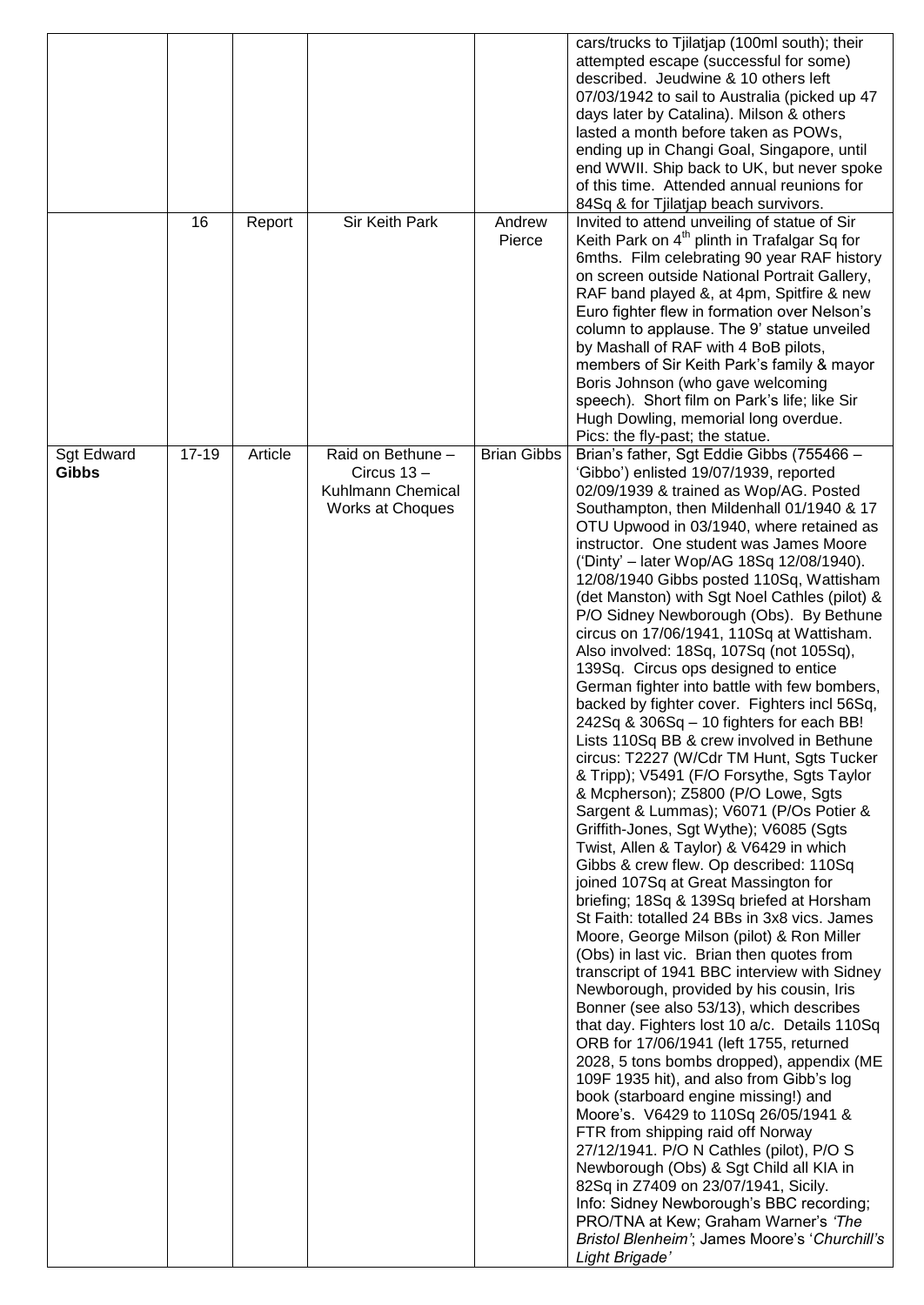|                               | 19 | Report | From the engineering<br>side: 23     | Smudge           | Engine frame & firewall complete, ancillaries<br>attached & ready to fit on port wing, then to<br>sort out nacelles. Nose now permanently<br>fitted. Colin working on throttle torque tubes<br>& connecting rods; Brian working on bomb<br>bay side panels; Bill on cockpit opening<br>window frames; Jim continues with stripping<br>& cleaning. Need to find missing items<br>exclusive to British built BB, such as Teleflex<br>controls & hydraulic valves. |
|-------------------------------|----|--------|--------------------------------------|------------------|-----------------------------------------------------------------------------------------------------------------------------------------------------------------------------------------------------------------------------------------------------------------------------------------------------------------------------------------------------------------------------------------------------------------------------------------------------------------|
|                               | 19 | Data   | Fixtures - Provisional<br>Dates      |                  | 2010 dates: 18 airshows, Project Propellor,<br>visits Gellik & Vraux, AGM & Blenheim Day.                                                                                                                                                                                                                                                                                                                                                                       |
| <b>BB</b> potted<br>histories | 20 | Data   | Blenheim Mk 1.<br>L Series continued | Graham<br>Warner | Batch of 450 built Filton & delivered 02/1938<br>to 03/1939. BB Mk 1: L1203, L1204, L1205,<br>L1206, L1207, L1208, L1209, L1210, L1211,<br>L1212, L1213, L1214, L1215, L1216, L1217,<br>L1218. Pic: Ron Scott                                                                                                                                                                                                                                                   |

| <b>Issue 65: November 2009</b> |                |             |                                 |                  |                                                                                                                                                                                                                                                                                                                                                                                                                                                                                                                                                                                                                                     |
|--------------------------------|----------------|-------------|---------------------------------|------------------|-------------------------------------------------------------------------------------------------------------------------------------------------------------------------------------------------------------------------------------------------------------------------------------------------------------------------------------------------------------------------------------------------------------------------------------------------------------------------------------------------------------------------------------------------------------------------------------------------------------------------------------|
| <b>Topic</b>                   | Page           | <b>Type</b> | <b>Title</b>                    | <b>Author</b>    | <b>Notes &amp; Search Words</b>                                                                                                                                                                                                                                                                                                                                                                                                                                                                                                                                                                                                     |
|                                |                | Poem        | We remember them                | Sara<br>Mosher   | The poem's title says it all.<br>Pic: 11 Blenheim Boys, 2009 Blenheim Day                                                                                                                                                                                                                                                                                                                                                                                                                                                                                                                                                           |
| Blenheim<br>Society            | $\overline{2}$ | Data        | President and<br>Committee      |                  | Names and contact details of 7 society<br>'officials' and 4 committee members                                                                                                                                                                                                                                                                                                                                                                                                                                                                                                                                                       |
|                                | $\overline{2}$ | Report      | President's Message             | Graham<br>Warner | Membership rising gently. Credit given to<br>committee: Andrew Pierce (chairman) &<br>Elizabeth; Ron Scott ('Scotty', Hon<br>Treasurer, stalls, mail orders, events);<br>Freddie Brown (draw promoter) & Pauline;<br>John Smith ('Smudge' membership &<br>Blenheim repairs); Chris Lee McCloud<br>(minutes); Jim Dale (speakers); Ian Carter<br>(journal editor); Tony Lowe (website) and<br>Ann Papageorgiou (these listings!).<br>Friendliest aviation Soc with 'gentle' rise in<br>membership. Dozen 'Blenheim Boys' at<br>2009 Blenheim Day at Duxford + Lady<br>Jessica Broom (widow of Sir Ivor, Society's<br>first Present). |
|                                | 3              | Report      | Chairman's<br>Comments          | Andrew<br>Pierce | No subs increase since 1987. Society<br>continues to grow. Contingent at<br>Remembrance Day, Whitehall & unveiling of<br>Sir Keith Park's statue, Trafalgar Square.                                                                                                                                                                                                                                                                                                                                                                                                                                                                 |
|                                | 3              | Report      | Editorial                       | lan Carter       | Thanks for all contributions. Will now include<br>longer articles in full (eg Rob Tideman's),<br>more requests for info & more pics, esp of<br>BB from all Squadrons. Pics from BBs in FE<br>esp welcome.                                                                                                                                                                                                                                                                                                                                                                                                                           |
|                                | 3              | Report      | Membership                      |                  | New members & absent friends. Welcome<br>to founder members: F. White; J Brett (13<br>OTU Bicester 1940-44); H Stephens<br>('Steve', Wop/AG 101Sq & 18Sq (1939-<br>01/1941), 98Sq, 180Sq, 13 OTU, AAS, AGS,<br>BGS & Boscombe Down 1948-1949); also<br>11 others. RIP: DJ Vellacott ('Johnnie',<br>30Sq, in Greece)); Ron S Wright (64Sq,<br>Church Fenton, see 53/7); TSR Jordan;<br>Sq/Ldr Cruikshank; DJ Sturmey-Dare ('Dan<br>Dare', 57Sq)                                                                                                                                                                                      |
| F/Lt Richard<br><b>Miller</b>  | 4              | Obit        | Richard Miller 110H<br>Squadron | Editor           | Joined Air Cadets at Haberdashers' Aske's<br>Boys School. In RAF WWII & many BB ops<br>(see 55/12 & 56/12). 1941 posted Southern<br>Rhodesia to train aircrew & given AE award.                                                                                                                                                                                                                                                                                                                                                                                                                                                     |
|                                | 4              | Data        | The Blenheim<br>Society Draw    |                  | Lists those present at draw on 17/10/2009 at<br>Leefe Robinson Restaurant & six winners.                                                                                                                                                                                                                                                                                                                                                                                                                                                                                                                                            |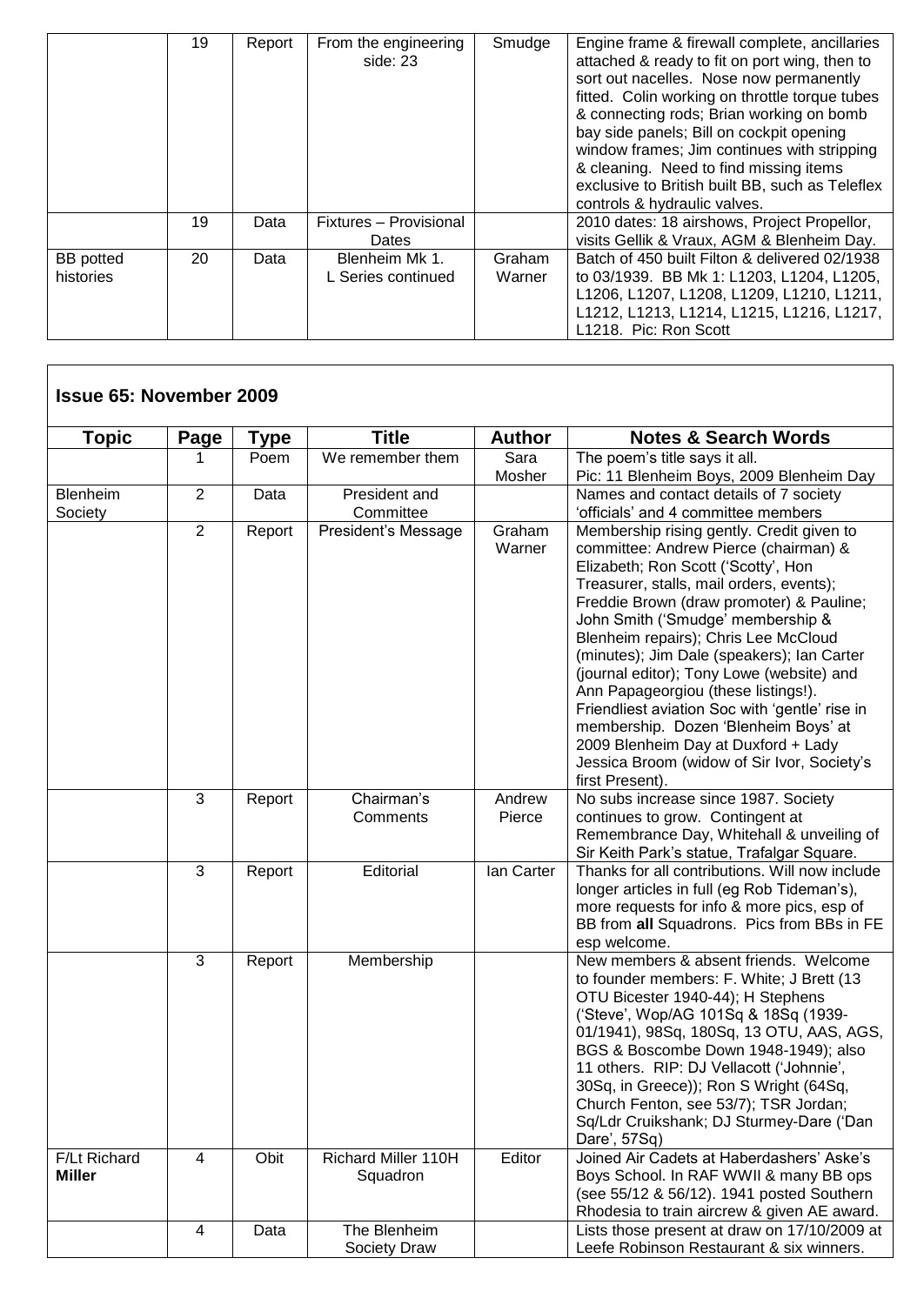|                                     | 5<br>5<br>5 | Report<br>Letter<br>Letter | Blenheim Day, 10th<br>October 2009<br>Thank you 1<br>Thank you 2 | Editor<br>Pat<br><b>Brookes</b><br>Mike<br><b>Batten</b> | Over 100 attended incl 13 Blenheim Boys.<br>Welcomed by Ron Scott to ARC hangar with<br>doors open to let in sun & watch practicing<br>a/c outside. Good food, two raffles, quiz,<br>visit to 'our' BB, pics taken & auction. Over<br>£1,000 raised. Pic: Lady Broom & Graham<br>Warner<br>To Ron Scott & Crew - thanks for excellent<br><b>Blenheim Day</b><br>To Ian Carter - thanks esp to Anna<br>McDowell, John Smith ('Smudge') & Dave                                                                                                                                                                                                                                                                                                                                                                                                                                                                                                                                                                                                                                                                                                                                                                                                                                                                                                                                                                                                                                                                                                                                                                                                                                                                                                                                                                                                                                                                                                                                                                                                                                                                                                                                                                                                                                                                                                                                                                                                                                                                                     |
|-------------------------------------|-------------|----------------------------|------------------------------------------------------------------|----------------------------------------------------------|----------------------------------------------------------------------------------------------------------------------------------------------------------------------------------------------------------------------------------------------------------------------------------------------------------------------------------------------------------------------------------------------------------------------------------------------------------------------------------------------------------------------------------------------------------------------------------------------------------------------------------------------------------------------------------------------------------------------------------------------------------------------------------------------------------------------------------------------------------------------------------------------------------------------------------------------------------------------------------------------------------------------------------------------------------------------------------------------------------------------------------------------------------------------------------------------------------------------------------------------------------------------------------------------------------------------------------------------------------------------------------------------------------------------------------------------------------------------------------------------------------------------------------------------------------------------------------------------------------------------------------------------------------------------------------------------------------------------------------------------------------------------------------------------------------------------------------------------------------------------------------------------------------------------------------------------------------------------------------------------------------------------------------------------------------------------------------------------------------------------------------------------------------------------------------------------------------------------------------------------------------------------------------------------------------------------------------------------------------------------------------------------------------------------------------------------------------------------------------------------------------------------------------|
|                                     |             |                            |                                                                  |                                                          | Ratcliffe ('Rats') for flight in Harvard, Mike's<br>Draw prize.                                                                                                                                                                                                                                                                                                                                                                                                                                                                                                                                                                                                                                                                                                                                                                                                                                                                                                                                                                                                                                                                                                                                                                                                                                                                                                                                                                                                                                                                                                                                                                                                                                                                                                                                                                                                                                                                                                                                                                                                                                                                                                                                                                                                                                                                                                                                                                                                                                                                  |
| 139 Squadron,<br>Maastricht<br>Raid | $6 - 13$    | Article                    | 'The Maastricht Raid'<br>- No. 139 Squadron                      | Rob<br>Tideman                                           | From reports by ex139Sq Norman Chapman<br>(see 62/12) & Jim King, documents & re-<br>collection of his grandfather, Sq/Ldr Tom<br>Tideman, Rob had compiled a detailed<br>description of 12/05/1940 'Maastricht Raid'.<br>10/05/1940: Germany invades Holland,<br>Belgium & France. 139Sq (at Plivot) &<br>114Sq (at Conde-Vraux, where all BBs u/s<br>after Dornier 17s attack) part of AASF. Late<br>11/05/1940: informed German column on<br>Maastricht to Tongres Road. 12/05/1940<br>1am 139Sq CO W/CDr Louis Dickens to<br>deploy nine BBs 'before dawn' after<br>Wellington attack on column & with possible<br>French Potez fighter escort. Describes how<br>ground & air-crews woken from billets in<br>farms, etc to prepare a/c & get briefings. 8<br>BBs took off 5am led by W/Cdr Dickens<br>(N6225, Sgt J Paine (Obs), LAC Crowley<br>(Wop/AG)) & F/O Neville Pepper DFC<br>(L9416, Sgt Thomas Hyde (Obs), AC Hill<br>(Wop/AG)). LAC Chapman prepared P4923<br>crewed by Tideman (pilot), Sgt GS Thomas<br>(Obs) & LAC John Rooney ('Mickey'<br>Wop/AG) & leading 'B' flight with F/O<br>Andrew McPherson DFC on his port (N6215,<br>Sgt F Gregory (Obs), LAC H Over (Wop/AG)<br>& F/O G Grey-Smith on starboard (N6219,<br>Sgt P Gray (Obs), Sgt C Taylor (Wop/AG)).<br>'A' flight led by Sq/Ldr William Scott (N6216,<br>Sgt T Davis (Obs), LAC W McFadden<br>(Wop/AG)) with F/Lt A Lee (P4826, Sgt J<br>Keegan (Obs), LAC C Child (Wop/AG)) &<br>Sgt T Harrison (N6229, Sgt N Jones (Obs),<br>LAC H Garbett (Wop/AG)). P/O Guy<br>Menzies (BB n/k, Sgt E Bonney (Obs), AC R<br>Tribbick (Wop/AG)) set off late. Target was<br>advanced German tank/troop column 200ml<br>NE Plivot; approach tactics described. 30<br>fighters spotted by Crowley not French but<br>Messerschmitt 109s. Attack on BBs from<br>above & AA from below as they prepared for<br>low level bombing is vividly described. Near<br>Rekem 'A' flight wiped out by direct hit on<br>Scott's bomb bay & explosion caused Lee &<br>Harrison to crash; all nine crew died. 'B'<br>flights McPherson had wing blown off by<br>Me109 & crashed; all three crew died.<br>Details how Tideman's a/c hit, engines on<br>fire and belly landed. Tideman & Thomas got<br>out but John Rooney (aged 20) trapped in<br>turret & died in fire. The two escapees then<br>strafed on ground. Tideman had recurrent<br>nightmare about Rooney's death. Grey-<br>Smith down in flames; injured, he was taken<br>POW, but crew (Gray & Taylor) killed. Two |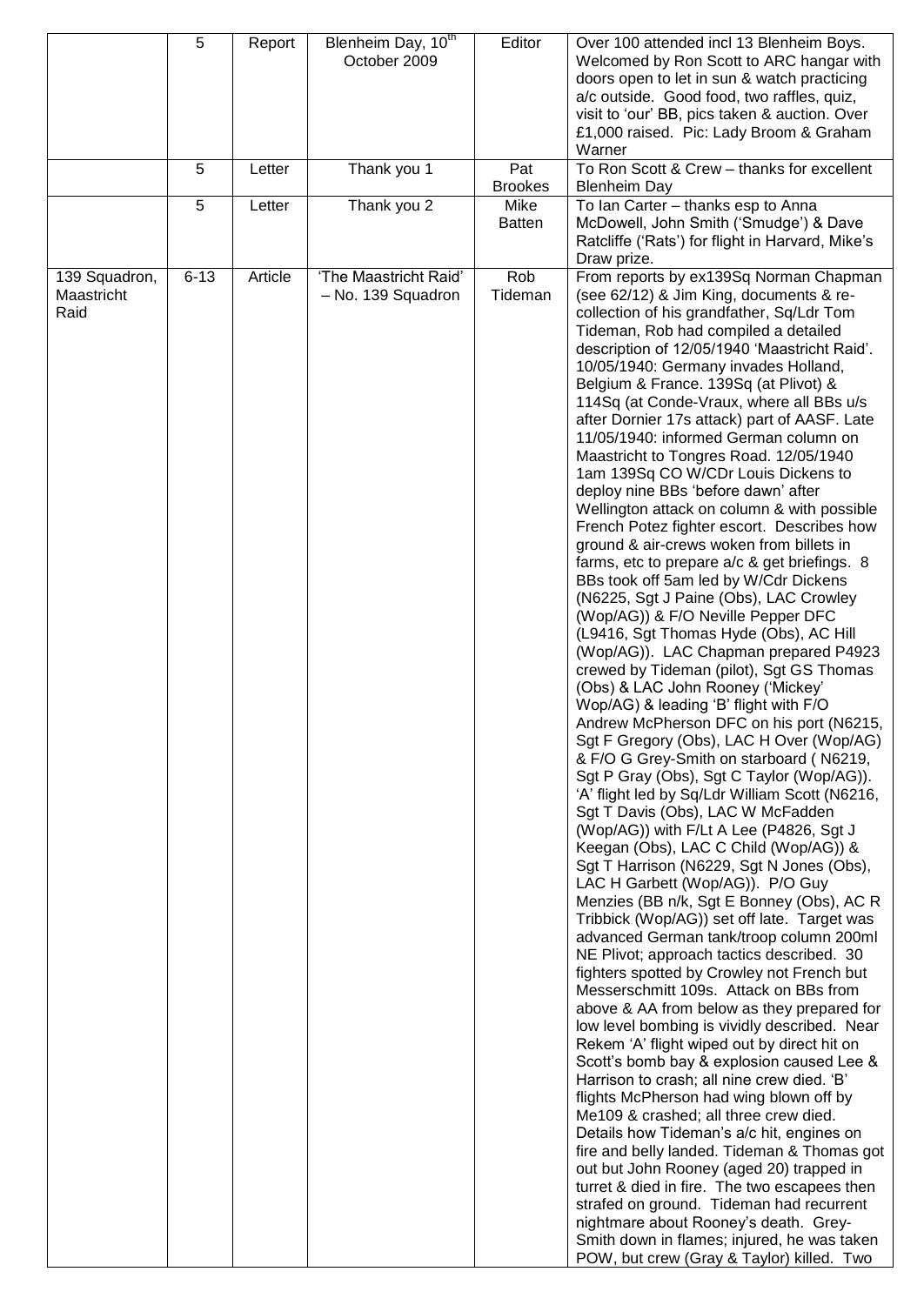|  |  | remaining BBs (Dickens & Pepper) dashed                                                      |
|--|--|----------------------------------------------------------------------------------------------|
|  |  | for home at roof height with Wop/AGs                                                         |
|  |  | Crowley & Hill firing at Me110s & Me109s.                                                    |
|  |  | Pepper forced to crash land; Pepper & Hyde                                                   |
|  |  | escaped; Hill injured & taken as POW. In<br>N6225 Crowley hit & treated/replaced by          |
|  |  | Paine (Obs). Of 8 a/c, only N6225 returned                                                   |
|  |  | & this DBR. Dicken awarded DFC & Paine a                                                     |
|  |  | DFM. Menzies flew alone to target, bombed,                                                   |
|  |  | & returned safely to Plivot! Hauptman Walter                                                 |
|  |  | Adolph, a Staffelkaptain of Jagdgeschwader                                                   |
|  |  | 1, (who'd served in Spain & Poland)                                                          |
|  |  | probably shot down all 3 'B' flight a/c. He'd                                                |
|  |  | also shot down 138Sq N6231 on 01/10/1939<br>(pilot F/O A Maclachlan) with 25 'victories'.    |
|  |  | 18/09/1941 Adolph led 8 Focke-Wulf 190s in                                                   |
|  |  | attack of BBs over Ostend & downed by                                                        |
|  |  | Cyril Babbage's 41Sq Spitfire. P4923                                                         |
|  |  | crashed at Herstal-Rhees (4k NE Liege);                                                      |
|  |  | Tideman & Thomas got pass & requisition                                                      |
|  |  | form from French artillery Captain Pire                                                      |
|  |  | (these recently found; Sgt Hale incorrectly                                                  |
|  |  | named in all other records). How they                                                        |
|  |  | returned to Plivot unknown; Jim King (139Sq<br>pilot at time) says by tank. Pepper & Hyde    |
|  |  | returned to Plivot by 'borrowed' car. The                                                    |
|  |  | reasons for the disaster are explored;                                                       |
|  |  | inaccurate intelligence, overwhelming force                                                  |
|  |  | and no fighter support. Table list a/c, crews                                                |
|  |  | and their fate. 139Sq evacuated Plivot                                                       |
|  |  | 18/05/1940 to Southampton, via Cherbourg,                                                    |
|  |  | 29/05/1940 with no a/c & 25 aircrew killed,                                                  |
|  |  | captured or wounded in 2wks. To RAF West<br>Raynham then Horsham St Faith to reform          |
|  |  | with 114Sq. Tom Tideman joined RAF                                                           |
|  |  | 1934, flew Avro tutor, Tiger Moth, Bristol                                                   |
|  |  | Bulldog, Hawker Audax (26Sq) & Westland                                                      |
|  |  | Wapiti (28Sq on NWF), also Hawker Hart &                                                     |
|  |  | Fairey Battle. He joined 139Sq 03/1938                                                       |
|  |  | flying BB MkI & MkIV & flew several times                                                    |
|  |  | with Norman Chapman. 139Sq moved from                                                        |
|  |  | RAF Wyton to France 03/12/1939. After<br>France Tom lost hearing & stood down from           |
|  |  | op flying 09/1941 to be stationed in op room                                                 |
|  |  | at West Raynham (18Sq & 101Sq, both                                                          |
|  |  | flying BBs). 04/1941 became Chief Ground                                                     |
|  |  | Instructor 17 OTU, Upwood, then CO at RAF                                                    |
|  |  | Towyn, Wales, with Hawker Hendley & Miles                                                    |
|  |  | Martinet. CO of RAF recovery unit in N                                                       |
|  |  | France at war end in 05/1945. Tom died                                                       |
|  |  | 1990 having rarely spoken of war<br>experiences. Treasured silver salver with                |
|  |  | 139Sq officer signatures etched on, a                                                        |
|  |  | 03/1940 wedding present.                                                                     |
|  |  | Notes: LAC John Rooney buried Herstal-                                                       |
|  |  | Rhees cemetery, Belgium. F/O Pepper                                                          |
|  |  | become W/Cdr with DFC but KIA 03/06/1941                                                     |
|  |  | from Malta & named at Runnymede. Sgt                                                         |
|  |  | Hyde (Peppers Obs for 18mths) injured &                                                      |
|  |  | died Tripoli hospital; Sgt Pickford survived.<br>P/O Menzies (later F/Lt with DFC) hit by RN |
|  |  | 'friendly' fire over Lowestoft; their 139Sq BB                                               |
|  |  | crashed Oulton, Suffolk & Menzies killed                                                     |
|  |  | with Sgt Edwin Bonney & AC R Tribbick.                                                       |
|  |  | McPherson got DFC for first WWII mission                                                     |
|  |  | over Wilhelmshaven 03/09/1938.                                                               |
|  |  | Pics: p7) 139Sq N6225 XD-M maintenance,                                                      |
|  |  | Plivot, 1940. DBR & abandoned 19/05/1940                                                     |
|  |  | as Squadron withdrew. Chapman in pic;                                                        |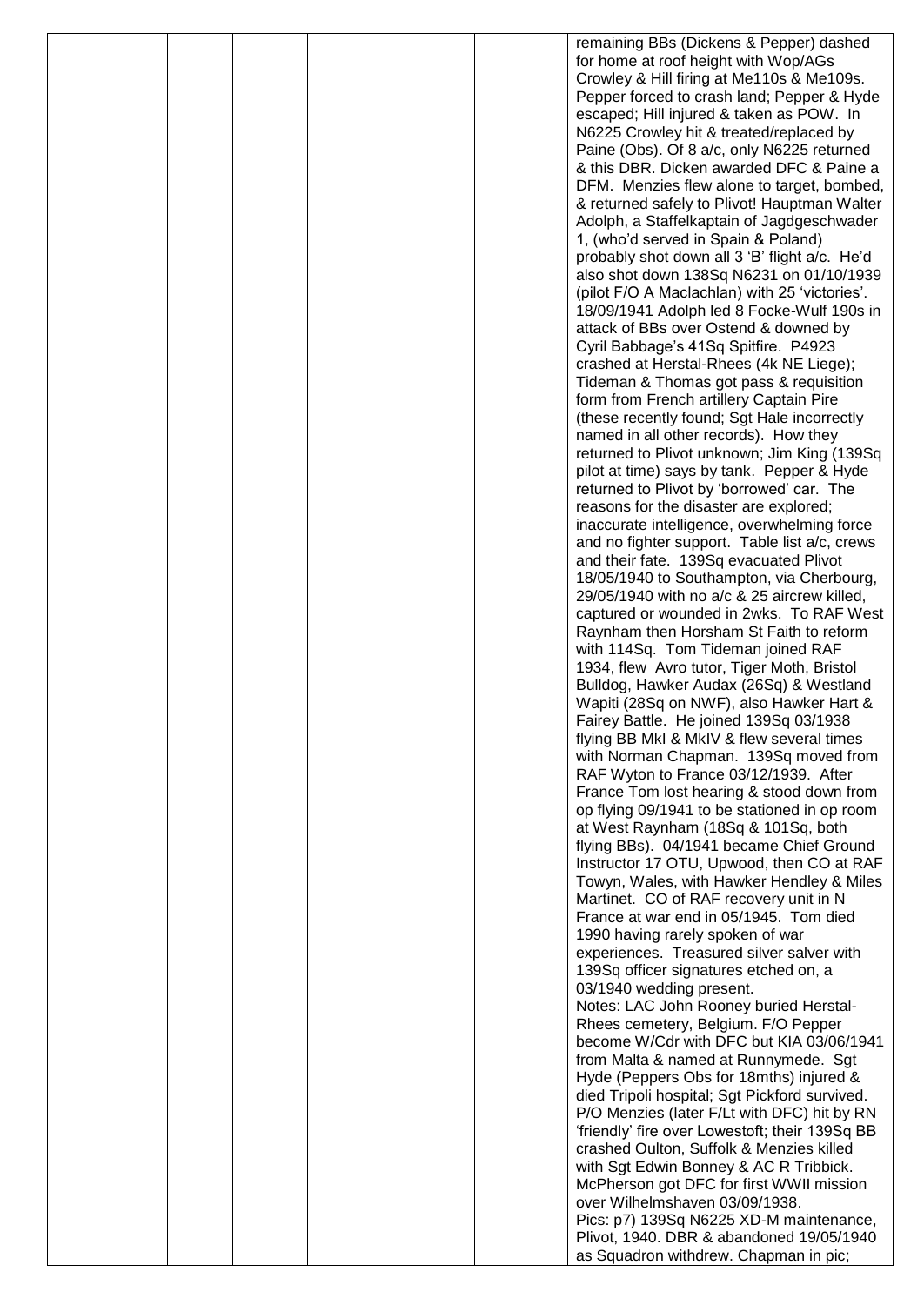|                       |           |        |                         |                    | p10) Walter Adolph:                                                                  |
|-----------------------|-----------|--------|-------------------------|--------------------|--------------------------------------------------------------------------------------|
|                       |           |        |                         |                    | p12) Tom Tideman ~03/1940:                                                           |
|                       |           |        |                         |                    | p13) 139Sq BBs over France ~05/1940                                                  |
|                       |           |        |                         |                    | Rob Tideman (Australian Border Protection)                                           |
|                       |           |        |                         |                    | & cousin Joshua Finch (USAF) both fly.                                               |
|                       | 13        | Quiz   | <b>Christmas Quiz</b>   |                    | 25 question quiz to identify a/c                                                     |
| Sgt William           | 14        | Wanted | 53 Squadron William     | Chris              | Sgt Roberts (948880), Wop/AG with 53Sq                                               |
| Merrick<br>Roberts,   |           |        | Roberts                 | Roberts            | Coastal Command, based St Eval, Cornwall<br>& crewed with P/O Norman D McLennan      |
| <b>RAFVR</b>          |           |        |                         |                    | (J3735, RCAF) & Sgt Dennis C Taylor                                                  |
|                       |           |        |                         |                    | (754263), returning in V5933 from op to St                                           |
|                       |           |        |                         |                    | Nazaire, France, on 11/06/1941 flew into                                             |
|                       |           |        |                         |                    | Brown Willy Tor; crew died & Sgt Roberts                                             |
|                       |           |        |                         |                    | commemorated St Tudno's Church, Great                                                |
|                       |           |        |                         |                    | Orme, Llandudno. Any further info to Chris                                           |
|                       |           |        |                         |                    | whose contact details via email address at                                           |
|                       |           |        |                         |                    | bottom of web site.                                                                  |
| <b>Ernest William</b> | 14        | Wanted | Blenheim Z7589          | Colin              | Z7589 of Western Desert Communication                                                |
| <b>Sabini</b>         |           |        |                         | Selby              | Flight shot down by friendly fire 30/11/1941.                                        |
|                       |           |        |                         |                    | Pic: Sabini (later changed name to Selby) &                                          |
|                       |           |        |                         |                    | Z7589 in N Africa. Any info on Sabini or                                             |
|                       |           |        |                         |                    | Z7589 to Colin: contact details via email                                            |
|                       |           |        |                         |                    | address at bottom of web site.                                                       |
| 139 Squadron          | 14        | Wanted | 139 Squadron            | Michael<br>Godfrey | Michael's father, Samuel Godfrey, an RAF<br>ground tradesman 1934-1944 with 139Sq in |
|                       |           |        |                         |                    | France 1939/1940 (part of BEF), at Plivot                                            |
|                       |           |        |                         |                    | 05/1940 & evacuated with 'Operational                                                |
|                       |           |        |                         |                    | Aerial' from Brest 16-14/06/1940. Any info                                           |
|                       |           |        |                         |                    | about life in 139Sq at Plivot or during                                              |
|                       |           |        |                         |                    | evacuation to Michael: contact details via                                           |
|                       |           |        |                         |                    | email address at bottom of web site.                                                 |
| 110 Squadron          | 14        | Wanted | 110H Squadron           | Sara               | Researching her father, F/O Kenneth B                                                |
|                       |           |        |                         | Mosher             | Mosher (Wop/AG) of 110Sq (Hyderabad) in                                              |
|                       |           |        |                         |                    | Burma, piloted by F/Sgt PF Robinson                                                  |
|                       |           |        |                         |                    | ('Robbie'), both POWs in Afghanistan 1943.                                           |
|                       |           |        |                         |                    | Sara has contacted pilots Reg Duncan &                                               |
|                       |           |        |                         |                    | Edward Helliwell & Billie Carmichael's                                               |
|                       |           |        |                         |                    | relatives (Tom Lawton, Rodney Topley,<br>Robert Thompson, Wilfred Allen & George     |
|                       |           |        |                         |                    | Davey). Wants more info ref 110Sq & to                                               |
|                       |           |        |                         |                    | share info she has. Sara's contact details via                                       |
|                       |           |        |                         |                    | email address at bottom of web site.                                                 |
|                       | 14        | Wanted | <b>Blenheim Odyssey</b> |                    | John Green seeks copy of Len Fearnley's 'A                                           |
|                       |           |        |                         |                    | Blenheim Odyssey'. John's contact details                                            |
|                       |           |        |                         |                    | via email address at bottom of web site.                                             |
| 600 Squadron          | 14        | Wanted | 600 Squadron            | Peter              | Seeks pic of L6684, crashed Hornchurch on                                            |
|                       |           |        |                         | Fawke              | 07/09/1040, or other 600Sq BBs stationed at                                          |
|                       |           |        |                         |                    | Hornchurch/Manston during Battle of Britain.                                         |
|                       |           |        |                         |                    | Peter's contact details via email address at                                         |
|                       |           |        |                         |                    | bottom of web site.<br>Pics: of Blenheim pilots in 'Picture Post' & on               |
|                       | 15        | Wanted |                         | Guy<br>Hudson      | front of 'Match', and 1941 pic by Robert                                             |
|                       |           |        |                         |                    | Capa of 21Sq American pilot at Watton, Are                                           |
|                       |           |        |                         |                    | all 21Sq? What are their names? Any info to                                          |
|                       |           |        |                         |                    | Guy via email address at bottom of web site.                                         |
|                       | 15        | Wanted |                         | Neil               | Pic of airman stood on BB wing with 'RAF                                             |
|                       |           |        |                         | Hadley             | Perranporth' on reverse & dated 09/1941.                                             |
|                       |           |        |                         |                    | Any info ref links between BB & Perranport                                           |
|                       |           |        |                         |                    | or on man's identify (found on death of                                              |
|                       |           |        |                         |                    | grandma) to Neil (contact details via email                                          |
|                       |           |        |                         |                    | address at bottom of web site)                                                       |
| 45 Squadron           | $15 - 16$ |        | 45 Squadron             | Michael            | Michael's father, Sq/Ldr Patrick Philip                                              |
|                       |           |        |                         | Troughton-         | Troughton-Smith (PPT-S) flew BB from                                                 |
|                       |           |        |                         | Smith              | Helwan 1938-1942 & became CO 45Sq                                                    |
|                       |           |        |                         |                    | when CO Sq/Ldr John Dellamore KIA in                                                 |
|                       |           |        |                         |                    | L8452 on 02/10/1940. Names 'British<br>formation' as Dellamore (L8478), F/O          |
|                       |           |        |                         |                    | Williams (L8469). Sgt Thurlow (L8519), F/Lt                                          |
|                       |           |        |                         |                    |                                                                                      |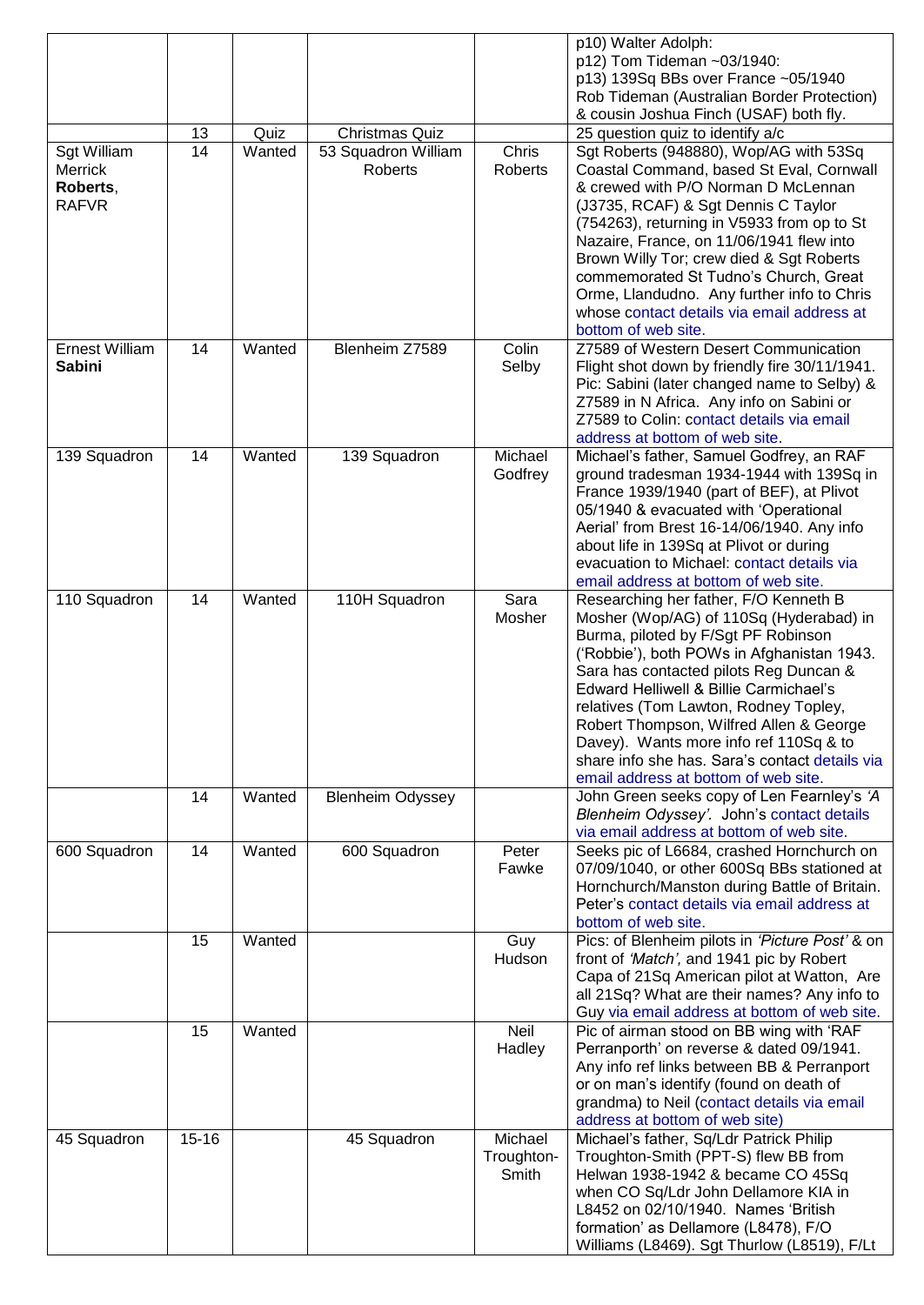|                          |           |        |                               |                                                           | Troughton-Smith (L8481), P/O Gibbs<br>(L4923), Sgt Bower (L8476), F/O Rixson<br>(L8524) & F/O Finch (L8466). 1942 PPT-S<br>to RAF Long Kesh (N Ireland) to train<br>Queen's University air cadets & died<br>01/1946.<br>Pic: 45Sq at ?Fuka with BB ('Mimi') and<br>naming PPT-S & F/O Woodroff ('Woodie'<br>KIA 13/10/1940 & PPT-S's best man in<br>01/1940 at marriage to Dorothy Anderson).<br>Michael has original photo of 50 45Sq crew.<br>Contact details via email address at bottom<br>of web site.                                                                                                                                                                                                                                                                                                                                                                                                                                                                                                                                                                                                                                                                                                                                                                                        |
|--------------------------|-----------|--------|-------------------------------|-----------------------------------------------------------|----------------------------------------------------------------------------------------------------------------------------------------------------------------------------------------------------------------------------------------------------------------------------------------------------------------------------------------------------------------------------------------------------------------------------------------------------------------------------------------------------------------------------------------------------------------------------------------------------------------------------------------------------------------------------------------------------------------------------------------------------------------------------------------------------------------------------------------------------------------------------------------------------------------------------------------------------------------------------------------------------------------------------------------------------------------------------------------------------------------------------------------------------------------------------------------------------------------------------------------------------------------------------------------------------|
|                          | 16        | Wanted | 84 Squadron: John<br>Chambers | Editor                                                    | From John Chambers, via Ron Hicks, to<br>Society (John & Ron both deceased) come<br>two pics & a story. Story: Returning from<br>84Sq raid John clipped hangar with BB wing<br>& was moved to Reconnaissance & weather<br>unit, Egypt. His 84Sq crew (from Australia &<br>NZ) to FE with new pilot & force landed in<br>sea (?off Singapore, Sumatra or Java), got<br>ashore, but were beheaded. Pic: a) three<br>aircrew & b) two aircrew (John's 84Sq Obs &<br>Wop/AG?). Names/other info to Ed, please,<br>via email address at bottom of web site.                                                                                                                                                                                                                                                                                                                                                                                                                                                                                                                                                                                                                                                                                                                                             |
|                          | 17        | Letter | Letters to the editor         | Luc<br>Vanden<br>Eynde                                    | Letter about recent death of Leopold<br>Heimes, last Belgium survivor of Battle of<br>Britain (flew in BBs). Additional info courtesy<br>of Mr Andre Bar (compiled comprehensive<br>database of Belgians in RAF & SAAF 1940-<br>45) & Mr Duwetz both of Brussels Museum.                                                                                                                                                                                                                                                                                                                                                                                                                                                                                                                                                                                                                                                                                                                                                                                                                                                                                                                                                                                                                           |
| Leopold<br><b>Heimes</b> | $17 - 18$ | Obit   | Heimes, Leopold               | Luc<br>Vanden<br>Eynde<br>(with Mr<br>Bar & Mr<br>Duwelz) | Born 30/08/1916 at Merbes-le-Chateau near<br>Thuin; 1933 to Fairey Co; 1936 Belgian<br>Aeronautique Militaire; pilot training<br>Wevelgem with Dumonceau de Bergendal,<br>Delorme, Brosteau & d'Ursel; gunnery<br>course; 10/05/1940 is Sgt gunner 5 <sup>th</sup> Sq Illrd<br>Grp of 2 <sup>nd</sup> Aviation Regiment flying Fairey<br>Foxes. Based Nivelles, CO Capitaine<br>Boussa; first mission from Aalter with pilot<br>Adjudant Renard. 15/05/1940 retreat from<br>France via Saint-Jean-de-Luz & on MS<br>Ettrick to Plymouth; 27/06/1940 to St Athan<br>& Coastal Command 235Sq on 26/08/1940,<br>crewed with Olivier Lejeune (pilot) & Albert<br>Michiels (Obs) flying BBs. 20/11/1940 to<br>272Sq, still in BBs; 04/1941 starts pilot<br>training & joins 350Sq (Belgian) 19/11/1941.<br>08/01/1943 to RAE Farnborough for<br>'blacking-out' trials. 11/1945 flying Dakotas<br>& posted 76Sq in India; 1946 525Sq<br>Transport Command; 1949 in Berlin Airleft.<br>1951 left RAF to join 'Air Survey Company'<br>mapping flights. Flew Dakota in film 'A<br>Bridge Too Far'. Retired 1981.<br>Pics: page on Leopold Heimes from Andre<br>Bar's website database 'Belgians in RAF &<br>SAAF 1940-1945'; Leopold sat under BB<br>MkIV at presentation at Brussels Museum<br>10/05/2008. |
| V5651                    | 19        | Letter |                               | Albert<br>Norton                                          | As armament F/Sgt at fighter OTU Sutton<br>Bridge, Albert asks why BB V5651 was<br>there. On 17/09/1941 he manned the turret<br>with W/Cdr Harold Maquire as pilot but had<br>u/c problems & crash landed. Graham<br>Warner replied: V5651 to RAF 03/1941 with<br>101Sq (West Rayham) then 21Sq at Watton,<br>but not to Malta 12/1941 with 21Sq. With<br>OADU to 11Sq in Colombo, Ceylon 01/1942                                                                                                                                                                                                                                                                                                                                                                                                                                                                                                                                                                                                                                                                                                                                                                                                                                                                                                  |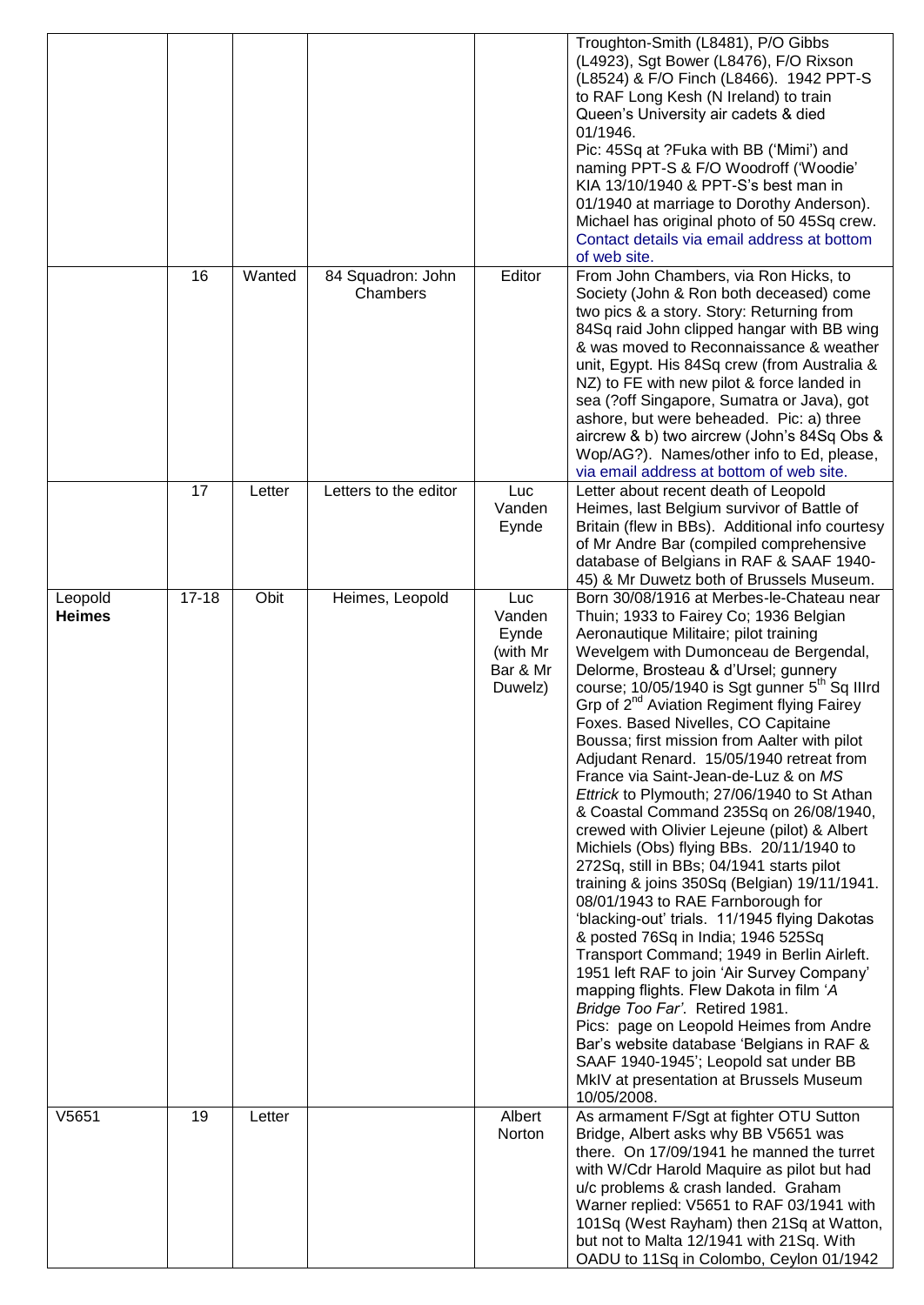|                               |    |        |                                      |                  | & to Baigachi & Fenni (India) early 1943<br>(XISq). 02/1944 to 1302 (Met) flight at<br>Yelahanka & St Thomas Mount 03/1944 &<br>SOC 11/05/1945. Further info for Albert via<br>Editor (email address at bottom of web site).                                                                                                                                                     |
|-------------------------------|----|--------|--------------------------------------|------------------|----------------------------------------------------------------------------------------------------------------------------------------------------------------------------------------------------------------------------------------------------------------------------------------------------------------------------------------------------------------------------------|
|                               | 19 | Letter | <b>Vraux 2009</b>                    | Gerard<br>Faux   | Letter from Assn Maison Rouge Museum<br>thanking Blenheim Society for glass<br>paintings of XVSq Fairey Battle & 114Sq BB<br>by Steve Foster.<br>Pic: Denis Rigollet & Gerard Faux holding<br>the paintings.                                                                                                                                                                     |
| <b>BB</b> potted<br>histories | 20 | Data   | Blenheim Mk 1.<br>L Series continued | Graham<br>Warner | Batch of 450 built Filton & delivered 02/1938<br>to 03/1939. BB Mk 1: L1190, L1191, L1192,<br>L1193, L1194, L1195, L1196, L1197, L1198,<br>L1199, L1200, L1201, L1202.                                                                                                                                                                                                           |
|                               | 20 | Report | From the engineering<br>side: 22     | Smudge           | MkI nose now on fuselage! Glazing difficult<br>but seat frame, throttle box & rudder pedals<br>fitted. Cockpit small & filling up; difficult to<br>get all instruments in with radio, transponder<br>& GPS. Working on first engine frame & end<br>fittings being tested. The eight Cera-<br>Chromed cylinders now returned from US.<br>Pic: Blenheim Boys under BB MkI new nose |
|                               | 20 | Data   | Answers to<br>Christmas quizz        |                  | 25 up-side-down answers (well, it is a<br>Christmas quiz)                                                                                                                                                                                                                                                                                                                        |

| <b>Issue 64: July 2009</b>           |                |             |                                                          |                               |                                                                                                                                                                                                                                                                                                                                                                                                                                                                                                                                                                                                                                                                                                            |
|--------------------------------------|----------------|-------------|----------------------------------------------------------|-------------------------------|------------------------------------------------------------------------------------------------------------------------------------------------------------------------------------------------------------------------------------------------------------------------------------------------------------------------------------------------------------------------------------------------------------------------------------------------------------------------------------------------------------------------------------------------------------------------------------------------------------------------------------------------------------------------------------------------------------|
| <b>Topic</b>                         | Page           | <b>Type</b> | <b>Title</b>                                             | <b>Author</b>                 | <b>Notes &amp; Search Words</b>                                                                                                                                                                                                                                                                                                                                                                                                                                                                                                                                                                                                                                                                            |
|                                      | 1              | Report      | Chairman's<br>Comments                                   | Andrew<br>Pierce              | New site of stall at Duxford hard to find;<br>takings down. Thanks to Tony Lowe for<br>good Gellick trip.                                                                                                                                                                                                                                                                                                                                                                                                                                                                                                                                                                                                  |
|                                      | $\mathbf{1}$   | Report      | Editorial                                                | lan Carter                    | Correction to legend 63/16 pic; apols to lan<br>Blair. Importance of correct info; mistakes<br>easily become facts. Thanks for copy sent in.                                                                                                                                                                                                                                                                                                                                                                                                                                                                                                                                                               |
| Blenheim<br>Society                  | $\overline{2}$ | Data        | President and<br>Committee                               |                               | Names and contact details of 7 society<br>'officials' and 4 committee members                                                                                                                                                                                                                                                                                                                                                                                                                                                                                                                                                                                                                              |
|                                      | $\overline{2}$ | Report      | Membership                                               |                               | New members & absent friends. RIP: Mr<br>Philip Felton, F/Lt LW Ross-Gower, Mr TSR<br>Jordon, Mrs V Williams, Mr B Sabin                                                                                                                                                                                                                                                                                                                                                                                                                                                                                                                                                                                   |
| Sq/Ldr<br>Richard<br><b>Muspratt</b> | 2/3            | Obit        | Squadron Leader<br>Richard (Dick)<br><b>Muspratt DFC</b> | Vicky<br>Peterson<br>& Editor | Born 1917 to Indian Army major, educated at<br>Oudle then (1935) Chelsea College of Aero-<br>nautical Engineering. Commissioned in RAF<br>1940; to 53Sq on photo reconnaissance (see<br>64/14 ref 18/06/1940). Posted 140Sq 1941<br>in Spitfires; recco of Dieppe 05 & 06/08/1942<br>for raid on 19/08/1942. Joined AM Sir Ralph<br>Sorley's Empire Test Pilots' Training School<br>at Boscombe Down in 1943. Promoted<br>Sq/Ldr & to Hawkers to test-fly new fighters.<br>1947 joined Ferguson tractors & to Australia<br>as director of Harry-Ferguson of Aust Ltd.<br>Returned Leaming Spa 1960; ~1972-1985<br>owned engineering co. Scar Bank, Warwick.<br>Married to Jane. Memorial service July 2009 |
| Sq/Ldr Percy<br><b>Eames</b>         | 3              | Obit        | Sq/Ldr Percy (Red)<br>Eames                              | Percy's<br>family             | Joined RAF 1937 & by 1938 a P/O in 15Sq<br>(XVSq, bomber) at Wyton (Cambs). On<br>12/05/1940 raid on Maastricht Bridge his BB<br>hit, although badly injured he flew a/c home.<br>On 30/07/1940 a/c hit off Hook of Holland;<br>picked up by German & POW ending up in<br>Stalag Luft III at Sagan. Released 11/1945<br>to wife Muriel & first sight of 5yr old daughter<br>Christine. Retired from RAF 1958. Became<br>Civil Servant with Ministry of Transport &<br>Civil Aviation; incl 11 yrs at Gatwick.                                                                                                                                                                                              |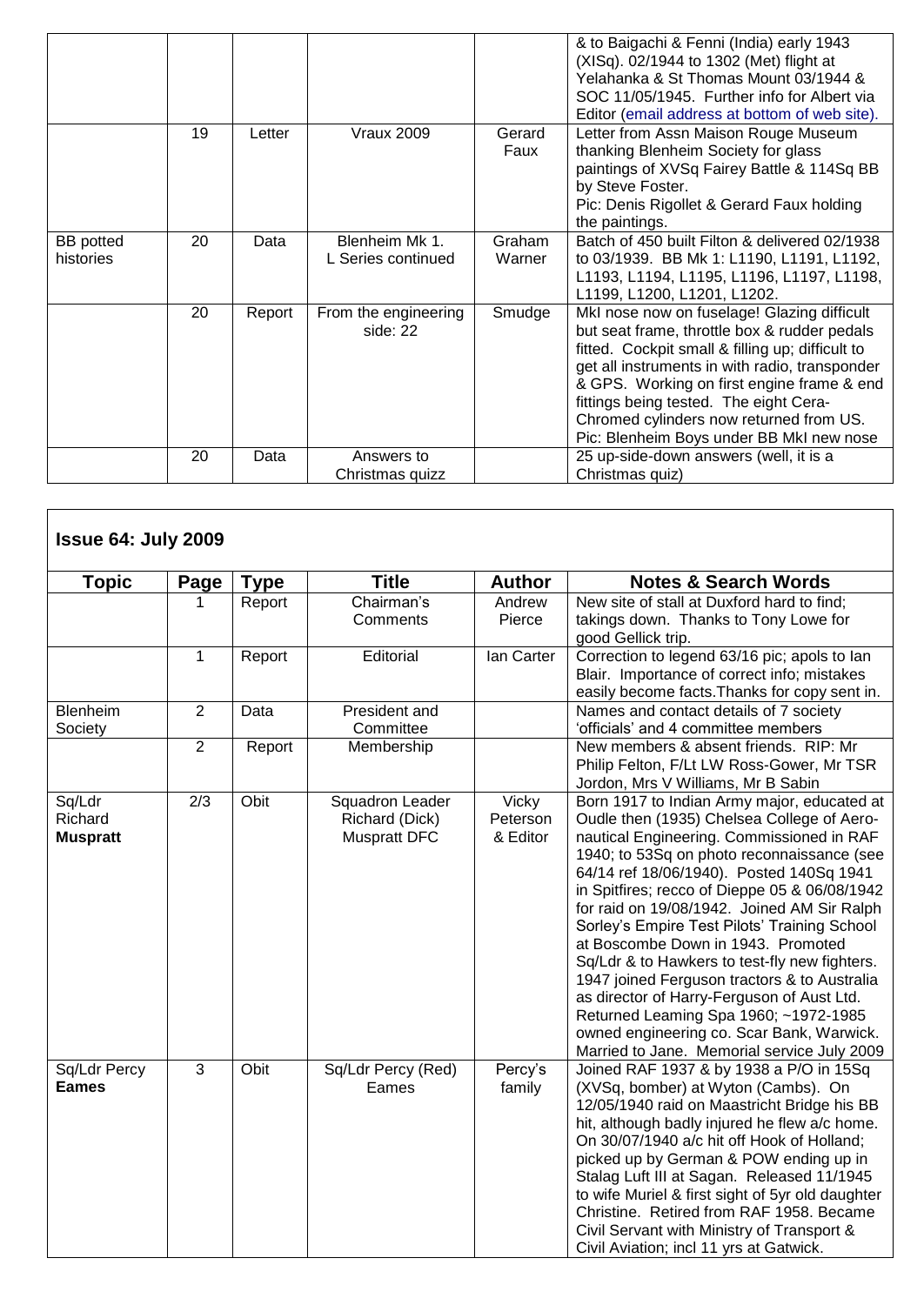|                                     | $4 - 6$         | Letter  | From Sq/Ldr GER<br>Parr, 16/08/2008                                            | Sq/Ldr<br><b>GER Parr</b>         | In response to Dan Mcleod's obit (see 61/3)<br>Parr (581117) describes his experiences of<br>lack of preparation for war in 1939 & loss of                                                                                                                                              |
|-------------------------------------|-----------------|---------|--------------------------------------------------------------------------------|-----------------------------------|-----------------------------------------------------------------------------------------------------------------------------------------------------------------------------------------------------------------------------------------------------------------------------------------|
|                                     |                 |         |                                                                                |                                   | two friends; Stan Kybird (kia in Wellington<br>over Brest on 2 <sup>nd</sup> sortie) & Jimmy Parvin<br>(581118, kia 08/08/1940 on 1 <sup>st</sup> raid). Ansty<br>to 9 E&RFTS 09/1939 as Acting Sgt to<br>31TW, Hastings; 12/1939-02/1940 Penrhos<br>to 9 Bombing & Gunnery School with |
|                                     |                 |         |                                                                                |                                   | Battles, Hawker Demons & Vickers K gun<br>(details problems) & then to Hullavington to<br>'teach' pilots! Met Cadet Leonard Cheshire.<br>Describes posting to Advanced Airstrike                                                                                                        |
|                                     |                 |         |                                                                                |                                   | Force in France, the Ensign, Repair &<br>Service Unit of BEF at Glisy. Series of<br>disasters: the French retreat & own<br>evacuation, mentioning P/O Bird in                                                                                                                           |
|                                     |                 |         |                                                                                |                                   | Hurricane, French Cavalry, Pont Remy,<br>Dunkirk, the Mona's Queen, WRVS at Dover<br>& eventually Gatwick (grass racecourse, one<br>building!) where 18Sq reformed; most a/c &                                                                                                          |
|                                     |                 |         |                                                                                |                                   | crew lost in France. Joe Strong senior Obs.<br>Flew with F/O Douch (Oxford Uni Air Sq). To<br>West Raynham then Great Massingham.<br>First op 01/08/1940 to Brussels/Evere<br>airfield - recalled. Second to Wenzenddorf                                                                |
|                                     |                 |         |                                                                                |                                   | (SE of Hamburg) but bombed Leewarden -<br>describes mistakes made. 50yrs later Theo<br>Boiten asked if he knew Sgt Bullivant;<br>informed a/c destroyed at Leewarden! A                                                                                                                 |
|                                     |                 |         |                                                                                |                                   | lesson in realities of war.<br>Eds note: Sgt Frederick Finckill Parvin of<br>18Sq, shot down off Holland 08/08/1940 in<br>L9472 on Schipol & Valkenberg op with pilot<br>Sgt Jack Saville & Wop/AG Victor Land.                                                                         |
|                                     | 6               | Letter  | <b>Bomber Command</b>                                                          | Ron<br><b>Bramley</b>             | Questions support of another memorial.<br>Where does it end? Need to look forward.                                                                                                                                                                                                      |
|                                     |                 |         | Memorial                                                                       |                                   | Beauforts, Gneisenau, Brest, 22Sq, 42Sq.                                                                                                                                                                                                                                                |
|                                     | 6               | Review  | <b>'RAF Bomber</b><br>Command' by Rupert<br>Matthews                           | lan Gilbert                       | RM's father was 105Sq pilot who flew BB &<br>others. 235 page book refreshing mixture of<br>history & personal accounts. Pub by Hale                                                                                                                                                    |
|                                     | $6\phantom{1}6$ | Letter  | Gt Massingham RAF<br>Museum                                                    | <b>Sister</b><br>Laurence<br>Mary | Dates Museum on display at St Mary's<br>Church, Great Massingham, in July 2008                                                                                                                                                                                                          |
| L871                                | 6               | Letter  | Blenheim L8771                                                                 | John<br>Holmes                    | John's friend, historian Hans van Lith from<br>Voorburg, Holland, say BB L8771 been<br>unearthed. JH trained in this 12/01/1940 with<br>P/O Jacoby, 40Sq.                                                                                                                               |
|                                     | 6               | Letter  | To Rob Tideman                                                                 | Editor                            | Email trouble, please contact ref article                                                                                                                                                                                                                                               |
| 21 Squadron,<br>Malta,<br>1941/1942 | $7 - 9$         | Article | This is third and final<br>part of Norman's<br>experiences with 21<br>Squadron | Norman<br>Wight                   | Continues from 63/5. 21Sq at Luqa, Malta<br>12/1941 to 03/1942. Norman describes life<br>& incidents there, mentioning stay in<br>hospital, food, Safi airstrip, F/O Booth,                                                                                                             |
|                                     |                 |         |                                                                                |                                   | Acting Sq/Ldr F/O White, Wellington mis-<br>directed by Germans, gold bullion to<br>Yugoslav resistance, Warburton (pilot) recce<br>in Maryland & raid Sicily airfield by 82Sq,                                                                                                         |
|                                     |                 |         |                                                                                |                                   | supply problems, Alexandria, Valetta's air-<br>raid shelters & Grand Harbour, Wizard of<br>Oz, air-raids, fear, new Spitfires destroyed at<br>Ta Kali, flight to Egypt, Cyprus, Mesa Matru.<br>Tommy Tailforth, Jimmy Dewar, Robin                                                      |
| 84 Squadron                         | 9               | Wanted  |                                                                                | <b>Stewart</b>                    | Bryant (Dagwood), Norman White, found<br>disbanded 21Sq at Heliopolis (Cairo).<br>Norman's Blenheim (YH-S) cannibalised; 'I<br>could have cried'. Gives a real feeling of<br>what it was like to be here.<br>Nose-art (fish with 'Cleo') ? from L1391,                                  |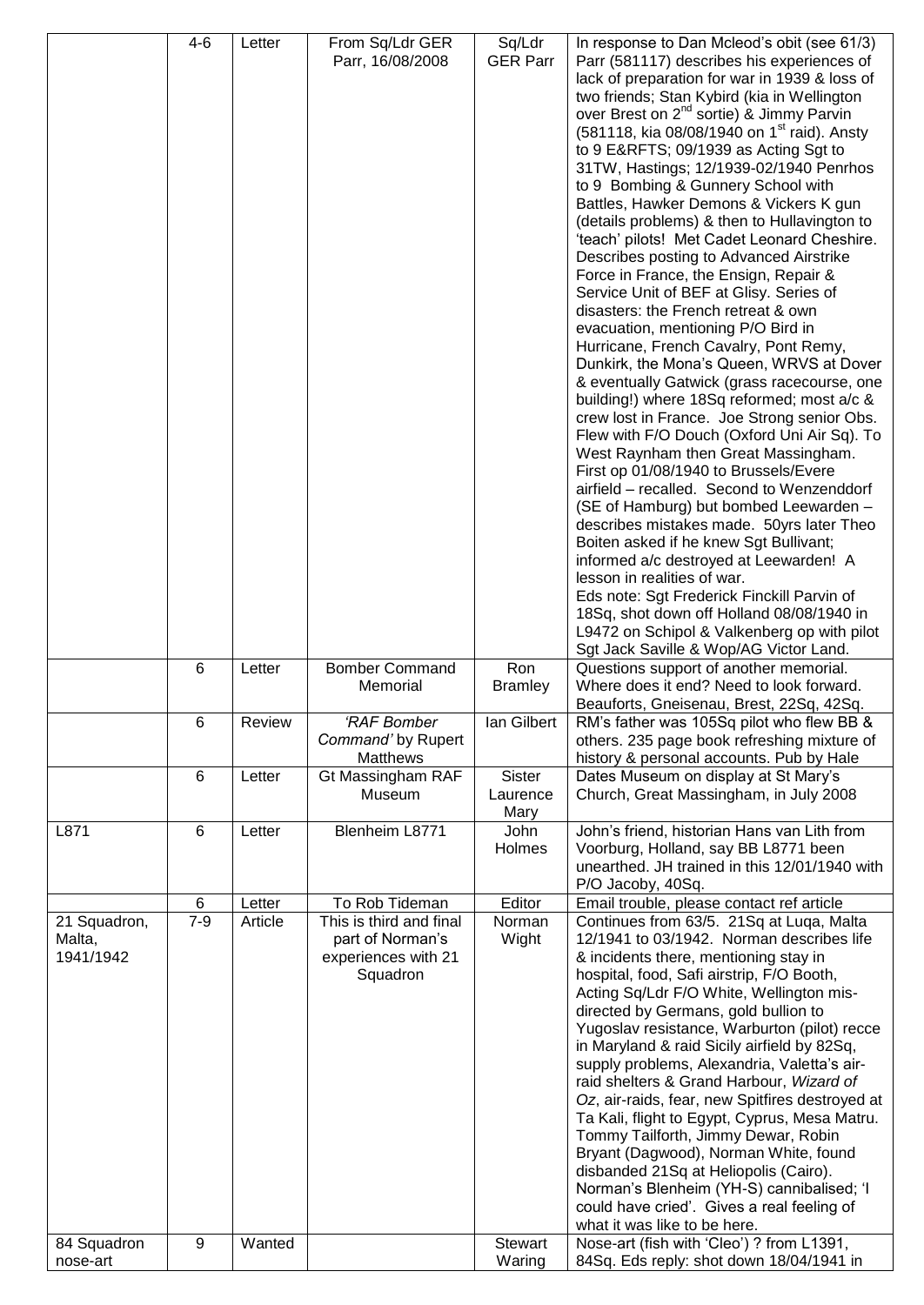|                           | 9         | Data    | Not Blenheims but                                                                                                                                                                   | Jean              | sea near Mt Olympus after raid<br>Katerine/Grevena area. Crew Sq/Ldr HD<br>Jones, F/Sgt Webb, Sgt Keen in Phalerone<br>war cemetery, Athens. Disney character<br>nose-art by F/Lt WT Russell: Cleo for 'C'<br>flight (ref 'Scorpions Sting' by Don Neate).<br>More info to Stewart, Contact details via<br>email address at bottom of web site.                                                                                                                                                                                                                                                                                                                                                                                                                                                                                                                                                                                                                                                                                                                                                                                                                                                                                                                                                                                                                                                                                                                                                  |
|---------------------------|-----------|---------|-------------------------------------------------------------------------------------------------------------------------------------------------------------------------------------|-------------------|--------------------------------------------------------------------------------------------------------------------------------------------------------------------------------------------------------------------------------------------------------------------------------------------------------------------------------------------------------------------------------------------------------------------------------------------------------------------------------------------------------------------------------------------------------------------------------------------------------------------------------------------------------------------------------------------------------------------------------------------------------------------------------------------------------------------------------------------------------------------------------------------------------------------------------------------------------------------------------------------------------------------------------------------------------------------------------------------------------------------------------------------------------------------------------------------------------------------------------------------------------------------------------------------------------------------------------------------------------------------------------------------------------------------------------------------------------------------------------------------------|
|                           |           |         | <b>Dunkirk Little Ships</b><br>up the Thames, 13 <sup>th</sup><br>September                                                                                                         | Mathews           | Ian Gilbert arranging this event again. Any<br>Dunkirk veterans, esp RAF, contact Jean<br>(via Editor) see contact details at bottom of<br>website.                                                                                                                                                                                                                                                                                                                                                                                                                                                                                                                                                                                                                                                                                                                                                                                                                                                                                                                                                                                                                                                                                                                                                                                                                                                                                                                                              |
|                           | 9/10      | Wanted  | 107 Squadron                                                                                                                                                                        | Chris<br>Anderson | Researching Sgt George C Durie, No 2 Air<br>Obs School, Acklington, 90Sq (15/04/1939),<br>101Sq (05/10/1939) & 107Sq (18/10/1939).<br>Kia 24/04/1940, Stavanger raid (Norway)<br>from Lossiemouth. CO W/Cdr Basil Embry.<br>Sgt Len S Fearnley on raid. Anyone got copy<br>of his book 'Blenheim Odyssey'? Also 'Nous<br>y Serons; history of 107Sq"?. Contact Chris:<br>Contact details via email address at bottom<br>of web site.<br>Pic: 107Sq ORB for 24/04/1940                                                                                                                                                                                                                                                                                                                                                                                                                                                                                                                                                                                                                                                                                                                                                                                                                                                                                                                                                                                                                            |
| Sandakan                  | 10        | Article | Sandakan: a Final<br>Message                                                                                                                                                        | Tony<br>Stephens  | Follow-up of 54/15, Steve Mockridge's report<br>on Sandakan march memorial (N Borneo) on<br>which 1,787 Australians & 641 British died,<br>incl 45 Blenheim Boys of 211Sq. This report<br>from Sydney Morning Herald (22/09/2008).<br>Neil & Lynette Silver (historian) & Tham Yau<br>Kong located POW camps along 265km<br>route. Outside one POW hut found<br>'Australian Military Forces' brass buttons as<br>only ID. Site, 8km south Ranau; owner Dr<br>Othman Minudin to preserve. Private Keith<br>Botterill (1 of 6 survivors) quoted. Last<br>POWs shot 01/08/1945 & 27/08/1945.                                                                                                                                                                                                                                                                                                                                                                                                                                                                                                                                                                                                                                                                                                                                                                                                                                                                                                        |
| 11 Squadron,<br>1942-1943 | $11 - 14$ | Article | Interview with 404160<br>F/Lt ELJ Anderson<br>DFC, DFM, at War<br>History Section,<br>Melbourne, with<br><b>RAAF Narrator (F/Lt</b><br>NK Welsh) on 1 <sup>st</sup><br>October 1945 |                   | After Britain, Western desert, Syria & Iraq in<br>Ceylon, with XISq in1942. Based Ratmalana<br>then Colombo Racecourse. Crew: Sgts A<br>McFadzean (Obs), DK Brown (Wop/AG).<br>05/04/1942 describes attack by Japanese<br>a/c; Hurricane & 6 Swordfish from<br>Tricomalee lost. CO W/Cdr AJM Smyth.<br>Search for Japanese fleet S Dondra Head.<br>09/04/1942 of 10 BBs took off for 3 <sup>rd</sup> search,<br>P/O WR Mathieson returned. Ack ack at<br>Tricomalee; carried 2x500lb SAP; 1 a/c had<br>anti-sub bombs. Fleet located; larger then<br>expected. Describes attack, led by Sq/Ldr K<br>Ault. Sgt NL Stevenson shot down with crew<br>(AW Donald (Obs, see 60/11) & JCA Bell<br>(Wop/AG)), also Lt Derek FG Knight (P/O<br>DH Evans & Sgt LE McAuley). Describes<br>last sight S/Ldr Ault & crew (Sgt SD Whiles<br>& Sgt GK Eckersley) & flight back with Sgt R<br>Garnham & crew (Sgts Boltwood & Alderton)<br>for which awarded DFM. Others on raid:<br>Sgts H McLennan (AR Travers & FJG Nell)<br>shot down; Cpt C Adcock (P/O GS Burgen &<br>Sgt MC Gray) shot down; Lt Girvan & crew<br>(Sgts EW Bonfield & CL Cubitt); P/O WH<br>Annson (Sgts J Cruise & RT Hooking).<br>11Sq to Baigachi, India 01/1943. 04/02/1943<br>attacked Aungdaung; 07/02/1943 with 60Sq<br>bombed Prome-Taungup road, led by W/Cdr<br>Harley C Stumm. 15/02/1943 raid on<br>Yegyanbyin; 20/02/1943 recce Mayu<br>Peninsular, Donbaik-Laungchaung-Foul<br>Point area with Hurricane escort. 21/02/1943 |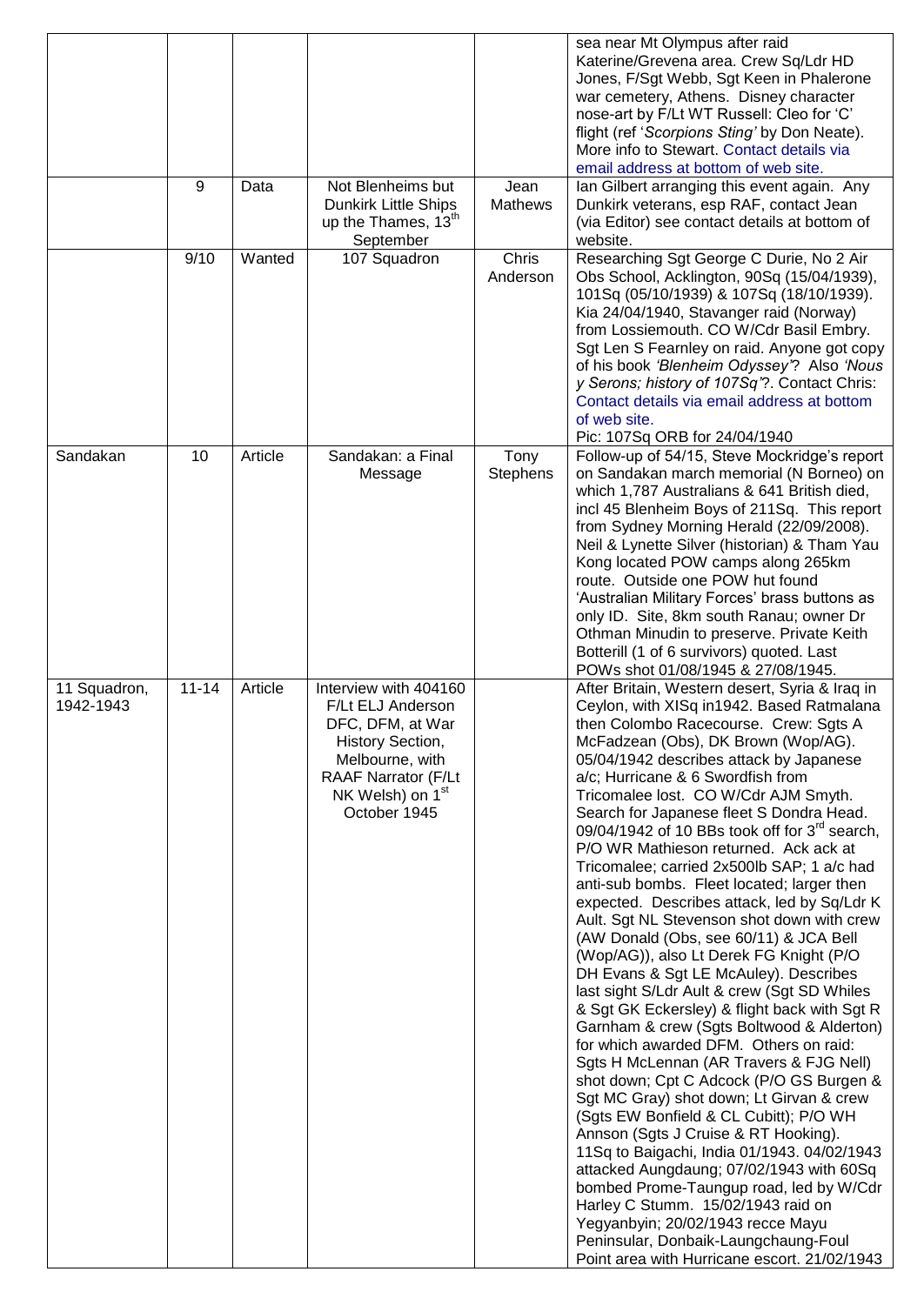|       |         |                               |                                                       | famous Australia (11Sq) v English (60Sq)<br>'match' on Prome-Taungup road. 26/02/1943<br>raid on Myohaung. 03/03/1943 bombed<br>Pinlebu-Wuntho Rd. 08/03/1943 (to help<br>trapped troops Kaladan river) raid of 12 BBs<br>with Hurricane support on Japanese troop<br>Kanzauk-Penpechaung area, Donbaik<br>(14/03/1943), Lamudaingywa (16/03/193).<br>18/03/1943 raid on Chittagong from Feni; on<br>Taungup on 21/03/1943. New a/c from<br>Allahabad & on 02/04/1943 raid on<br>Thinganet. Describes 05/04/1943 when<br>Sq/Ldr Mathieson & F/Sgt Harvey Bealey<br>collided, 79Sq escort to Meiktila. Raid on<br>Magyichaung 08/04/1943 & with 113Sq on<br>Anguman (09/04/1943). Paletwa on<br>12/04/1943, vics led by W/Cdr Stumm & Sgt<br>PL Payne. 18/04/1943 bombed troops at<br>Myinhlut & F/Sgt RH Malcolm (Ewing Bros<br>navigator) killed by propeller. Raids Kadywa<br>(19/04/1943), Maunghnama (21/04/1943) &<br>troops near Buthidaung (28/04/1943). Took<br>W/Cdr Stumm to Dum Dum on 02/05/1943<br>as W/Cdr AW Pennington-Legh took over as<br>CO XISq. He led 12/05/1943 raid on<br>Rathedaung, Yegyanbyin, Narigan &<br>Chaungne. Raids on Taungup (18/05/1943),<br>Myohaung & Minbya (19/05/1943), Letpan &<br>Pywegu (20/05/1943). Hospital with malaria<br>then raid on Sakanmaw (17/07/1943),<br>Rathedaung & Minbya (19/07/1943),<br>Buthidaung (21/07/1943), Kyauktaw<br>(25/07/1943). Last raid with BBs 31/07/1943<br>Myingyan railway station. Awarded DFC.<br>Left 11Sq when converted to Hurricanes; to<br>Check & Conversion Flight, Karachi. Joined<br>45Sq (Mosquito). Liberator conversion<br>course at Tocumwal (Australia) & ops in |
|-------|---------|-------------------------------|-------------------------------------------------------|---------------------------------------------------------------------------------------------------------------------------------------------------------------------------------------------------------------------------------------------------------------------------------------------------------------------------------------------------------------------------------------------------------------------------------------------------------------------------------------------------------------------------------------------------------------------------------------------------------------------------------------------------------------------------------------------------------------------------------------------------------------------------------------------------------------------------------------------------------------------------------------------------------------------------------------------------------------------------------------------------------------------------------------------------------------------------------------------------------------------------------------------------------------------------------------------------------------------------------------------------------------------------------------------------------------------------------------------------------------------------------------------------------------------------------------------------------------------------------------------------------------------------------------------------------------------------------------------------------------------------------------------------------------------|
| 14/15 | Article | A Blenheim Pilot<br>Remembers | Sq/Ldr<br>Richard<br>(Dick)<br>Muspratt<br><b>DFC</b> | Thanks to John & Wendy Nunn.<br>06/1940: Paris taken, German's moving<br>South; Churchill wants to keep France, & its<br>fleet at Oran, on allied side. 18/06/1940 2<br>53Sq BBs fly Gatwick to Jersey to recce<br>German advance. RM, in R3911, Cherbourg,<br>La Haye, Carentan, Jersey & phoned War<br>Office from Jersey airport on troop positions.<br>Returned RAF Odiham. RM trained on Tiger<br>Moths, Harts & Oxfords. Saw first BB 1939<br>when at FTS Brize Norton. To 6 OTU then<br>posted 53Sq Detling in 06/1940. 16 Group<br>Coastal Command (53Sq & 59Sq) to RAF<br>Thorney Island (described) to cover Lorient<br>& Brest docks & subs. Describes typical<br>sortie in 12/1940. Preparation of PZ-S, gyro<br>testing, crew Sgt Doug Smart (obs) & Sgt<br>Reg Cole (Wop/AG), Sidcot suits, paraffin<br>flare path, Mercury XV engine, goes thro<br>processes from taking off 'blind' to 'economy<br>cruise'. Describes cumulus in moonlight,<br>laying bombs along dock, flight back over St<br>Albans Head, Anvil Point & parent's house at<br>Swanage, Bournemoth Bay, Solent &<br>Spithead to Thorney. Excellent read &<br>explanations. Sent in by Richard's daughter,<br>Vicky Peterson, anyone remember her Dad<br>from then? Contact details via email address<br>at bottom of web site.                                                                                                                                                                                                                                                                                                                                                      |
| 16    | Report  | From the engineering          | Smudge                                                | Awaiting cockpit top glazing panels; other                                                                                                                                                                                                                                                                                                                                                                                                                                                                                                                                                                                                                                                                                                                                                                                                                                                                                                                                                                                                                                                                                                                                                                                                                                                                                                                                                                                                                                                                                                                                                                                                                          |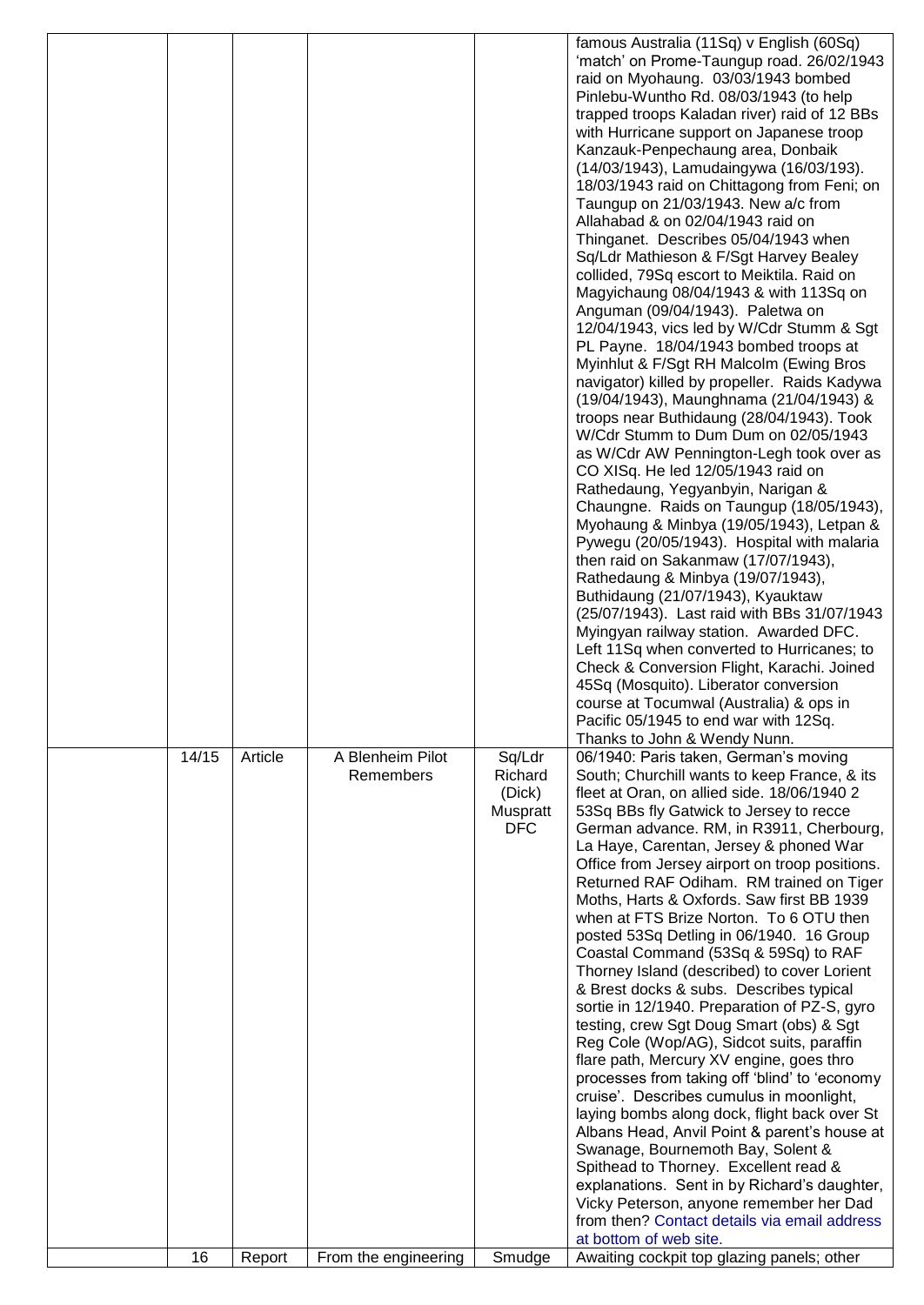|                  |    |      | side: 22           |        | panels trial-fitted & work continues on control<br>system. Seat, control column, pedals, etc<br>fitted in nose. Recruited retired detail metal<br>worker, ex-Marshalls Aerospace, to work on<br>engine nacelles 1 day/week. |
|------------------|----|------|--------------------|--------|-----------------------------------------------------------------------------------------------------------------------------------------------------------------------------------------------------------------------------|
| <b>BB</b> potted | 16 | Data | Blenheim Mk 1.     | Graham | Batch of 450 built Filton & delivered 02/1938                                                                                                                                                                               |
| histories        |    |      | L Series continued | Warner | to 03/1939. BB Mk 1: L1176, L1177, L1178,                                                                                                                                                                                   |
|                  |    |      |                    |        | L1179, L1180, L1181, L1182, L1183, L1184,                                                                                                                                                                                   |
|                  |    |      |                    |        | L1185, L1186, L1187, L1188, L1189.                                                                                                                                                                                          |

| <b>Topic</b>                                     | Page           | <b>Type</b> | <b>Title</b>                                                  | <b>Author</b>            | <b>Notes &amp; Search Words</b>                                                                                                                                                                                                                                                                                                                                                                                                                                                                                                                                                                                                                                                                                                                               |
|--------------------------------------------------|----------------|-------------|---------------------------------------------------------------|--------------------------|---------------------------------------------------------------------------------------------------------------------------------------------------------------------------------------------------------------------------------------------------------------------------------------------------------------------------------------------------------------------------------------------------------------------------------------------------------------------------------------------------------------------------------------------------------------------------------------------------------------------------------------------------------------------------------------------------------------------------------------------------------------|
|                                                  |                | Report      | Chairman's<br>Comments                                        | Andrew<br>Pierce         | £21,000 raised for Blenheim restoration; this<br>progressing well. Society's stall at Duxford<br>to move to 'flying village' area. Impact of bad<br>weather on 2008 airshows.                                                                                                                                                                                                                                                                                                                                                                                                                                                                                                                                                                                 |
|                                                  | 1              | Report      | Editorial                                                     | lan Carter               | Computer gremlins and thanks to Liz Pierce.                                                                                                                                                                                                                                                                                                                                                                                                                                                                                                                                                                                                                                                                                                                   |
| Blenheim<br>Society                              | $\overline{2}$ | Data        | President and<br>Committee                                    |                          | Names and contact details of 7 society<br>'officials' and 4 committee members                                                                                                                                                                                                                                                                                                                                                                                                                                                                                                                                                                                                                                                                                 |
|                                                  | $\overline{2}$ | Report      | Membership                                                    |                          | New members & absent friends. RIP: Mr<br>Hunter, Mrs Wells, Mrs Curtis, Sq/Ldr<br>Muspratt, Sq/Ldr Lacy, Mr Calvert                                                                                                                                                                                                                                                                                                                                                                                                                                                                                                                                                                                                                                           |
| G/Cpt Richard<br>Cummins<br>Haine                | 2/3            | Obit        | <b>Group Captain Dickie</b><br>Haines                         | lan Carter               | Died 30/09/2008 aged 91. Joined 25Sq<br>flying Hawker Fury bi-planes, then flew BBs<br>on 1 <sup>st</sup> night raid of WWII. 01/02/1940 joined<br>600Sq at Manston, Kent, then Hornchurch.<br>After attack on Waalhaven, crash landed.<br>Night fighter force with Defiants and<br>Beaufighters. By 06/1943 was W/Cdr & in<br>01/1944 CO 488Sq (NZ) flying Mosquitoes.<br>Shot down Junkers 88s on 04/08/1944<br>(Normandy) & 01/09/1944 (Caen). Later 302<br>wing & help repatriate POW from Pacific<br>region. 2005 memoir From Fury to Phantom.                                                                                                                                                                                                           |
| Andrew<br>George<br><b>Linsley</b>               | $\overline{3}$ | Obit        | Andrew Linsley                                                | lan Carter,<br>Ron Scott | Was Observer and ship's diver. Helped<br>recover Blackburn Skua airframe from lake<br>in Norway, now in Fleet Air Arm Museum,<br>Yeovilton. Tireless worker/fundraiser for<br>RNHF. Lived in Staithes, N Yorks.                                                                                                                                                                                                                                                                                                                                                                                                                                                                                                                                               |
|                                                  | $\overline{4}$ | Letter      | The Blenheim<br>Company                                       |                          | Copy of letter of thanks to Ron Scott for<br>£21,000 raised for Blenheim restoration,<br>signed by John Romain, John Smith<br>(Smudge) & Ange Fane.                                                                                                                                                                                                                                                                                                                                                                                                                                                                                                                                                                                                           |
| 21 squadron,<br>Malta, 1941                      | $5-7$          | Article     | With Norman Wight<br>21 squadron to Malta<br>(part II of III) | Norman<br>Wight          | Continues from 62/8. Short intro by Editor:<br>21Sq (A flight) to Malta 04/1941 & 11/1941.<br>Disbanded 04/1942 after 14 a/c lost (incl 4 of<br>6, 14/02/1942 raid Palermo harbour, Sicily).<br>N Wight gives a vivid & humane description<br>of RAF life on Malta in early 1942. Luqa<br>airport, constant air raids, Junkers 88s,<br>Luftwaffe ME 109s, Rommel's Africa Corps,<br>Naples, Tripoli, North Africa, Royal Navy, Ta'<br>Qali fighter base, Hurricanes, Valletta,<br>Sliema, Tarranto, Palermo, Italy, John<br>Cameron (NZ pilot), Jimmy Dewar (Jock).<br>Pics: Reg Leavers (pilot), Sgt I Overhue<br>(Obs), 21Sq, Malta 1941, both DFM & kia<br>with Sgt J Phelps (Wop/AG) in V6034<br>16/06/1941; BB IV, Z7958 (?) 110Sq, Luqa,<br>13/12/1941. |
|                                                  | $\overline{7}$ | Data        | <b>Blenheim Society</b><br>Events 2009                        |                          | List of airshows and other events and plans<br>for 2009                                                                                                                                                                                                                                                                                                                                                                                                                                                                                                                                                                                                                                                                                                       |
| <b>Sydney Lewis</b><br><b>Bennett</b><br>(RAFVR) | 8/9            | Article     | There remains a<br>corner of a foreign<br>land that will be   | Chris<br><b>Bennett</b>  | Follow-on from 59/12 (Nov '07) issue. With<br>help of Ian Carter, Roderick Bailey (author:<br>The Wildest Province) & Cdr Sean Steeds,                                                                                                                                                                                                                                                                                                                                                                                                                                                                                                                                                                                                                        |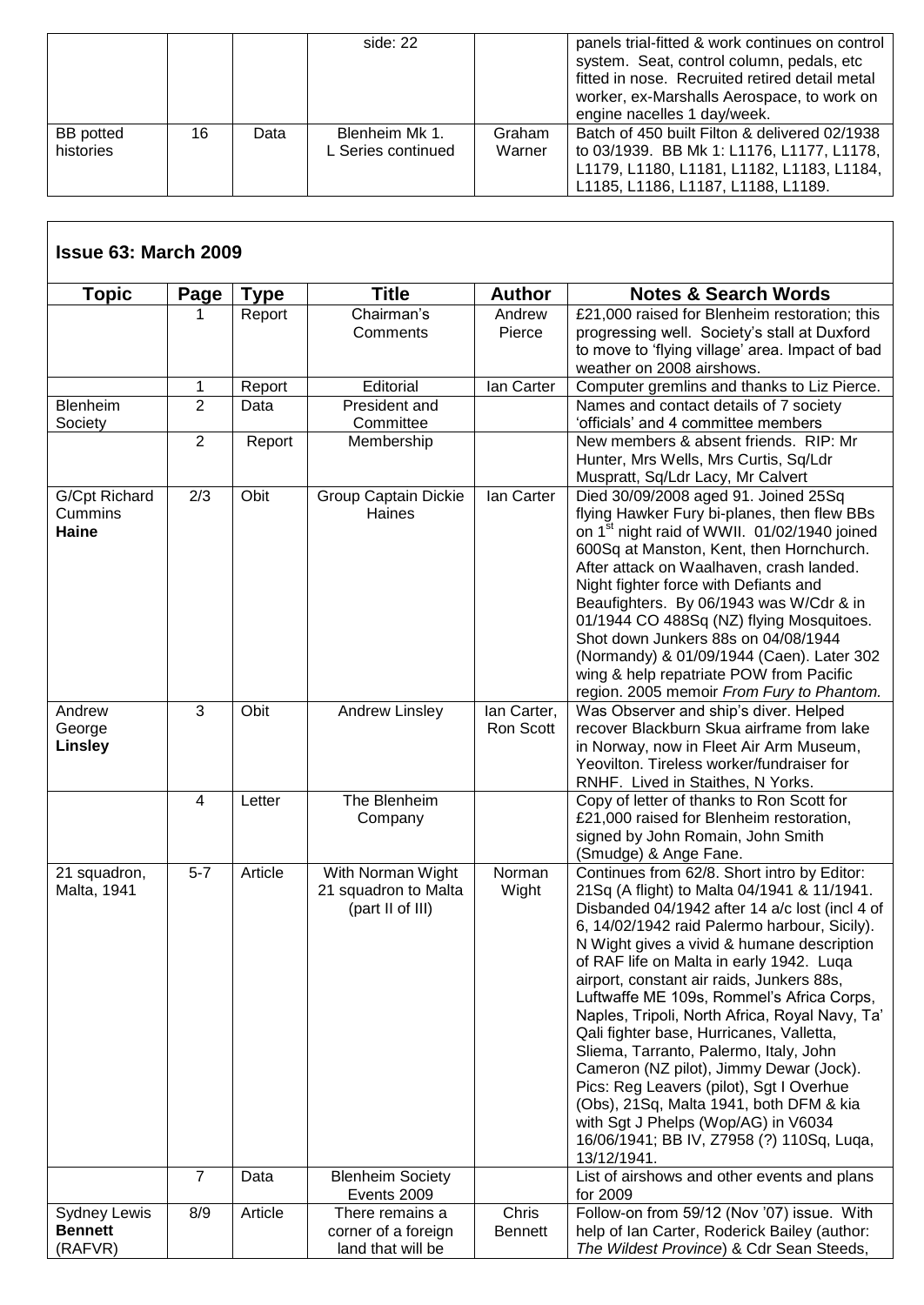| 742975                                     |       |        | forever England                                        |                           | additional info from MoD Historical Branch<br>obtained about Sgt Sydney Bennett (pilot),<br>Sgt Leslie Ronald France & Sgt WH Tunstall<br>of 211Sq (B flight), kia 31/12/1940, after<br>Valona raid in BB L1540. Witness reports<br>from other aircrew & info from War Office,<br>Mediterranean Forces graves services,<br>Italian Red Cross; graves near Manrova,<br>Albania. 1947 & 1950 letters from Italians to<br>No 5 Missing Research & Enquiry Unit with<br>pics of graves & site. Pics x 2, of graves. |
|--------------------------------------------|-------|--------|--------------------------------------------------------|---------------------------|-----------------------------------------------------------------------------------------------------------------------------------------------------------------------------------------------------------------------------------------------------------------------------------------------------------------------------------------------------------------------------------------------------------------------------------------------------------------------------------------------------------------|
|                                            | 9/10  | Report | With the Bleheim<br>Association to Vraux<br>and France | Henrik<br>Mjoman          | On 12/07/2008 Henrik, with Tony Lowe,<br>Martin Jones (15Sq historian), Bill & Betty<br>Morgan, met XVSq in Reims. The<br>interesting report covers the trip day by day<br>and mentions Monsieurs Garnet (in<br>Mardeuil) & Denis Rigollet, the Maison<br>Rouge, Gellick orchestra, Sedan, Maginot<br>Line, St Omer airbase, & other info.                                                                                                                                                                      |
|                                            | 9     | Pic    | Draw Prize winner                                      |                           | Lancaster at East Kirby with Draw prize<br>winner Paul Blackmore                                                                                                                                                                                                                                                                                                                                                                                                                                                |
| F/Lt Maison<br>Charles<br>Cleary, DFM      | 11    | Letter | 82 Squadron                                            | Jonathan<br>Shipley       | Researching F/Lt MC Cleary, DFM of 82Sq,<br>Wop/AG in BB P8858 on 17/05/1940 raid on<br>Gembloux. Later flew with 'Atty' Atkinson.<br>Any BB aircrew, esp if 82Sq, please contact<br>J Shipley, School of Historical Studies, Uni<br>of Newcastle-upon-Tyne, NE1 7RU, or<br>07736428813                                                                                                                                                                                                                         |
| Albert V<br><b>Knowles</b>                 | 11    | Letter | 82 Squadron                                            | Muriel<br>Parker          | Muriel wants any information about her<br>brother, Albert V Knowles, missing<br>17/05/1940 or contact with any ex-82Sq<br>crew at time. M Parker's contact details via<br>email address at bottom of web site (or via<br>editor)                                                                                                                                                                                                                                                                                |
|                                            | 11    | Wanted |                                                        | Don Clark                 | Request for missing Blenheim Journals to<br>complete set: see 211 squadron website<br>(http://users.cyberone.com.au/clardo/enquiries.html)                                                                                                                                                                                                                                                                                                                                                                      |
| Drift Sight                                | 11    | Wanted | Drift Sight                                            | Richard<br>Page-Blair     | Request for working drift sight typically used<br>for navigation in WWII. Contact details via<br>email address at bottom of web site.                                                                                                                                                                                                                                                                                                                                                                           |
|                                            | 11    | Wanted | Plastic kits                                           |                           | Donations of unmade plastic kits to sell on<br>Blenheim Society stalls to raise funds.<br>Contact Ron Scott.                                                                                                                                                                                                                                                                                                                                                                                                    |
| F/O William<br>Henry<br><b>Edwards DFC</b> | 11    | Letter |                                                        | Ross<br>Edwards           | F/O WH Edwards (40045), 211Sq & 107Sq.<br>Ted Coote (Wop/AG) with F/O Ronny<br>Rotheram DFC shot down by JG27 pilot on<br>same 107Sq mission as Ross's grandfather,<br>WH Edwards (see 'Phantoms' by T Coote in<br>Feb '96 issue). Ronny, please re-contact<br>Ross. Anyone news on Ted Coote? Contact<br>details for Ross via email address at bottom<br>of web site.                                                                                                                                          |
| <b>RAF Meir</b>                            | 11    | Letter | Meir Aerodrome                                         | William<br>Cooke          | Any info on RAF Meir or Rootes aircraft<br>factory, Blythe Bridge (esp during WWII) to<br>W Cooke: Contact details via email address<br>at bottom of web site.                                                                                                                                                                                                                                                                                                                                                  |
|                                            | 11/12 | Data   | Feedback 1                                             | Graham<br>Warner          | Nick Fenton's request ref father (see 61/16).<br>BB V6258 of 139Sq left Horsham-St-Faith<br>01/07/1941 on Oldenburg raid and was shot<br>down by Fw Friedrich K Bachmann in a 109<br>of III/JG52. Ditched in sea (NW Vieland).<br>Sgts K Fenton (pilot), A Fuller (Obs) & R<br>McDonald (Wop/AG) all became POWs.                                                                                                                                                                                               |
|                                            | 12    |        | Feedback 2                                             |                           | Hugh Wheeler, contact Kelvin Youngs<br>(www.aircrewrememberancesociety.com) or<br>Editor for info on VA Bain from his family.                                                                                                                                                                                                                                                                                                                                                                                   |
| <b>RAF</b><br>Porthreath                   | 12/13 | Report | <b>RAF Portreath</b><br>Memorial                       | James<br>'Dinty'<br>Moore | Describes a recent visit to this base on north<br>Cornwall coast, now a radar station. BB<br>crews left from Portreath for Malta & ME.                                                                                                                                                                                                                                                                                                                                                                          |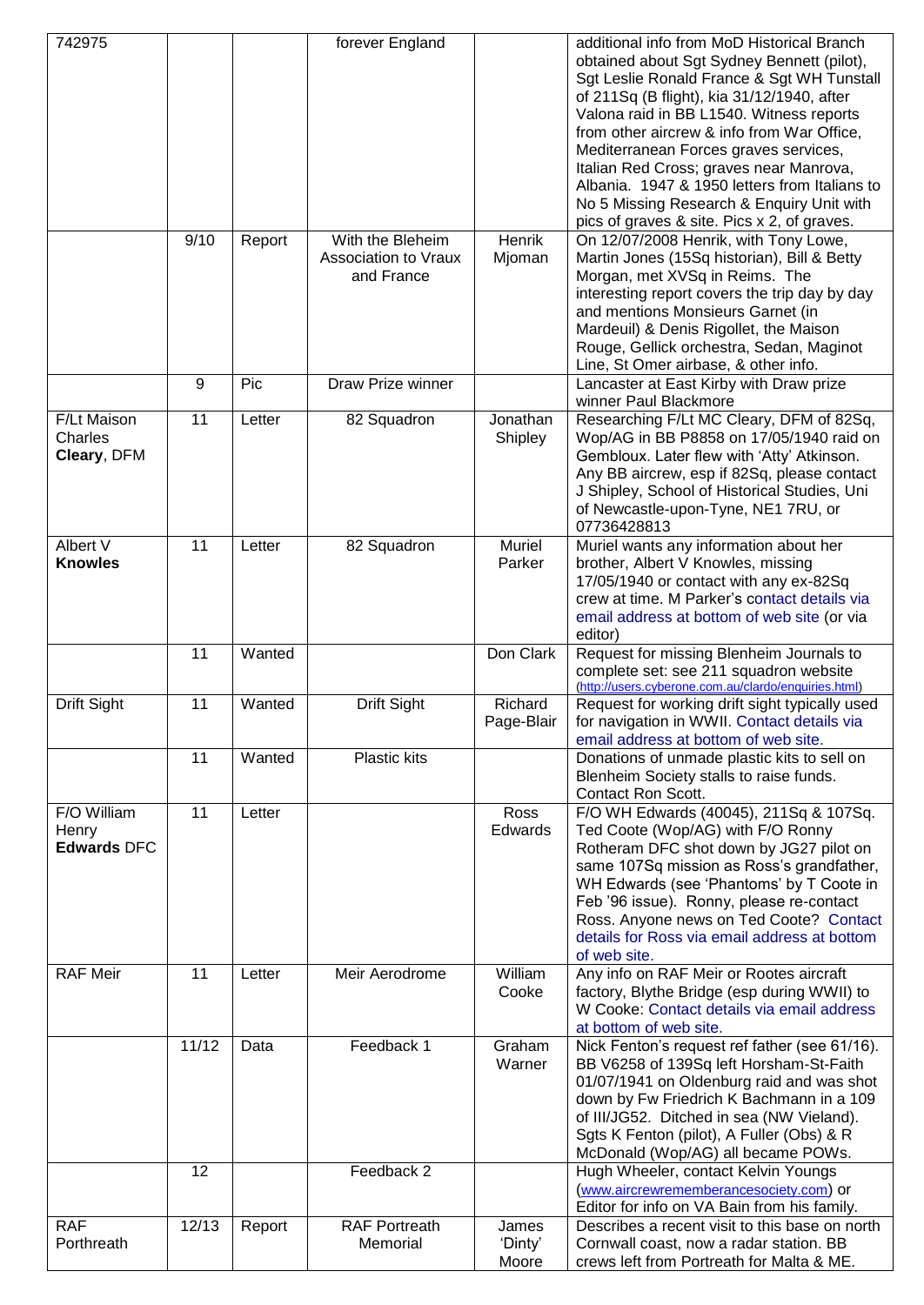|                               |    |        |                                                                             |                         | Author there 05/1941 as detachment from<br>18Sq based at RAF Oulton. Blenheim crews<br>from Grp 2 sqds not included on plaques.<br>Pics: Portreath Memorial (front & back<br>plaques); George Milson (pilot), Ron Miller<br>(Obs), Bill Proctor (Wop/AG), Jim Moore.   |
|-------------------------------|----|--------|-----------------------------------------------------------------------------|-------------------------|------------------------------------------------------------------------------------------------------------------------------------------------------------------------------------------------------------------------------------------------------------------------|
|                               | 13 | Report | <b>Bomber Command</b><br>Memorial                                           | Graham<br>Warner        | Society supporting this Memorial appeal as<br>many BB crews amongst Bomber Command<br>losses; individual donations to Ron Scott<br>(payable to 'Bomber Command Memorial').<br>Society will add from funds too.                                                         |
| Massingham                    | 13 | Report | Massingham<br><b>Museum News</b>                                            | <b>Sister</b><br>Laurie | Lot of visitors to church. Land donated for<br>museum. Plans to set up historical society<br>and 'friends' of the RAF museum; hope for<br>grant. Views about these ideas welcome:<br>Contact details via email address at bottom<br>of web site.                       |
|                               | 14 | Report | Bolingbroke 9048<br>Progress $-4th$ half-<br>yearly report.<br>January 2009 | David<br><b>Bradley</b> | Report by restoration manager at Bristol<br>Aero Collection.                                                                                                                                                                                                           |
|                               | 15 | Report | From the engineering<br>$side - 21$                                         | Smudge                  | Work on Mk I nose continues; nearly 70<br>pieces to be remade, obs and pilots seat &<br>other items ready to fit (some of 'Tufnol).<br>Ceramic coating to cylinder in USA. Thanks<br>for amazing £21,000! Pic: Andrew, Freddie,<br>Ron. Another Blenheim?              |
| <b>BB</b> potted<br>histories | 16 | Data   | Blenheim Mk 1.<br>L Series continued                                        | Graham<br>Warner        | Batch 450, Filton, 02/1938 to 03/1939. BB<br>Mk 1: L1161, L1162, L1163, L1164, L1165,<br>L1166, L1167, L1168, L1169, L1170, L1171,<br>L1172, L1173, L1174, L1175. Pic: L1527,<br>Heliopolis, 12/06/1939, 113Sq. Please<br>contact editor with any pics of L series BB. |

| <b>Issue 62: November 2008</b> |                |        |                                      |                  |                                                                                                                                                                                                                                                                                                                                                          |
|--------------------------------|----------------|--------|--------------------------------------|------------------|----------------------------------------------------------------------------------------------------------------------------------------------------------------------------------------------------------------------------------------------------------------------------------------------------------------------------------------------------------|
| <b>Topic</b>                   | Page           | Type   | <b>Title</b>                         | <b>Author</b>    | <b>Notes &amp; Search Words</b>                                                                                                                                                                                                                                                                                                                          |
|                                |                | Report | President's Message                  | Graham<br>Warner | Steady growth of membership & events well<br>supported, included by 'Blenheim Boys' (now<br>in late 80s or 90s) to whom tribute paid. BB<br>rebuild progress slow but sure; thanks to<br>Pauline & Freddie Brown, Ron Scott &<br>Andrew Pierce for organising draw & rest of<br>committee for making society & journal<br>success. Best wishes for 2009. |
| Blenheim<br>Society            | 2              | Data   | President and<br>Committee           |                  | Names and contact details of 7 society<br>'officials' and 4 committee members                                                                                                                                                                                                                                                                            |
|                                | $\overline{2}$ | Report | Chairman's<br>Comments               | Andrew<br>Pierce | Some airshows cancelled due to rain, but<br>Blenheim Day meal great success with 100+<br>members (incl 14 Blenheim Boys) attending.<br>Tribute to 'Dickie' Rook & condolences to his<br>family. Christmas lunch 13/12/2008 at Leefe<br>Robinson.                                                                                                         |
|                                | $2 - 3$        | Report | Editorial                            | lan Carter       | Many thanks for all 'copy' sent in. Computer<br>problems; helpful to have phone number as<br>well as email/postal address. Beware word<br>'English' when mean 'British'! Thanks to<br>John Romain for use of hangar at Duxford<br>for Blenheim Day; food great.                                                                                          |
|                                | 3              |        | Blenheim Day - a<br><b>Thank You</b> |                  | Ron Scott sent several 'thank you' letters for<br>Blenheim Day event - includes quotes from<br>two to pass on to all organisers & helpers.                                                                                                                                                                                                               |
|                                | $\overline{3}$ | Report | Membership                           |                  | New members & absent friends. New<br>founder member: W/Cdr Eric Braun (BEM) in<br>70 OTU at Nakuru, Kenya & Shandur, Egypt.<br>Also Keith Thompson (brother to Sgt Pilot                                                                                                                                                                                 |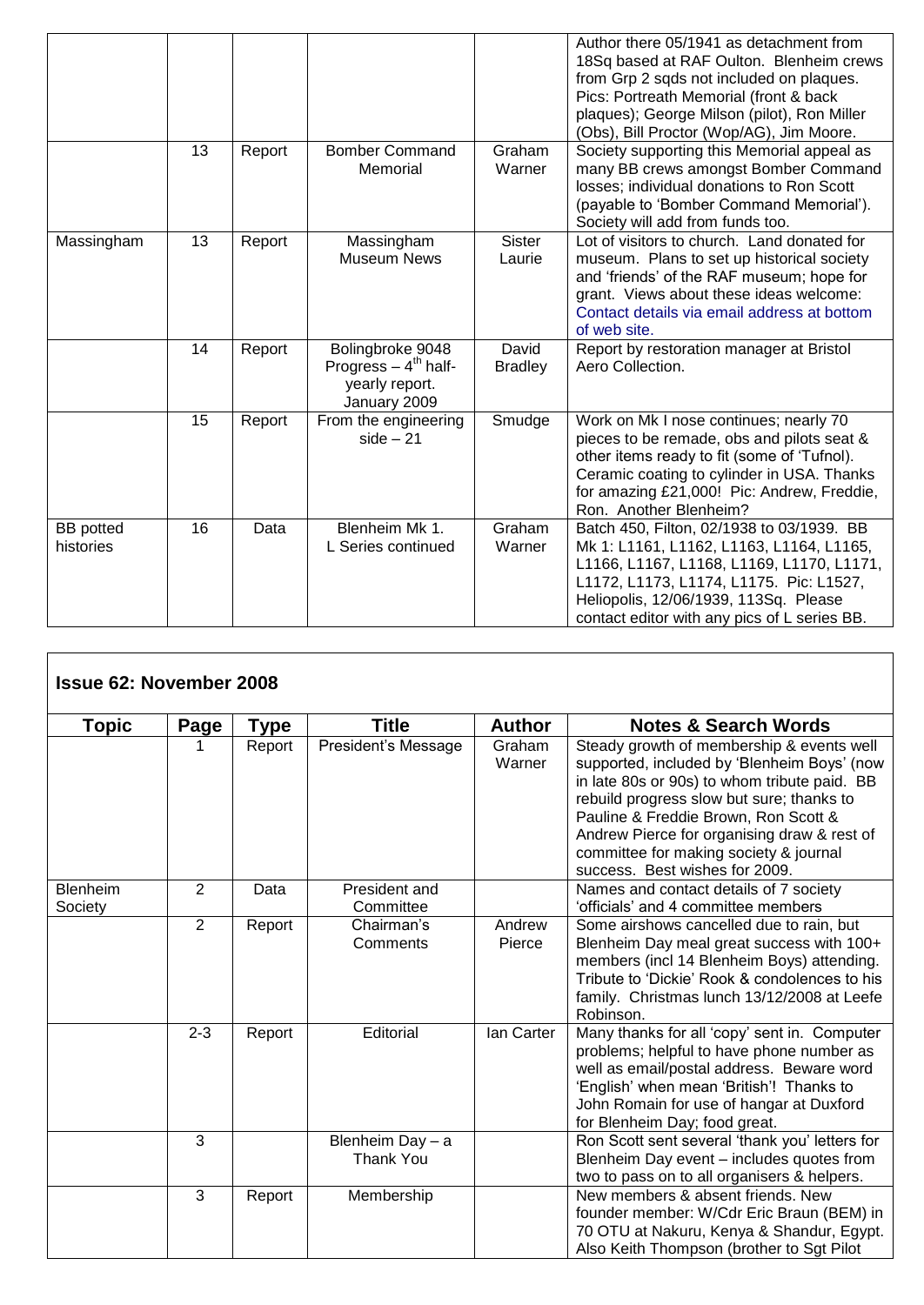| Alan Burdekin                                     | 3              | Obit    | Alan Burdekin                                                   | lan Carter      | Peter Thompson, died in Mk 1 24/10/1941,<br>age 19) and Chris Tideman (son Sq/Ldr<br>Tideman, 139Sq (see 62/12)).<br>RIP: Mrs Hughes-D'Aeth, Mr R Welch AFC.<br>Wop/AG in Fighter Command, took part in                                                                                                                                                                                                                                                                                                                                                                                                                                                                                                                                                                                                                                                                                                                                                          |
|---------------------------------------------------|----------------|---------|-----------------------------------------------------------------|-----------------|------------------------------------------------------------------------------------------------------------------------------------------------------------------------------------------------------------------------------------------------------------------------------------------------------------------------------------------------------------------------------------------------------------------------------------------------------------------------------------------------------------------------------------------------------------------------------------------------------------------------------------------------------------------------------------------------------------------------------------------------------------------------------------------------------------------------------------------------------------------------------------------------------------------------------------------------------------------|
|                                                   |                |         |                                                                 |                 | Battle of Britain. In 264Sq, 125Sq, 600Sq,<br>557Sq & involved in airborne radar trials in<br>BBs. Born Lancashire 1917, married Olive;<br>1947 emigrated to Blenheim, New Zealand.                                                                                                                                                                                                                                                                                                                                                                                                                                                                                                                                                                                                                                                                                                                                                                              |
| Sq/Ldr<br><b>Richard Rook</b>                     | $\overline{4}$ | Obit    | Squadron Leader<br>Richard (Dickie)<br>Rook:<br>An Appreciation | lan Carter      | Joined RAF pre-war & in 08/1939 at North<br>Coates bombing & gunnery school. Posted<br>502Sq, Aldergrove, flying Ansons in Coastal<br>Command. Briefly at 17 OTU, Upwood, then<br>114Sq in 07/1940 at Horsham St Faiths &<br>Oulton (billeted Blickling Hall). 17/11/1940<br>had serious crash (see G Warner's 'The<br>Bristol Blenheim', p 286/7). To 105Sq at<br>Swanton Morley 04/1941 with pilot F/Lt<br>Judson & back to 114Sq 05/1941 and<br>Cologne Power Station raid when he led 2 <sup>nd</sup><br>flight of 6 BBs. Posted instructor 13 OTU,<br>commissioned & Sq/Ldr 08/1944 & 'Captain<br>of Aircraft'. To 30 OTU Hexon 04/1945,<br>seconded to BOAC, BEA & Skyways Ltd<br>(11/1946) & left RAF 09/1947 after 119 ops.<br>Took PPL 1977 & stopped flying 05/1979<br>after 2800hrs flying. Dickie told lan about<br>114Sq navigator Sgt J West (John Lenden<br>West) who kia over Cologne 12/08/1941.<br>Thanks to Dicke's family & grandson Barney. |
|                                                   | 5              |         | <b>Richard Rook</b>                                             | Maggi           | Dickie's daughter recalls shared experiences<br>with her Dad when he took to the skies<br>again, aged 60, to gain his PPL and she was<br>his navigator in the 175 Cessna. Pic: Dickie<br>Rook & Charles Patterson at wedding of lan<br>(Ed) & Victoria Carter 05/2005                                                                                                                                                                                                                                                                                                                                                                                                                                                                                                                                                                                                                                                                                            |
| Sq/Ldr<br>Charles<br><b>Patterson</b><br>DSO, DFC | $6 - 7$        | Obit    | An Appreciation: Part<br>2 - The Mosquito<br>Years              | lan Carter      | Anecdotes told to Ian by Charles Patterson;<br>see A/Cdr Graham Pitchfork's 'Men Behind<br>the Medals' for detailed wartime career.<br>Working as instructor 17OTU, Upwood on<br>Bostons. Asked Hughie Edwards (VC, DFC)<br>to join 1 <sup>st</sup> Mosquito squadron (105Sq). Flew<br>Mosquito Mk IV DZ414 to film damage 15<br>mins after raid. Not attached to squadron.<br>Weather report for Bomber Harris in DK336.<br>Asked by AVM Basil Embry to return to Grp<br>2 to convert 21Sq, 464Sq (RAAF) & 487Sq<br>(RNZAF) to Mosquito Mk VIs at Sculthorpe<br>(09/1943). Badly hit by flak 03/10/1943.<br>Last op over Cherburg 27/06/1944 from<br>Hunsdon. Acting Sq/Ldr aged 21; took part<br>in Knapsack, Eindhoven & Jena, received<br>DSO and left RAF, aged 25.                                                                                                                                                                                         |
| 21 Squadron,<br>Malta, 1941                       | $8-9$          | Article | With 21 Squadron to<br>Malta<br>(part I of III)                 | Norman<br>Wight | N Wight was Wop/AG & maintenance on<br>BBs for 21Sq. Part I of III covers training<br>(American Stromberg carburettor at<br>Gloucester 09/1941; 9-cylinder Pegasus,<br>1000hp), the preparations for departure from<br>Watton (25/12/1941; extra fuel tanks; a/c<br>markings S-YH), stop-over near Lands End,<br>individual flight to Gibraltar (with its short<br>runway) & 4-day stay there, formation flight<br>& arrival in Malta (1 a/c ditched). Well written<br>description of places, conditions, instructions<br>& incidents not found in formal reports.<br>Mentions: Lossiemouth, Norway, Watton,<br>Spain, Portugal, Cape Bon, Panteleria<br>island, P/O Booth & tales of 'Black Watch'<br>regiment at Gibraltar.                                                                                                                                                                                                                                    |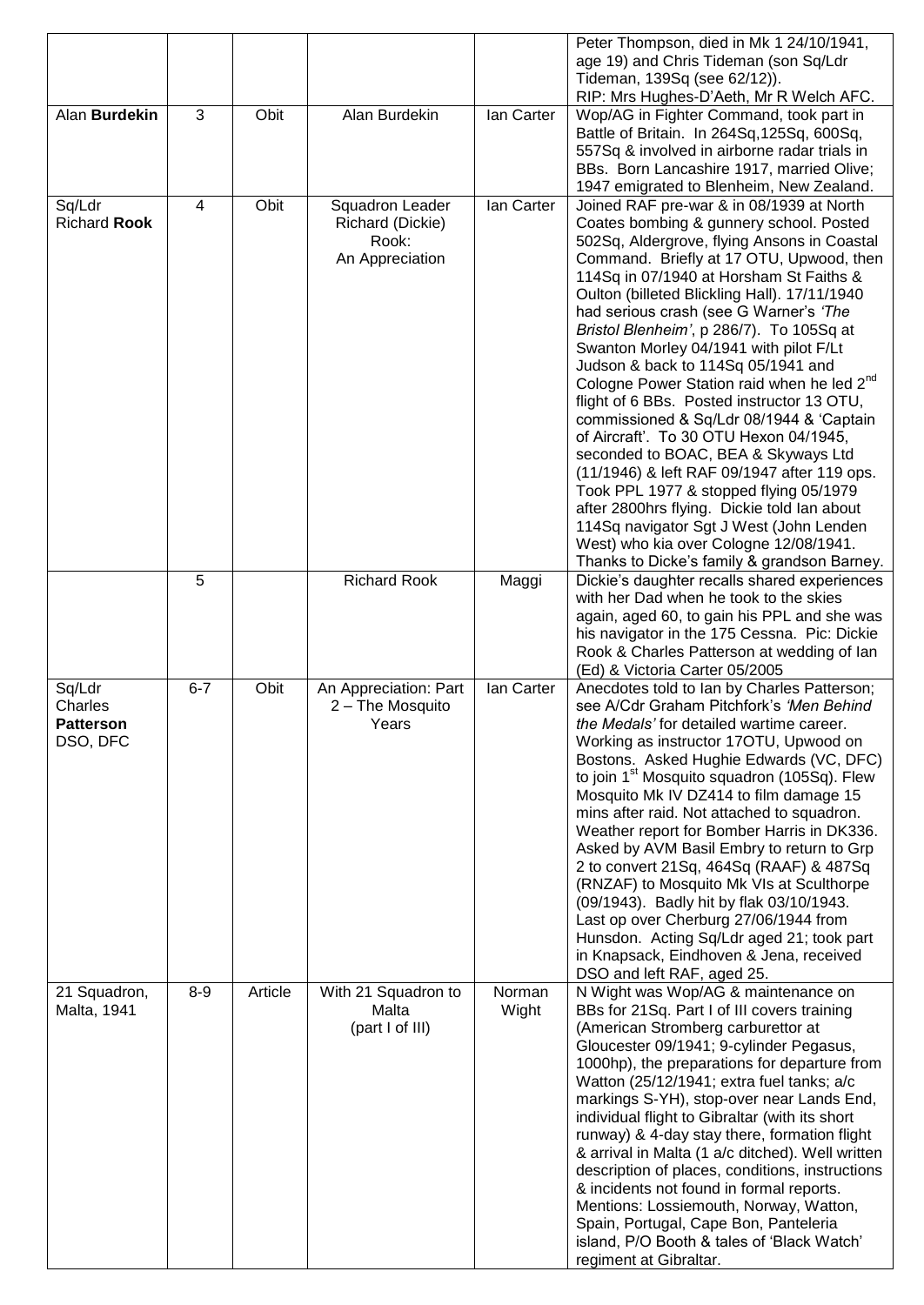|              | 9         | Data    | <b>Stop Press</b>                             |             | 18-page addendum now finalised. Copies                                                    |
|--------------|-----------|---------|-----------------------------------------------|-------------|-------------------------------------------------------------------------------------------|
|              |           |         | The Bristol Blenheim                          |             | from Graham Warner by sending him an A4                                                   |
|              |           |         | $2nd$ edition                                 |             | sae. Contact details via email address at                                                 |
|              |           |         |                                               |             | bottom of web site.                                                                       |
| Belgian      | 10        | Report  | 'Over There'                                  | Andrew      | Report on visit to Belgian Military Museum,                                               |
| Military     |           |         |                                               | Pierce      | Brussels; display soon to be dispersed to                                                 |
| Museum       |           |         |                                               |             | restore building. Only 2 1/2 hrs from St                                                  |
|              |           |         |                                               |             | Pancras to Museum (nr Meronde Metro) by                                                   |
|              |           |         |                                               |             | Eurostar (£59); free entry. Large display                                                 |
|              |           |         |                                               |             | includes Fokker Triplane, Sud Caravelle,                                                  |
|              |           |         |                                               |             | JU52, Spitfire chasing V1 & many original                                                 |
|              |           |         |                                               |             | WWI a/c. Photos permitted. Well worth a                                                   |
|              |           |         |                                               |             | visit. Pics: general view inside Museum;                                                  |
|              |           |         |                                               |             | Battle; Blenheim; Mosquito.                                                               |
|              | 11        | Letter  | <b>Beaufort Rebuild</b>                       | Stan Pascoe | Pics: 3 of Beaufort Restoration, 1 of ANZAC                                               |
|              |           |         |                                               |             | Day reunion, 05/04/2008, Australia. More                                                  |
|              |           |         |                                               |             | info? Contact organisers (& Stan) via Editor.                                             |
| 139 Squadron | $12 - 13$ | Article | A Couple of Days to                           | <b>LAC</b>  | Describes work of Flight Mechanics LACs                                                   |
|              |           |         | Remember:                                     | Norman      | Geordie Bullimore, Norman Chapman &                                                       |
|              |           |         | September 3 <sup>rd</sup> and 4 <sup>th</sup> | Chapman     | Tubby Coates working on N6217 R-XD (1st                                                   |
|              |           |         | 1939                                          | 624763      | a/c to cross German frontier) on 03/09/1939                                               |
|              |           |         |                                               |             | & 04/09/1939. 139Sq B-flight Sq/Ldr                                                       |
|              |           |         |                                               |             | Tideman. W/Cdr Dickens CO 139Sq.                                                          |
|              |           |         |                                               |             | Recon op for N6215 PX-D then prepare                                                      |
|              |           |         |                                               |             | N6217 for F/O Andrew McPherson (pilot),                                                   |
|              |           |         |                                               |             | Cmdr Thompson (navy) as Obs/Nav, Cpl                                                      |
|              |           |         |                                               |             | Vincent Arrowsmith (Wop/AG, kia                                                           |
|              |           |         |                                               |             | 24/09/1940, T1794) - has no hydraulics until                                              |
|              |           |         |                                               |             | take-off. To Kiel; bad weather & cancelled.                                               |
|              |           |         |                                               |             | Later Dennis & Thornycroft lorries to                                                     |
|              |           |         |                                               |             | Huntington goods station to move 55 tons                                                  |
|              |           |         |                                               |             | 250lb bombs to Wyton. First raid 04/09/1939                                               |
|              |           |         |                                               |             | 15 BBs; 107Sq & 110Sq lost 5 a/c; 139Sq                                                   |
|              |           |         |                                               |             | returned. 99Sq & 149Sq Wellington raid on                                                 |
|              |           |         |                                               |             | Brunsbuttel Kiel canal; 2 a/c lost. McPherson                                             |
|              |           |         |                                               |             | (kia 12/05/1940 over Belgium) & F/Lt Doran                                                |
|              |           |         |                                               |             | (110Sq) awarded DFC by George VI,                                                         |
|              |           |         |                                               |             | 10/12/1939 at Wyton. Sgt Booth (Obs                                                       |
|              |           |         |                                               |             | 107Sq) first POW. N6217 damaged Upper                                                     |
|              |           |         |                                               |             | Heyford, then to 40Sq, Wyton. W/Cdr Barlow                                                |
|              |           |         |                                               |             | & crew kia Dinnat, France 1940. P4923 R-                                                  |
|              |           |         |                                               |             | XD lost France 12/05/1940. Extract                                                        |
|              |           |         |                                               |             | from 139Sq ORB. Interesting details on how                                                |
|              |           |         |                                               |             | flight mechanics part of Blenheim 'team'                                                  |
| 59 Squadron  | 13        | Wanted  | 59 Squadron                                   | Lorenzo     | Australian film-maker & grandson of F/Lt                                                  |
|              |           |         |                                               | del Mann    | Hervey Longmuir (RAAF), Obs/Navigator,                                                    |
|              |           |         |                                               |             | 59Sq, who flew with Sq/Ldr Dunkerley                                                      |
|              |           |         |                                               |             | (1941-1942), W/Cdr Bartlett (09/1942-                                                     |
|              |           |         |                                               |             | 11/1942), P/O Barson (1942-1943), F/Os                                                    |
|              |           |         |                                               |             | Charlton, Moran & Blair (12/1942-09/1943)                                                 |
|              |           |         |                                               |             | on Coastal Command & Millennium II. Any                                                   |
|              |           |         |                                               |             | info on Costal Command, esp 59Sq and                                                      |
|              |           |         |                                               |             | above aircrews, eg written records, memoirs,<br>etc to Lorenzo. Contact details via email |
|              |           |         |                                               |             | address at bottom of web site.                                                            |
|              | 13        | Wanted  | 105 Squadron                                  | Kenneth     | Anyone remember Len Healy, Obs/navigator                                                  |
|              |           |         |                                               | Wallden     | 105Sq or got Squadron photos? Also                                                        |
|              |           |         |                                               |             | seeking copy of Len Fearnly's 'Blenheim                                                   |
|              |           |         |                                               |             | Odyssey"? Contact details via email address                                               |
|              |           |         |                                               |             | at bottom of web site or via Ed.                                                          |
|              | 14        | Report  | From the Engineering                          | Smudge      | M1 nose removed again to work on glazing                                                  |
|              |           |         | Side: 20                                      |             | it. The double-curvature panels put out to                                                |
|              |           |         |                                               |             | contract; costly, but saves time. Throttle box                                            |
|              |           |         |                                               |             | & its shelf, rudder bar & instrument panel                                                |
|              |           |         |                                               |             | fitted. Control column as new and refitted.                                               |
|              |           |         |                                               |             | Now fitting seat frame (from Mk IV) which                                                 |
|              |           |         |                                               |             | proved difficult; Mk I seat retrievable. Pic:                                             |
|              |           |         |                                               |             | Pilots seat frame, inside BB Mk I nose.                                                   |
| R3905        | 14        | Letter  | 9-10 September 1940                           | Theo        | Re: Ted Cox's letter (61/11) about R3905.                                                 |
|              |           |         |                                               |             |                                                                                           |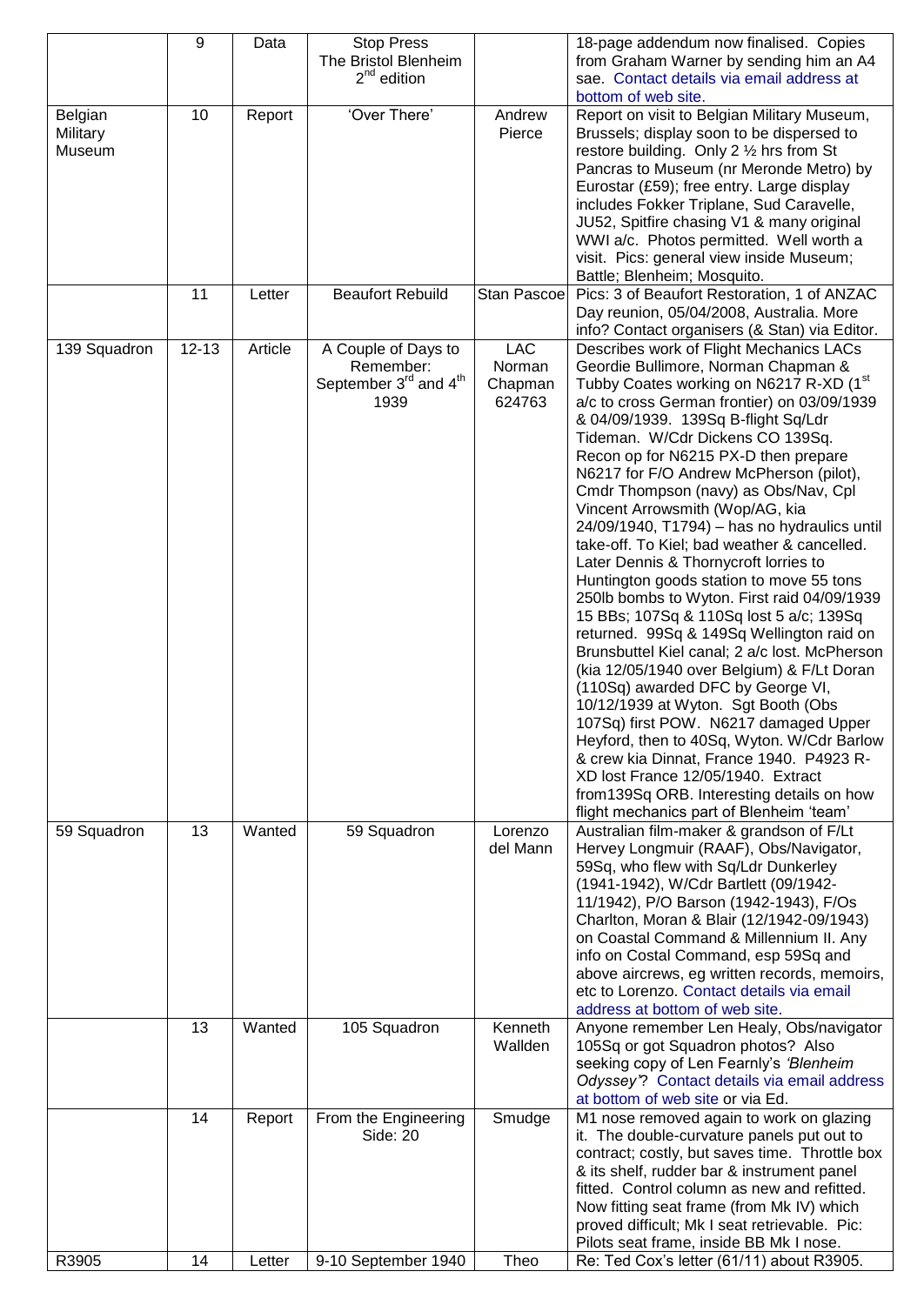|                               |    |             |                                     | <b>Boiten</b>    | On 09/09/1940 Fw Sommer of 5/NJG1 flew<br>Do-17 G9+DN & claimed BB shot down over<br>Waddington airport. In fact BB of XVSq<br>damaged over RAF Wyton. See Theo's new<br>book 'The Nachtjagd War Diaries', published<br>by Red Kite, due out 10/2008.                                                                                                                                                                                                                                                                                                                                     |
|-------------------------------|----|-------------|-------------------------------------|------------------|-------------------------------------------------------------------------------------------------------------------------------------------------------------------------------------------------------------------------------------------------------------------------------------------------------------------------------------------------------------------------------------------------------------------------------------------------------------------------------------------------------------------------------------------------------------------------------------------|
|                               | 14 | <b>Pics</b> | <b>Blenheim Day</b>                 |                  | Two pics of inside the ARC hangar, Duxford                                                                                                                                                                                                                                                                                                                                                                                                                                                                                                                                                |
|                               | 15 | Report      | Modeller's Corner                   | Mark<br>Peacock  | Special Hobby BB Mk IVf in 1/72 scale is<br>reboxed MPM BB IV with additions & box art<br>by Max Aikens. Mark compares the two kits<br>& provides detailed construction tips. Decal<br>options: Z5722 WM-Z 68Sq, Catterick;<br>V5735 QY-D 254Sq Coastal Command,<br>Aldergrove, 07/1941; Z5728 FAFL Groupe<br>Reserve de Bombardement 1, Fort-Larny,<br>12/1940. Include fighter gun packs. Check<br>websites (hannants.co.uk & eduard.com) for<br>canopy mask kits. Also SH72063 1:72<br>Blenheim Mk IVF with decals for 68Sq<br>(Czechoslovakian), RAF Costal Command &<br>Free French. |
|                               | 15 | Data        | <b>Blenheim Draw</b>                |                  | Lists six winners of 2008 draw taken at<br>Leefe Robinson restaurant, 11/10/2008.                                                                                                                                                                                                                                                                                                                                                                                                                                                                                                         |
| <b>BB</b> potted<br>histories | 16 | Data        | Blenheim Mk I<br>L Series continued | Graham<br>Warner | BB Mk 1: L1147, L1148, L1149, L1150,<br>L1151, L1152, L1153, L1154, L1155, L1156,<br>L1157, L1158, L1159, L1160. Pic: interior of<br>Blenheim showing progress on Mk1 nose.                                                                                                                                                                                                                                                                                                                                                                                                               |

## **Issue 61: July 2008**

| <b>Topic</b>                                         | Page           | <b>Type</b> | <b>Title</b>                   | <b>Author</b>    | <b>Notes &amp; Search Words</b>                                                                                                                                                                                                                                                                                                                                                                                                                                                                                                                                                                                                                                                                                                                                                                                                                                                                                                                                  |
|------------------------------------------------------|----------------|-------------|--------------------------------|------------------|------------------------------------------------------------------------------------------------------------------------------------------------------------------------------------------------------------------------------------------------------------------------------------------------------------------------------------------------------------------------------------------------------------------------------------------------------------------------------------------------------------------------------------------------------------------------------------------------------------------------------------------------------------------------------------------------------------------------------------------------------------------------------------------------------------------------------------------------------------------------------------------------------------------------------------------------------------------|
|                                                      |                | Report      | Chairman's<br>Comments         | Andrew<br>Pierce | Sorry to miss Graham Warner at AGM,<br>which Ron Scott chaired. Blenheim looks like                                                                                                                                                                                                                                                                                                                                                                                                                                                                                                                                                                                                                                                                                                                                                                                                                                                                              |
|                                                      |                |             |                                |                  | a 'plane now. Draw ticket sales going well.                                                                                                                                                                                                                                                                                                                                                                                                                                                                                                                                                                                                                                                                                                                                                                                                                                                                                                                      |
|                                                      | 1              | Pic         |                                |                  | Smudge with Short Nose (BB Mk I)                                                                                                                                                                                                                                                                                                                                                                                                                                                                                                                                                                                                                                                                                                                                                                                                                                                                                                                                 |
|                                                      | $\overline{2}$ | Data        | President and<br>Committee     |                  | Names and contact details of 7 society<br>'officials' and 4 committee members                                                                                                                                                                                                                                                                                                                                                                                                                                                                                                                                                                                                                                                                                                                                                                                                                                                                                    |
|                                                      | 2              | Report      | Membership                     |                  | New members & absent friends. RIP: Ivy<br>Adland, Bill Corfield, Mr Ivey, Mr Rieck, Betty<br>Abderson, Sq/Ldr Charles Patterson DSO,<br>DFC (02/03/2008)                                                                                                                                                                                                                                                                                                                                                                                                                                                                                                                                                                                                                                                                                                                                                                                                         |
| Donald Arthur<br>Gordon<br><b>McLeod</b><br>(581236) | $3-5$          | Obit        | Don McLeod<br>$(1921 - 2008)$  | lan Carter       | Born 16/09/1921 son of Percy McLeod. Don<br>was in TA, worked in Post Office, joined RAF<br>1939 as Sgt Obs at St George's College,<br>Northampton', learning Direct Reckoning<br>navigation. Bombing/gunnery course at Pyle,<br>Porthcrawl. Vivid description of navigating in<br>Fairey Battle. 01/1940 posted 53Sq, Poix,<br>SW Amiens, flying BBs. Describes living<br>conditions at Madam Le Clerce's & raid from<br>Croixrault airfield on 16/05/1940 against<br>109s with Hurricanes cover & Vickers Gas<br>gun; hit & landed near Perweltz. To Le<br>Treport, then Grand Hotel, Deauville,<br>Cherbourg & evacuated to UK. While<br>recovering trained as Navigation instructor &<br>to Hamilton, Ontario. Taught Jimmy Edwards<br>(comedian). After war to Cambridge<br>University to be an architect & lecturer &<br>married Ruth. 1988 to Duxford for founding<br>of Blenheim Society & Belgian visit. Died<br>Addenbrookes, Cambridge on 02/01/2008. |
| Edmund<br><b>Francis Keith</b><br>Denny (Tim)        | 5/6            | Obit        | Sq/Ldr Tim Denny<br><b>DFC</b> | lan Carter       | Born Shepperton, Middx, 14/09/1920 moved<br>to Lilydale, Tasmania 1922 where father,<br>Charles Denny, set up lavender plantation<br>'Bridestowe'. Educated Tasmania & Victoria                                                                                                                                                                                                                                                                                                                                                                                                                                                                                                                                                                                                                                                                                                                                                                                  |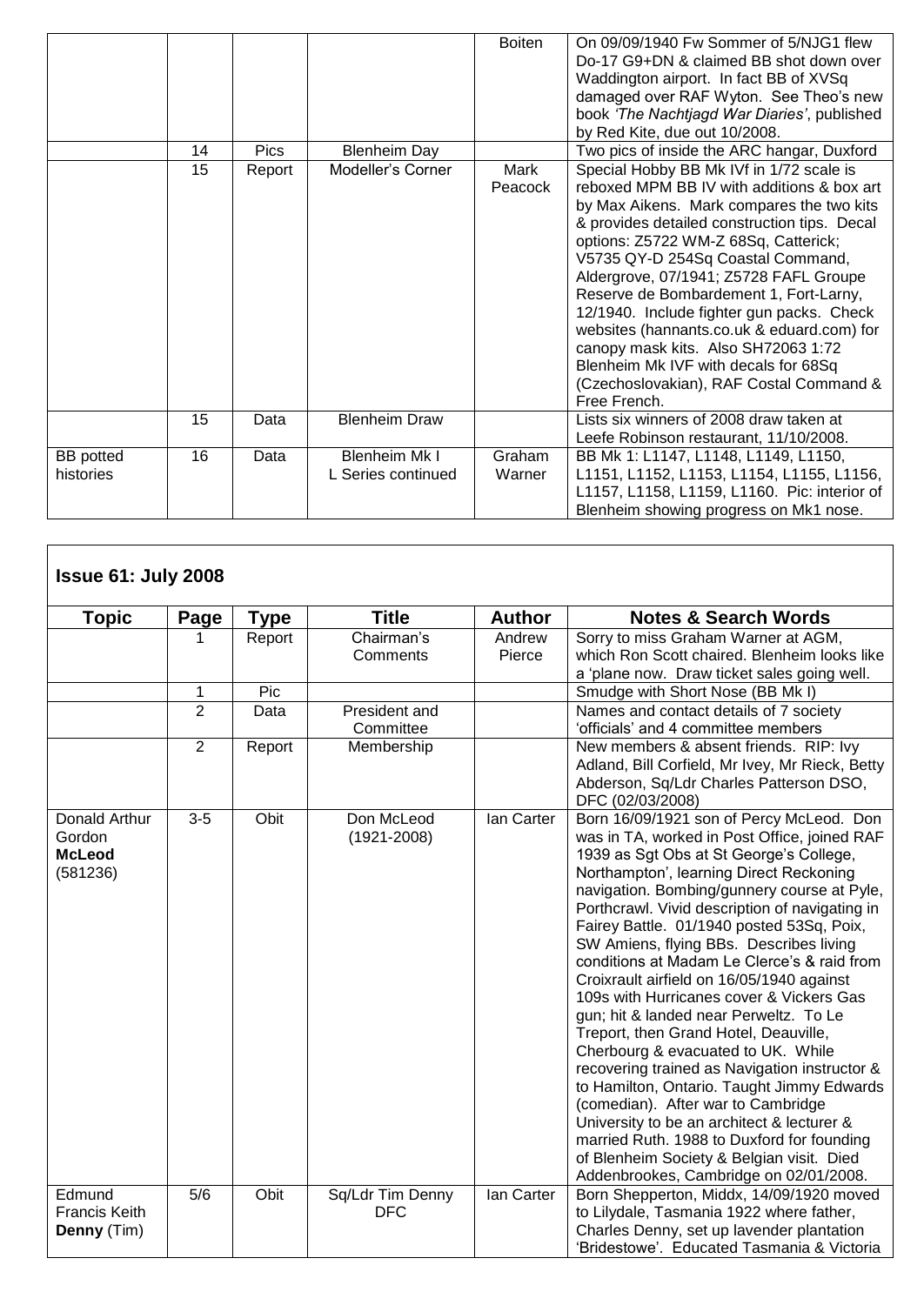|                                                |                |      |                                                    |                                              | & to Christ's College, Cambridge 1938 to<br>read engineering. Studied distillery in<br>Grasse (Fr) & French Alps. Joined RAF &<br>trained as Obs, then 114Sq, Norfolk.<br>Description of crash after Eidenhoven raid<br>on 26/04/1942 (see 60/16) with Bob<br>Moleswoth & Bill Burberry, whom Tim<br>rescued. On 1000 Bomber Raid, 30/05/1942<br>& in 11/1942 114Sq to N Africa & operation<br>Torch flying from Blida. 1943 training US<br>crews for Tactical Bomber Force. Lead<br>navigators during Tunisian campaign;<br>awarded DFC 07/1943. 09/1943 joined<br>18Sq in Sicily & Italy flying Bostons.<br>11/1944 to UK. Left RAF 08/1946 & to<br>Tasmania & family lavender business.<br>Married Joan Markham 1945. Pub: Field<br>Distillation of Herbaceous Oils (2001) in<br>which a world expert. (Thanks to A/Cdr<br>Pitchfork for use of Telegraph Obit.)                                                                                                                                                                                                                                                                                                                                                                                                                                                                                                                                                                                                                       |
|------------------------------------------------|----------------|------|----------------------------------------------------|----------------------------------------------|-------------------------------------------------------------------------------------------------------------------------------------------------------------------------------------------------------------------------------------------------------------------------------------------------------------------------------------------------------------------------------------------------------------------------------------------------------------------------------------------------------------------------------------------------------------------------------------------------------------------------------------------------------------------------------------------------------------------------------------------------------------------------------------------------------------------------------------------------------------------------------------------------------------------------------------------------------------------------------------------------------------------------------------------------------------------------------------------------------------------------------------------------------------------------------------------------------------------------------------------------------------------------------------------------------------------------------------------------------------------------------------------------------------------------------------------------------------------------------------------|
|                                                | 6              | Obit | A personal tribute to<br>Tim Denny                 | Bill<br><b>Burberry</b><br>(F/Lt RAF<br>ret) | Crew of three: Bob Molesworth, pilot &<br>owner of 'paddock', Coleraine, Victoria,<br>Australia (see 56/4), Bill Burberry (Wop/AG)<br>and Tim Denny (Obs), who saved Bill's life<br>from BB T2430 (see Theo Boiten's<br>'Blenheim Strike', p230/1 & pic p224) met<br>early 1941 at 17 OTU, Upwood training on<br>BBs, then to 114Sq West Rayham; 19 raids<br>incl 1000 Bomber raid, Cologne & Essen<br>30/05/1942 & 01/06/1942. 11/1942, flying<br>BB Vb's to N Africa for Operation Torch. Tim<br>moved to DB7s & USAAC, then 18Sq led by<br>A/Cdr LF Sinclair (GC), in Sicily & Italy.<br>Awarded DFC & Bar as was Tommy Broom<br>(Obs to AM Sir Ivor Broom).<br>Pics x 2: Tim alone & with Bob Molesworth                                                                                                                                                                                                                                                                                                                                                                                                                                                                                                                                                                                                                                                                                                                                                                              |
| Sq/Ldr Charles<br><b>Patterson</b><br>DSO, DFC | $\overline{7}$ | Obit | An Appreciation: Part<br>1 - The Blenheim<br>Years | lan Carter                                   | Obit to Charles Patterson (29/11/1919-<br>02/03/2008) by A/Cdr Graham Pitchfork in<br>Daily Telegraph 07/03/2008. Ian describes<br>Patterson's character, mentions Hugh<br>Edwards, AVM Basil Embry & G/Cpt<br>Pickard. After joining RAF was at EFTS,<br>Prestwick, first flight in DH82 N9430 with Sgt<br>Elder. Posted 2 FTS, Brize Norton & on<br>06/08/1940 dual control in Oxford R6317<br>with F/Lt De-Sarigny; Brize Norton bombed<br>by Ju88s on 16/08/1940. Flying Whitley's at<br>19 OTU in Kinross before achieving transfer<br>to Blenheims. In L1315 with P/O Pearse,<br>then at 17 OTU flew L8546 (F/Lt Watson) &<br>N4391, crewed with Sgt Shaddick & Sgt<br>Griffith (Wop/AG). Crew transferred to<br>114Sq, Thornaby 27/04/1941 for convoy<br>escort in V5888 (see 55/10) & V6446. Flew<br>with W/Cdr Hull, P/O Baker (see 55/3), F/Sgt<br>Hibbs, Sgt Matthews (Obs), Sgt Ryan (Obs),<br>Sgt Rook (Obs), Sgt Sheppard (Obs), Sgt<br>Havens (Obs), F/Lt Rogers. Aalborg-<br>Esjborg leaflet drop. 114Sq to Leuchars<br>13/05/1941. 20/05/1941 force landing near<br>Frazerburgh. 3 'beats': Stavanger-Egersund-<br>Mandel-Christainsund. With Sgt Terry<br>Stables (Tim Stables' father) in search for<br>Lutzow (see Theo Boiten's 'Blenheim Strike',<br>p80-81). Incident over Cairngormes/Dyce for<br>which Griffith awarded DFM. From West<br>Raynham on Knapsack Power Station raid.<br>20/10/1941, instructors course at CFS<br>Upaven & 17 OTU at Upwood. Awarded |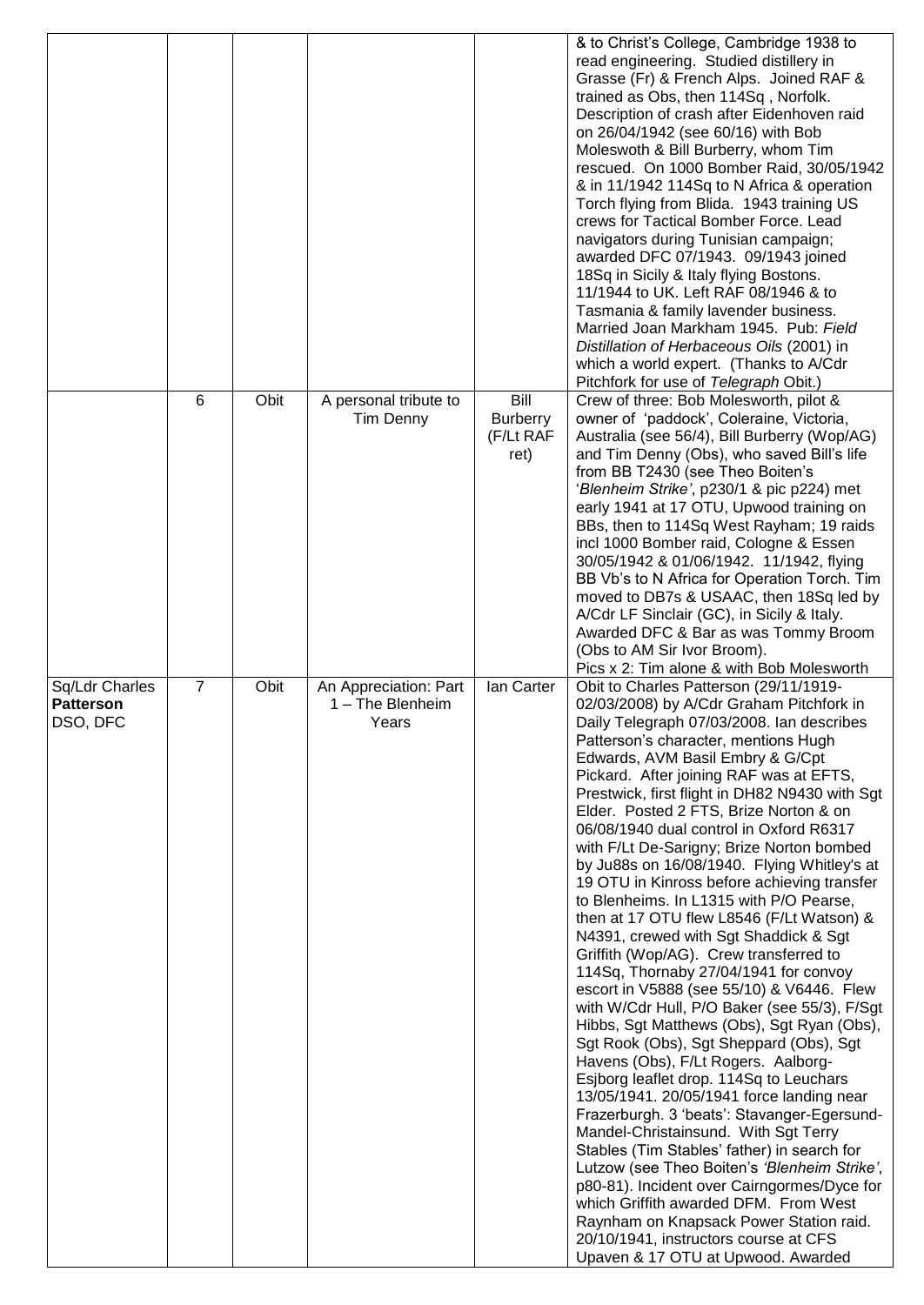|                    |          |         |                    |                | DFC. To Molesworth in V5699 with dog           |
|--------------------|----------|---------|--------------------|----------------|------------------------------------------------|
|                    |          |         |                    |                | 'Jamie'; incident in L1179 with P/O Kerr.      |
|                    |          |         |                    |                | 08/1942 to 226Sq at Swanton Morley, 88Sq       |
|                    |          |         |                    |                | at Attlebridge in Boston IIIs, & 105Sq at      |
|                    |          |         |                    |                | Horsham-St-Faith with Mosquitos. Would         |
|                    |          |         |                    |                | like to hear from Sgt Griffiths or others.     |
| 11 Squadron        | $9 - 11$ | Article | XI Squadron Report | F/Lt Frank     | Written by Frank Mason (Obs) ~09/1978          |
|                    |          |         |                    | Reginald       | covering letter & report XISq 28/07/1939-      |
|                    |          |         |                    | Mason          | 26/02/1941. From 60Sq at Ambala posted to      |
|                    |          |         |                    |                | No 2 Indian Wing, Risalpur 07/1939. This       |
|                    |          |         |                    |                | comprised 29Sq & 11Sq flying new BBs           |
|                    |          |         |                    |                | (from Hawker Harts & Wapitis). 06/08/1939      |
|                    |          |         |                    |                | to Singapore via Ambala, Allahbad,             |
|                    |          |         |                    |                | Cawnpore, Calcutta, Rangoon, Alors Star,       |
|                    |          |         |                    |                | arriving 12/08/1939. Half BB's crashed;        |
|                    |          |         |                    |                | W/Cdr Ankers & crew died. Tengah airport,      |
|                    |          |         |                    |                | then Singapore city (Kallang). 18/04/1940 to   |
|                    |          |         |                    |                | Lahore (India) via Mergui, Rangoon, Akyab,     |
|                    |          |         |                    |                | Calcutta, Allahabad. Recalled from Murree      |
|                    |          |         |                    |                | Hills & 05/05/1940 to Egypt via Karachi.       |
|                    |          |         |                    |                | Jiwani, Sharjah, Shaibah, Habbaniya,           |
|                    |          |         |                    |                | Heliopolis arriving Helio 13/05/1940. 39Sq to  |
|                    |          |         |                    |                | Aden & XISq to Western Desert then Aden        |
|                    |          |         |                    |                | (Sheikh Othman) via Wadi Halfa, Abu            |
|                    |          |         |                    |                | Hammed, Port Sudan & Kumara Island             |
|                    |          |         |                    |                | 07/1939 to rejoin 39Sq in raids over Eriterea, |
|                    |          |         |                    |                | Abyssinia & Somaliland. 17/08/1940 Sq/Ldr      |
|                    |          |         |                    |                |                                                |
|                    |          |         |                    |                | Peter Stevens became CO XISq with crew         |
|                    |          |         |                    |                | (incl Frank Mason). Parim Island camp for      |
|                    |          |         |                    |                | Desseye raids, other targets Dire Dowa,        |
|                    |          |         |                    |                | Laferug, Assab & Macacca. Gladiators.          |
|                    |          |         |                    |                | Raid on Alomata 10/1940 - CR32s &              |
|                    |          |         |                    |                | CR42s. 29/11/1940 moved to Helwan              |
|                    |          |         |                    |                | (Egypt) via Port Sudan & Wadi Halfa.           |
|                    |          |         |                    |                | 05/12/1940 'A' flight joined 55Sq at Fuka      |
|                    |          |         |                    |                | with F/Lt Lawrence. Joint raids on El Adem,    |
|                    |          |         |                    |                | Tobruck, Bandia & Gazala - Wavell against      |
|                    |          |         |                    |                | Italians. Sq11 reunited end 1940 (now with     |
|                    |          |         |                    |                | BB IVs). To Athens (Eleusis) 25/01/1941 (a/c   |
|                    |          |         |                    |                | lost), then Larissa. 12/02/1941 raid on        |
|                    |          |         |                    |                | Elbasan. 23/02/1941 XISq to Paramythia         |
|                    |          |         |                    |                | (a/c lost), raids Tepelene & Fieri, returned   |
|                    |          |         |                    |                | Larissa 26/02/1941. Earthquake 01/03/1941;     |
|                    |          |         |                    |                | tents again! Report ends; Frank remained       |
|                    |          |         |                    |                | with 11Sq & returned to UK from Ceylon in      |
|                    |          |         |                    |                | 08/1942                                        |
| <b>Officer Air</b> | 11       | Letter  |                    | <b>Ted Cox</b> | Pic: damaged R3905 of XVSq 09/09/1940.         |
| Gunner             |          |         |                    |                | At 90 Ted writes that he enlisted as Obs in    |
|                    |          |         |                    |                | VR in 1939. To ITW at Hastings, Boulton        |
|                    |          |         |                    |                | Paul Defiant. Interview at room 275,           |
|                    |          |         |                    |                | Adastral house, 02/11/1939, then AG course     |
|                    |          |         |                    |                | at West Freugh with Lewis gun from             |
|                    |          |         |                    |                | Heyfords. 01/1940 commissioned as Acting       |
|                    |          |         |                    |                | Pilot Officer; 27/01/1940 to 76Sq at Upper     |
|                    |          |         |                    |                | Heyford, Finningly & Catfoss. 17/06/1940 to    |
|                    |          |         |                    |                | 15Sq at Wyton on Blenheims with Vickers        |
|                    |          |         |                    |                | guns & Fraser Nash turret. All other AGs       |
|                    |          |         |                    |                | were NCOs. Learnt Morse code. 09/07/1940       |
|                    |          |         |                    |                | first op with Sq/Ldr Singer, then raids on     |
|                    |          |         |                    |                | Brest, Emden & Bremen with P/O Kee. Last       |
|                    |          |         |                    |                | BB flight 11/1940. In 01/1941 crewed with      |
|                    |          |         |                    |                | F/Lt St John in Wellingtons. Last raid on Kiel |
|                    |          |         |                    |                | 12/03/1941. With 15Sq 07/06/1940-              |
|                    |          |         |                    |                | 16/07/1941. Then Moreton-in-Marsh as           |
|                    |          |         |                    |                | Gunnery instructor with 20 & 21 OTUs.          |
|                    |          |         |                    |                | 03/1942 to 13 ITW, Cranwell & AFU for pilot    |
|                    |          |         |                    |                | training & to 29Sq flying Intruders            |
|                    |          |         |                    |                | (28/09/1943-06/12/1944), then RAAF (Aux)       |
|                    |          |         |                    |                | as A1 Controller. Would like news of E         |
|                    |          |         |                    |                |                                                |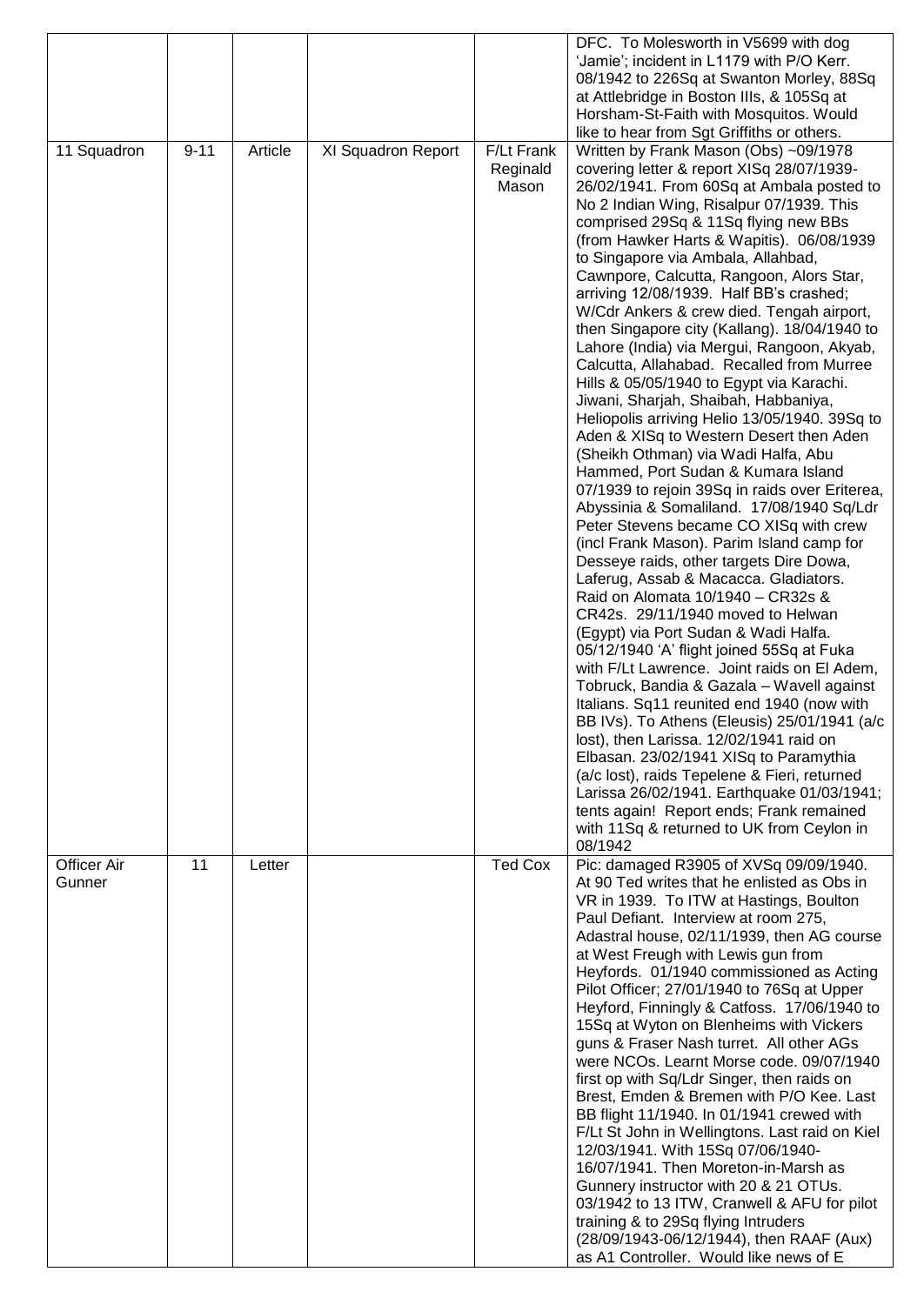|                  |           |        |                                                |                        | Anderton, F Frayn, J Drewry, M Sainty and T<br>Taylor from 4 Bombing & Gunnery School,<br>West Freugh, Scotland 1939, all finished as<br>P/O on probation. Also Baker, Drysdale,<br>Cunningham & Palmer. Contact Ted via Ed.                                                                                                                                                             |
|------------------|-----------|--------|------------------------------------------------|------------------------|------------------------------------------------------------------------------------------------------------------------------------------------------------------------------------------------------------------------------------------------------------------------------------------------------------------------------------------------------------------------------------------|
| 'Darts Match'    | $12 - 13$ | Letter |                                                | Joe Keep               | Response to letter (60/16). In 114Sq at<br>Canrobert with L/Ft Bob Molesworth, F/Lt<br>Tim Denny (Obs) & Bill Burberry (Wop/AG)<br>& crewed with F/Sgt Aicheson (Obs) & F/Sgt<br>Jock Cummings. In 03/1943 to Marrakesh<br>with Sandy Jenkins (from 'Kings Cross') to<br>collect Bostons won in darts match.<br>Returned via Blida, Setif, Canrobert &<br>Grombalia. One Boston to 18Sq. |
|                  | 13        | Letter |                                                | John<br>Green<br>(816) | Pic: BB Mk1, 98. Photo found at Royal<br>British Legion, Repton, Derbyshire. How did<br>it get there? Nearest airfield Burnaston.<br>Two aircrew not recognised. Could be any<br>one of 12 BB's ending in 98. Any info to<br>John - contact details via email address at<br>bottom of web site.                                                                                          |
|                  | 13        | Letter | Better late then<br>never?                     | Tony<br>Gilbert        | Father, F/Sgt Dennis Gilbert (pilot), crewed<br>with Sgt WT Wiggall (Obs) & Sgt FE Hughes<br>(Wop/AG) in 114Sq. Shot down in BA991 on<br>19/01/1943 over Tunisia, captured & POWs.<br>See G Warner's 'The Bristol Blenheim' p535.<br>Pic: Hughes, Gilbert and Wiggall. Further<br>info to Tony: Contact details via email<br>address at bottom of web site.                              |
|                  | $13 - 14$ | Letter | 'My husband was<br>headed for the<br>doghouse' | <b>Dinty Moore</b>     | Origins of name 'Dinty'. Interviewed by NT<br>about Blickling Hall. Dinty Moore Beef Stew<br>still sold in US. Also from comic strip by<br>George McManus. Pic: cartoon advert for<br><b>Beef Stew</b>                                                                                                                                                                                   |
|                  | 14        |        | <b>Harry Sparkes</b>                           |                        | Phone call to Ed: has course photo of 10<br>ITW in May 1941 (see p15). If anyone<br>recognised contact Harry: Contact details via<br>email address at bottom of web site.                                                                                                                                                                                                                |
| <b>BB T2254</b>  | 14        | Wanted | Blenheim T2254 1-00                            | Walter<br>Lindekens    | Walter has researched BB T2254 (see<br>57/10). Page 387 of Graham Warner's 'The<br>Bristol Blenheim' shows nose sirens on 2<br>13Sq BBs. This probably 'still' of 04/1942<br>army co-operation newsreel footage, with BB<br>in background T2254. Anyone know origins<br>of this photo? Walter's contact details via<br>email address at bottom of web site or via<br>Ed.                 |
|                  | 14        | Wanted | The Aircrew<br>Remembrance<br>Society          | Kelvin<br>Young        | Wrote to Tony Lowe. Aircrew Remembrance<br>Soc (voluntary assn) wants article, photos,<br>first-hand stories, etc from WWII aircrew.<br>See: www.aircrewremembrancesociety.com                                                                                                                                                                                                           |
| 1Sq, May<br>1941 | 15        | Pic    |                                                | Harry<br>Sparkes       | Pic: No 2 flight, No 1 Squadron, 10 ITW,<br>May 1941 (see p 14 above)                                                                                                                                                                                                                                                                                                                    |
| P/O DA Payne     | 16        | Wanted | <b>Pilot Officer Douglas</b><br>A Payne        | John<br>Palliser       | P/O Payne crewed with Sgt Golding (Obs) &<br>Sgt Bodey (Wop/AG) in 53Sq in late 1940,<br>based at Thorney Island. Info from Payne's<br>log book, and books by Graham Warner &<br>Chaz Bowyer. What happened to Golding &<br>Bodey? John's contact details via email<br>address at bottom of web site.                                                                                    |
| <b>BB L9175</b>  | 16        | Wanted | Blenheim IV L9175,<br>110 Squadron             | Luc<br>Swinnen         | Luc from Kaggevinne (Belguim) writes that<br>BB IV L9175 shot down by Oblt Gerhard<br>Homuth (I/JG 27) on 11/05/1940 over<br>Ballaerstreet (nr Diest). F/O Gordon<br>Reginald Gratton (pilot) KIA, Sgt T Patterson<br>(Obs) POW at Stalag Luft 383 Hohenfels,<br>LAC Allam Frederick John DFM (Wop/AG),<br>aged 20 from Ilford, Essex. Would welcome                                     |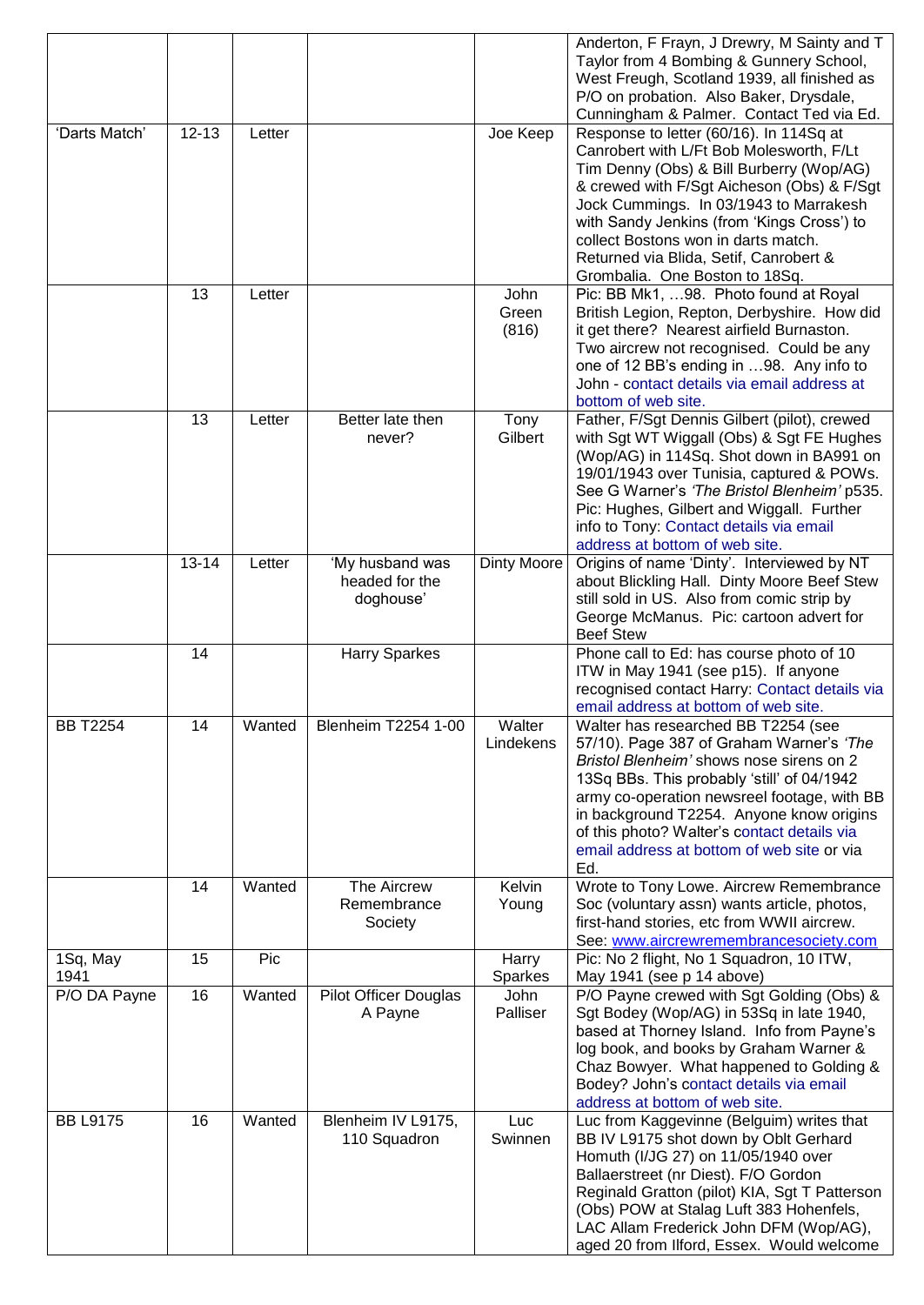|                               |           |           |                                            |                                | info & esp photos for book. Luc's contact<br>details via email address at bottom of web                                                                                                                                                                                                                                                                                                                                                                                                                                                                                                                                                                                                                                                                 |
|-------------------------------|-----------|-----------|--------------------------------------------|--------------------------------|---------------------------------------------------------------------------------------------------------------------------------------------------------------------------------------------------------------------------------------------------------------------------------------------------------------------------------------------------------------------------------------------------------------------------------------------------------------------------------------------------------------------------------------------------------------------------------------------------------------------------------------------------------------------------------------------------------------------------------------------------------|
|                               |           |           |                                            |                                | site or via Ed.                                                                                                                                                                                                                                                                                                                                                                                                                                                                                                                                                                                                                                                                                                                                         |
|                               | 16        | Wanted    |                                            | <b>Nick</b><br>Fenton          | Father flew in 139Sq, crashed 01/07/1941<br>off Holland, taken POW to Stalag IX C,<br>Stalag Lufts 3, 6 & 357, Thorn &<br>Fallenbostal. Any further info to Nick:<br>Contact details via email address at bottom<br>of web site.                                                                                                                                                                                                                                                                                                                                                                                                                                                                                                                        |
|                               | 16        | Letter    | Ron Fullman                                |                                | Ron has audited Blen Soc accounts for 12<br>yrs & writes to Ron Scott (treasurer) that<br>giving year's notice of retirement. Not<br>onerous job as good treasurer & meet<br>interest people (Betty & Hugh George, Sir<br>Ivor Broom, etc). Ed thanks Ron F for his<br>work.                                                                                                                                                                                                                                                                                                                                                                                                                                                                            |
| Norway night<br>patrols       | $17 - 18$ | Article   | Norge Patrol                               | Roger G<br>Napier<br>(ex RCAF) | Excellent description of what it is like on a<br>routine low-level night patrol over Norwegian<br>Fjords in November 1940 from a Blenheim<br>navigator's perspective, including<br>navigational details. 11/1940, 404Sq,<br>Coastal & Bomber Commands. Pilot 'Woody'<br>Woodrough; Wop/AG is 'Joe' with Browning<br>guns. Bergen. Bubble sextant use, DR<br>(direct reckoning) and QDM. Read this &<br>you are there with Napier in the Blenheim                                                                                                                                                                                                                                                                                                        |
|                               | 19        | Report    | From the Engineering<br>Side: 19           | Smudge                         | Mk I nose trial fitted to fuselage allowing<br>measurement for controls etc. Rescuing a<br>seat frame and need to make moulds for<br>cockpit top glazing. Employing engineer f/t<br>to work on Mercury engines. Pic: BB with<br>new Mk I nose.                                                                                                                                                                                                                                                                                                                                                                                                                                                                                                          |
| 110 Squadron                  | 19        | Letter    | 110 Squadron follow-<br>up                 | <b>Brian</b><br>Gibbs          | Update on article in 53/13 about Brian's<br>father Arthur Edgar Gibbs (Eddie), 110Sq, in<br>which descrepancies found between records<br>by Sidney Newborough & Gibbs concerning<br>17/05/1941 shipping attack on Hardelot or<br>Capedenhague. Ted Sismore (ex 110Sq)<br>responded; pilot was Noel Cathles flying BB<br>R3772. The 2 ships in line, one bombed,<br>other mast hit! Final of R3772's 64 sorties<br>was 11/06/1941 in Wesner-Ems canal<br>(crewed by Cathles, Gibbs & Newborough).<br>110Sq to Malta & R3772 left with 17 OTU,<br>Upwood, 28/08/1941 & DBR 30/03/1942.<br>Now researching Bethune raid. Anyone<br>know about pigeons sent out with aircrew?<br>Contact Brian: Contact details via email<br>address at bottom of web site. |
| <b>BB</b> potted<br>histories | 20        | Data      | <b>Blenheim Mk I</b><br>L Series continued | Graham<br>Warner               | BB Mk 1: L1133, L1134, L1135, L1136,<br>L1137, L1138, L1139, L1140, L1141, L1142,<br>L1143, L1144, L1145, L1146                                                                                                                                                                                                                                                                                                                                                                                                                                                                                                                                                                                                                                         |
|                               | 20        | Editorial |                                            | lan Carter                     | Got copy from Norman Chapman, Norman<br>Wight & Stan Saunders and more welcome.<br>Thanks to Victoria & in-laws for help with<br>new son! Warning: dog with franking desires                                                                                                                                                                                                                                                                                                                                                                                                                                                                                                                                                                            |

| <b>Issue 60: March 2008</b> |      |        |                        |                  |                                                                                                                                     |
|-----------------------------|------|--------|------------------------|------------------|-------------------------------------------------------------------------------------------------------------------------------------|
| Topic                       | Page | vpe    | Title                  | <b>Author</b>    | <b>Notes &amp; Search Words</b>                                                                                                     |
|                             |      | Report | Chairman's<br>Comments | Andrew<br>Pierce | £20,000 raised by Society for Blenheim.<br>Tony Tranter will be missed. Graham<br>Warner guest speaker at AGM, Potters Bar.         |
| Editorial                   |      | Report | Editorial              | lan Carter       | Thanks to all who send in copy; lack of<br>space can mean delays in including them.<br>Items of info can lead to articles - see F/O |

 $\lceil$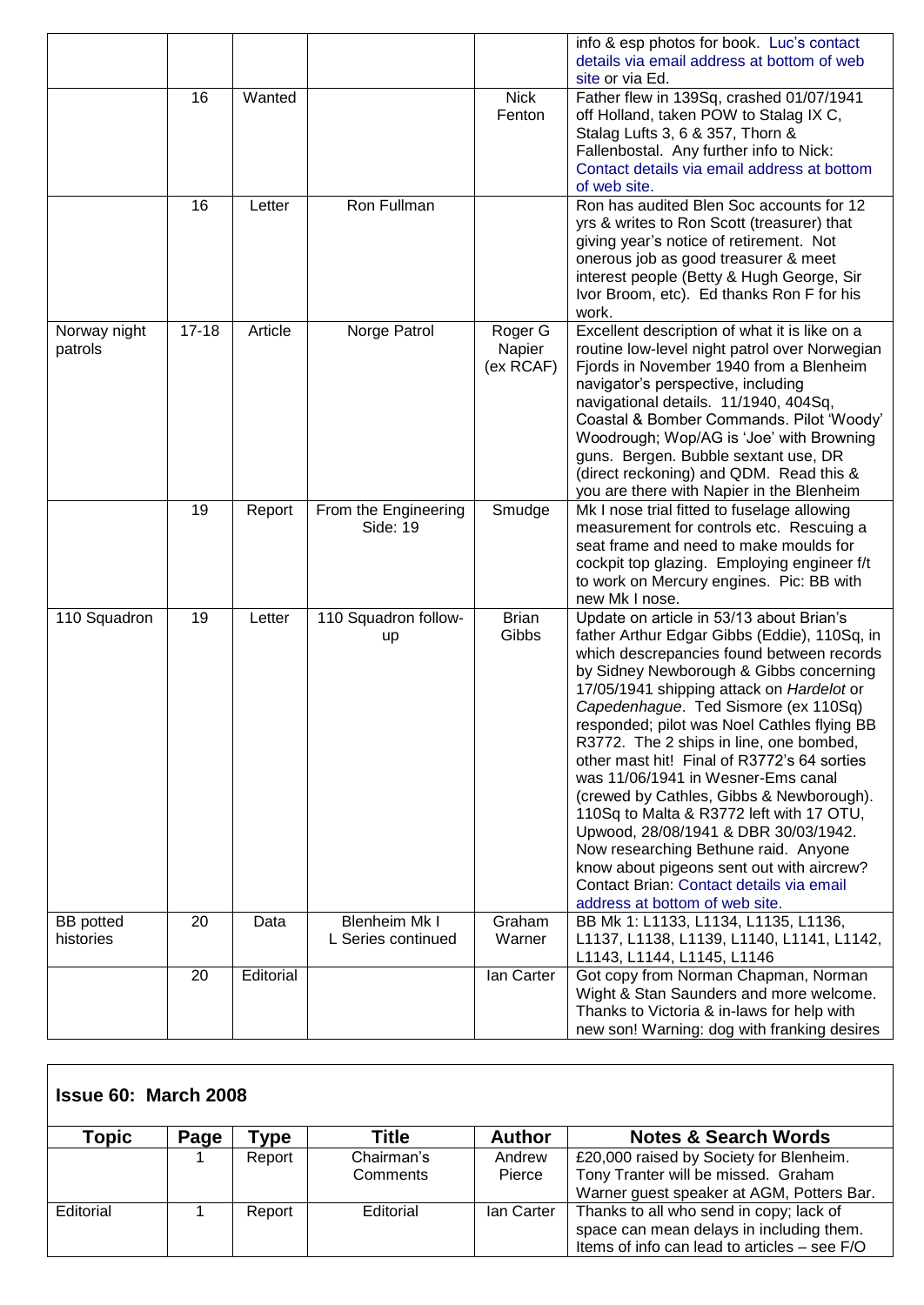|                                               |                                                      |      |                                            |                                                                               | Alexander Donald, 11Sq (XISq)                                                                                                                                                                                                                                                                                                                                                                                                                                                                                                                                                                                                                                                                                                                                      |
|-----------------------------------------------|------------------------------------------------------|------|--------------------------------------------|-------------------------------------------------------------------------------|--------------------------------------------------------------------------------------------------------------------------------------------------------------------------------------------------------------------------------------------------------------------------------------------------------------------------------------------------------------------------------------------------------------------------------------------------------------------------------------------------------------------------------------------------------------------------------------------------------------------------------------------------------------------------------------------------------------------------------------------------------------------|
|                                               | $\overline{2}$<br>President and<br>Data<br>Committee |      |                                            | Names and contact details of 7 society<br>'officials' and 4 committee members |                                                                                                                                                                                                                                                                                                                                                                                                                                                                                                                                                                                                                                                                                                                                                                    |
|                                               | 2                                                    | Data | Membership                                 |                                                                               | New members & absent friends. RIP:<br>Sq/Ldr DAG McLeod (Don), 53Sq; Roy<br>Roberts; JW Harris; Tim Denny DFC; also<br>see separate obits.                                                                                                                                                                                                                                                                                                                                                                                                                                                                                                                                                                                                                         |
| Terence P<br>O'Brien DFC                      | 2/3                                                  | Obit | Acting Sq/Ldr TP<br>O'Brien DFC & Bar      | Graham<br>Warner                                                              | Born in Maitland, NSW, Australia, Terence<br>O'Brien ('Pat') flew to UK to join RAF at<br>Uxbridge as AC2 in Dec 1939. Flew BBs<br>with 41Sq March-autumn 1941 over Brest<br>with 53Sq. Early 1942 took Hudsons to FE<br>for 62Sq. Ops in Dutch East Indies, incl<br>Palembang (Sumatra), survived Endau raid<br>& evacuated to Java March 1942 & Ceylon<br>on Kota Gede. Late 1943 was RAF Army<br>Liaison in Japanese-held Burma with<br>Chindits & Morris Force, then 357Sq 'special<br>duties' over Burma in Dakotas. Wrote 3<br>books: 'Chasing After Danger', 'Out of the<br>Blue' and 'The Moonlight War' & quoted in D<br>Vincent's 'The RAAF Hudson Story' and<br>Shores & Cull's 'Bloody Shambles'. Married<br>Timmie, had several jobs. Died 10/09/2007 |
| P/O Jo Cargill<br><b>Stevenson</b>            | 3/4                                                  | Obit | P/O Joseph Cargill<br>Stevenson (39766)    | lan Carter                                                                    | 'Joe' was born Edinburgh 05/12/1912 & to<br>Dundee High School. 28/01/1939 joined<br>RAF (40Sq) at Abingdon flying Fairy Battles,<br>then to Betheniville (near Rheims), returning<br>to Wyton, UK, to convert to BBs Dec 1939.<br>Flew with Sgt Usher (Wop/AG) & LAC<br>Corney (Obs) (both kia 30/09/1941 45Sq,<br>East Africa) on recco over Wilhelmshaven<br>16/04/1940 & saw Tirpitz (G/Cpt Lawrence).<br>Obit gives Jo's account of Ypenburg raid and<br>names Hugh Smeddle (who wounded) &<br>P/O Peter Wakefield. Filming of 'March of<br>Time' at Wyton June 1940. Married Desiree<br>1939. Jo's RAF experiences in 'Sweeping<br>the Skies' by David Gunby.                                                                                                |
| Tony Tranter                                  | 4                                                    | Obit | <b>Tony Tranter</b>                        | Ron Scott                                                                     | Active society member, historian (see 60/9)<br>and linguist who organised society trips to<br>Vraux & Gellick, Arranged William Leefe<br>Robinson's VC grave clean up. Married to<br>Rosie to whom society sends condolences.                                                                                                                                                                                                                                                                                                                                                                                                                                                                                                                                      |
| W/O Stan<br>Gale                              | 4/5                                                  | Obit | <b>Warrant Officer Stan</b><br>Gale        | lan Carter                                                                    | Halton 30 <sup>th</sup> entry as a/c apprentice in Aug<br>1934. Posted 25Sq at RAF Hawkinge as<br>AC1 in Dec 1939 with BB Mk Is. To France<br>with 59Sq & left 'in hurry'. To Eastchurch<br>then Thorney Island. Posted ME, Western<br>Desert, invasion of Sicily then on Malta with<br>Air Sea Rescue & to Naples on VE Day.                                                                                                                                                                                                                                                                                                                                                                                                                                      |
| <b>Rev Leonard</b><br><b>Rivett</b>           | 5                                                    | Obit | The Reverend<br><b>Leonard Rivett</b>      | lan Carter                                                                    | Born 19/03/1923, joined RAF 12/05/1941 to<br>train as Navigator, then to S Africa. In<br>Dutchess of Atholl when sank (see 56/6).<br>Posted to 42 OTU, Ashbourne (UK),<br>14/11/1942. Crewed with F/O Trevalion &<br>Sgt Chapman & on 22/05/1943 they left for<br>Blida Algeria & 13Sq in a Bisley. Did 50 ops<br>with 13Sq (see 57/5). Trained as cleric St<br>John's College, Durham, to York 1957,<br>retired 1988 as rector of Elvington. Founder<br>member Yorkshire Air Museum. Married to<br>Jean. Funeral at York Minster.                                                                                                                                                                                                                                 |
| F/Lt Douglas<br>Hallowell<br><b>Sutcliffe</b> | 5                                                    | Obit | F/Lt Douglas<br><b>Hallowell Sutcliffe</b> | lan Carter                                                                    | Born Stainland, Halifax, 16/11/1920. Joined<br>RAF 1940, trained as AG/Wop at Evanton,<br>Manby & Jurby. Joined 139Sq, Horsham St<br>Faith in Dec 1941 on BBs and Hudsons.<br>With 139Sq & 62Sq in Burma. Left RAF<br>1946, qualified as chartered surveyor,                                                                                                                                                                                                                                                                                                                                                                                                                                                                                                       |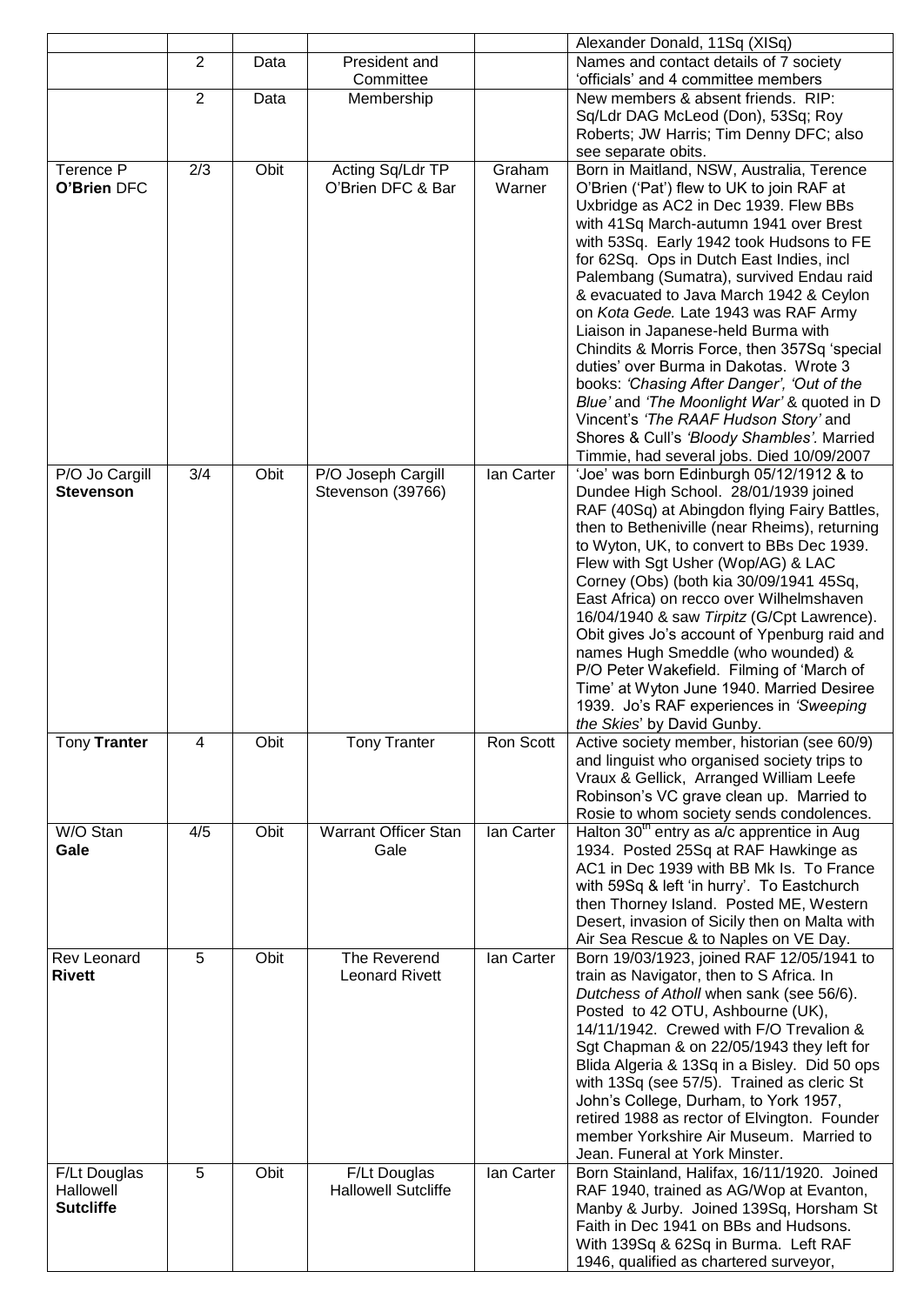|                      |                |             |                      | moved to Coventry, wrote 'Airborne over   |                                                                              |  |  |  |
|----------------------|----------------|-------------|----------------------|-------------------------------------------|------------------------------------------------------------------------------|--|--|--|
|                      |                |             |                      | Burma' & to Burma 2005 with Heroes Return |                                                                              |  |  |  |
|                      |                |             |                      |                                           | scheme.                                                                      |  |  |  |
| <b>Robert Walker</b> | 5/6            | Obit        | <b>Robert Walker</b> | lan Carter                                | Bob was born Derby, educated at Bemrose                                      |  |  |  |
| Lyndall              |                |             | Lyndall              | (thanks to                                | Grammar and joined RAF in 1940 as AC2.                                       |  |  |  |
|                      |                |             |                      | Bob's                                     | At 13 OTU, Bicester, then posted 105Sq                                       |  |  |  |
|                      |                |             |                      | family for                                | Swanton Morley 12/07/1941, crewed with                                       |  |  |  |
|                      |                |             |                      | info)                                     | P/O Alfred L Duncan & Obs Edward Smith &                                     |  |  |  |
|                      |                |             |                      |                                           | flew Z9603 to RAF Luqa, Malta via Portreath                                  |  |  |  |
|                      |                |             |                      |                                           | & Gibralter to starts ops on 01/08/1941.                                     |  |  |  |
|                      |                |             |                      |                                           | Stuart R Scott's book 'Battle-Axe-Blenheims'                                 |  |  |  |
|                      |                |             |                      |                                           | to which Bob contributed, describes airmen's                                 |  |  |  |
|                      |                |             |                      |                                           | conditions, mentions Lampedusa & Frank                                       |  |  |  |
|                      |                |             |                      |                                           | Harbord (Obs), Z9612 & Sq/Ldr BW<br>Smithers DFC. 18/09/1941 to UK on HMS    |  |  |  |
|                      |                |             |                      |                                           | Hermione in convoy with Prince of Wales,                                     |  |  |  |
|                      |                |             |                      |                                           | Rodney, Ark Royal, Kenya, Edinburgh,                                         |  |  |  |
|                      |                |             |                      |                                           | Sheffield & Euryalus. 03/11/1941 reunited at                                 |  |  |  |
|                      |                |             |                      |                                           | Portreath with Duncan & Smith flying R3669.                                  |  |  |  |
|                      |                |             |                      |                                           | 1943 posted to 13 OTU, Bicester, to train                                    |  |  |  |
|                      |                |             |                      |                                           | aircrew, including WAAF group, in morse.                                     |  |  |  |
|                      |                |             |                      |                                           | One was Lilian Rolfe ('Nadine') of SOE (who                                  |  |  |  |
|                      |                |             |                      |                                           | captured, sent to Ravensbruck & executed                                     |  |  |  |
|                      |                |             |                      |                                           | with Violet Szabo ('Louise') & Denise Bloch                                  |  |  |  |
|                      |                |             |                      |                                           | ('Ambrose') (see film 'Carve her name with                                   |  |  |  |
|                      |                |             |                      |                                           | pride'). Bob kept contact with Rolfe family.                                 |  |  |  |
|                      |                |             |                      |                                           | Demobbed 1946 as F/O, trained as teacher                                     |  |  |  |
|                      |                |             |                      |                                           | in Special Needs. Married to Audrey & in                                     |  |  |  |
|                      |                |             |                      |                                           | George Cross Island Assn.                                                    |  |  |  |
|                      | 6              | Data        | Events 2008          |                                           | Lists airshows, society & other 2008 events.                                 |  |  |  |
|                      | $\overline{7}$ | <b>Pics</b> | A Look Back at 2007  |                                           | Six pics including Mark Peacock, Jean                                        |  |  |  |
|                      |                |             |                      |                                           | Matthews (at Shuttleworth), John & Jean                                      |  |  |  |
|                      |                |             |                      |                                           | Braun & Alan Price (at Shoreham), Tony                                       |  |  |  |
|                      |                |             |                      |                                           | Lowe & Denis Rigollet's daughter Gale (at                                    |  |  |  |
|                      |                |             |                      |                                           | Vraux) & group pic of 14 founder members.                                    |  |  |  |
| Sq/Ldr TG            | 8              | Letter      | 139 Squadron         | Rob                                       | Jim Kings letter (54/11) mentions Rob's                                      |  |  |  |
| <b>Tideman</b>       |                |             |                      | Tideman                                   | grandfather, TG Tideman, in 139Sq. Any                                       |  |  |  |
|                      |                |             |                      |                                           |                                                                              |  |  |  |
|                      |                |             |                      |                                           | one remember him? Contact Rob in                                             |  |  |  |
|                      |                |             |                      |                                           | Australia via editor. Pic: 16 members 139Sq                                  |  |  |  |
|                      |                |             |                      |                                           | probably taken late 1939/early 1940.                                         |  |  |  |
|                      | 8              | Letter      | 145 Squadron         | Edna                                      | Letter & photo to Tony Lowe showing Edna's                                   |  |  |  |
|                      |                |             |                      | Rose                                      | late father, WHA Rose, armour / fitter in                                    |  |  |  |
|                      |                |             |                      |                                           | 145Sq with BB marked SO-R.                                                   |  |  |  |
|                      | 9              | Article     | The Battle of        | Tony                                      | Written just before his sudden death, Tony                                   |  |  |  |
|                      |                |             | Blenheim 1704        | Tranter                                   | describes how, in 1704, France (King Louis                                   |  |  |  |
|                      |                |             |                      |                                           | XIV) supported the Jacobite (James Stuart)                                   |  |  |  |
|                      |                |             |                      |                                           | & not Britain's Queen Anne. Louis sent army                                  |  |  |  |
|                      |                |             |                      |                                           | to attack Britain's ally, Austria. John                                      |  |  |  |
|                      |                |             |                      |                                           | Churchill (1 <sup>st</sup> Duke of Marlborough) marched                      |  |  |  |
|                      |                |             |                      |                                           | army 300 miles to meet Prince Eugene of                                      |  |  |  |
|                      |                |             |                      |                                           | Savoy. With Lord Cutts they met Franco-                                      |  |  |  |
|                      |                |             |                      |                                           | Bavarian army (led by Marquis de<br>Clerambault) between Blenheim & Oberglau |  |  |  |
|                      |                |             |                      |                                           | villages. Colonel Palmes successfully                                        |  |  |  |
|                      |                |             |                      |                                           | attacked French Marshal Tallard & battle                                     |  |  |  |
|                      |                |             |                      |                                           | won. As a reward Blenheim (near                                              |  |  |  |
|                      |                |             |                      |                                           | Woodstock) built for John Churchill, where                                   |  |  |  |
|                      |                |             |                      |                                           | Winston born 1874.                                                           |  |  |  |
|                      |                |             |                      |                                           | Pic: Marlborough leads battle of Blenheim.                                   |  |  |  |
|                      | 10             | Letter      | The Blenheim         |                                           | Copy of letter of thanks to Ron Scott for                                    |  |  |  |
|                      |                |             | Company              |                                           | £20,000 raised for Blenheim restoration,                                     |  |  |  |
|                      |                |             |                      |                                           | signed by John Romain, John Smith                                            |  |  |  |
|                      |                |             |                      |                                           | (Smudge) & Ange Fane.                                                        |  |  |  |
| F/O Alexander        | $11 - 13$      | Article     | F/O Alexander Watts  | Robert                                    | Bob write about his uncle Sandy, born                                        |  |  |  |
| <b>Watt Donald</b>   |                |             | Donald.              | <b>Steen</b>                              | 23/04/1921 at Cambuslang to Alexander                                        |  |  |  |
| ('Sandy')            |                |             | Service No. 78989    |                                           | Watt Donald (served in Highland Light                                        |  |  |  |
|                      |                |             | 1921 - 1942          |                                           | Infantry & Royal Engineers in WWI, incl                                      |  |  |  |
|                      |                |             |                      |                                           | Messines Ridge) & Jean Brockie Donald.<br>Sandy attended Hutchensons Boys'   |  |  |  |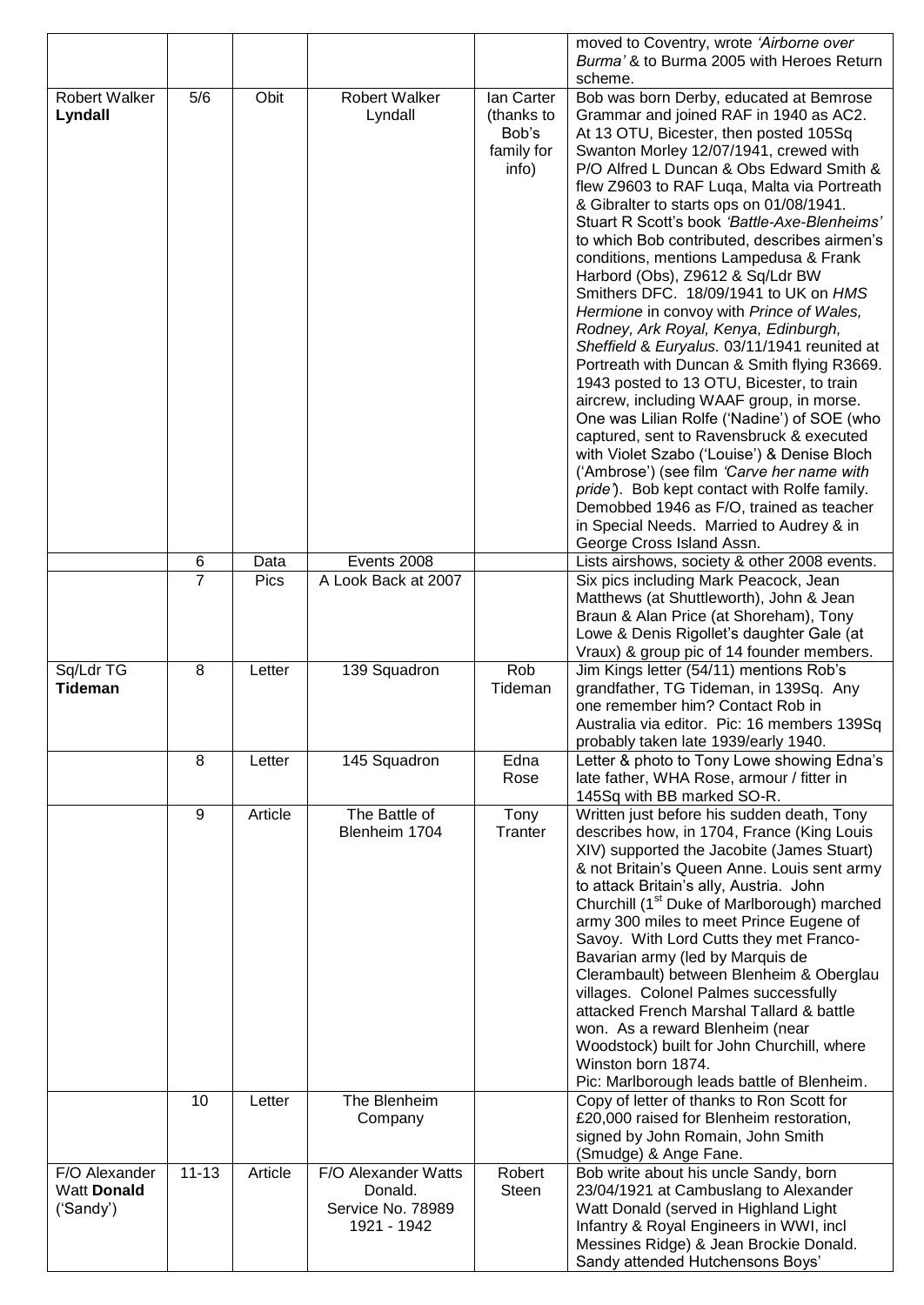|    |         |                                                      |                                                        | Grammar School & joined RAFVR, then No<br>4 Air Obs School July 1939 & on 05/11/1939<br>posted to Training Centre No 2, Grosvenor<br>Rd, SW1. No more info until letters from<br>52Sq in Egypt (HQ RAFME Cairo) on<br>14/10/1941 ref problems with post taking 6<br>mths (girlfriend was Nancy Kerr), etc. By<br>23/11/1941 was in 113Sq in Libya. Last<br>letter dated 15/01/1942 from Strat<br>Reconnaissance Unit RAF ME. From here<br>posted 11Sq (XISq) & to Colombo race-<br>course (Ceylon). On 09/04/1942 in Z7803<br>attacked Japanese fleet & shot down by<br>Zeros; all crew died. Useful book about this:<br>RAF 1939-1945 Vol II; The Fight Avails (D<br>Richards, HG Saunders, 1954); The Most<br>Dangerous Moment (M Tomlinson, 1976);<br>The Forgotten Air Force. The RAF in war<br>against Japan 1941-45 (A/Cdr H Probert<br>1945); The Bristol Blenheim (G Warner<br>2002). Any info or names to photos to<br>author: Contact details via email address at<br>bottom of web site. Pics: formal group of 30<br>crew; Sandy in Blenheim; Sandy + 3 by tent<br>in desert (?Sq113). |
|----|---------|------------------------------------------------------|--------------------------------------------------------|---------------------------------------------------------------------------------------------------------------------------------------------------------------------------------------------------------------------------------------------------------------------------------------------------------------------------------------------------------------------------------------------------------------------------------------------------------------------------------------------------------------------------------------------------------------------------------------------------------------------------------------------------------------------------------------------------------------------------------------------------------------------------------------------------------------------------------------------------------------------------------------------------------------------------------------------------------------------------------------------------------------------------------------------------------------------------------------------------|
| 13 | Report  | Watton's<br>Rededication at Last!                    |                                                        | On 26/05/1990 A/Cdr Sir Timothy Elworthy<br>(son of MRAF Lord Elworthy ('Sam') 21Sq,<br>82Sq at Walton 1940) unveiled Memorial at<br>RAF Walton (& Bodney). This a propeller<br>from R3800, 82Sq, shot down 13/08/1941<br>over Aalborg. Wartime Walton Museum<br>closed 1996; Memorial neglected. Now site<br>owned by Cofton Ltd who developing<br>'Blenheim Grange'. With support of Adam<br>Owen re-sited Memorial to be re-dedicated<br>21/06/2008 opposite American Memorial at<br>entrance. Info from Julian Horn                                                                                                                                                                                                                                                                                                                                                                                                                                                                                                                                                                           |
| 14 | Report  | <b>RAF Bircham Newton</b><br><b>Memorial Project</b> | Neil Grant,<br>D Jacklin,<br>Brian Hall,<br>Keith Benn | Sept 2007. Pic MRAF Sir Michael Beecham<br>& David Jacklin at dedication of new<br>memorial at RAF Docking (on B1153, 1 mile<br>N of Docking) by Rev Andrew Butcher, made<br>by H Brett & son, Watton. Also present No<br>42FSq (King's Lynn) ATC, RAFA, RBL,<br>Salvation army, Frank Goff (ex-206Sq &<br>279Sq ASR). Flypast by Stearman biplane<br>from Old Buckenham Aero Club. Birham<br>Memorial funded by National Construction<br>College. RAF Admin Apprentices Assn<br>attended open day 30/09/2007.                                                                                                                                                                                                                                                                                                                                                                                                                                                                                                                                                                                    |
| 15 | Report  | Bolingbroke 9048<br>Progress                         |                                                        | See Flypast editorial Feb 2007 for 9048's<br>background. Arrived Filton (Bristol) in bits<br>2006, fuselage to Bristol Aero Collection,<br>Kemble. Workshop set up at Patchway (adj<br>Filton Airfield) supported by Rolls Royce.<br>Restoration provides training for students at<br>City of Bristol College & Messier Services<br>(Cheltenham, Filton College & Hartcliffe<br>Engineering Community College). Rest of<br>a/c moving to Patchway by Airbus UK. Many<br>volunteers; steady restoration progress.                                                                                                                                                                                                                                                                                                                                                                                                                                                                                                                                                                                  |
| 16 | Letters | The Blenheims of<br>114 Squadron                     | Bill<br><b>Burberry</b>                                | Ref to G Warner article (59/18). Page 20,<br>2 <sup>nd</sup> para: Bill (Wop/AG), crewed with Bob<br>Molesworth (pilot) & Tim Denny (Obs),<br>details incident in which T2430 hit by Ju88<br>returning from Eidenhoven 27/04/1942; Bill<br>injured. Then, over Lowestoft, hit by<br>'friendly' AA battery & crashed Pulham<br>airfield 3am in flames. Tim rescued Bill.<br>2 <sup>nd</sup> point relates to 114Sq conversion from                                                                                                                                                                                                                                                                                                                                                                                                                                                                                                                                                                                                                                                                 |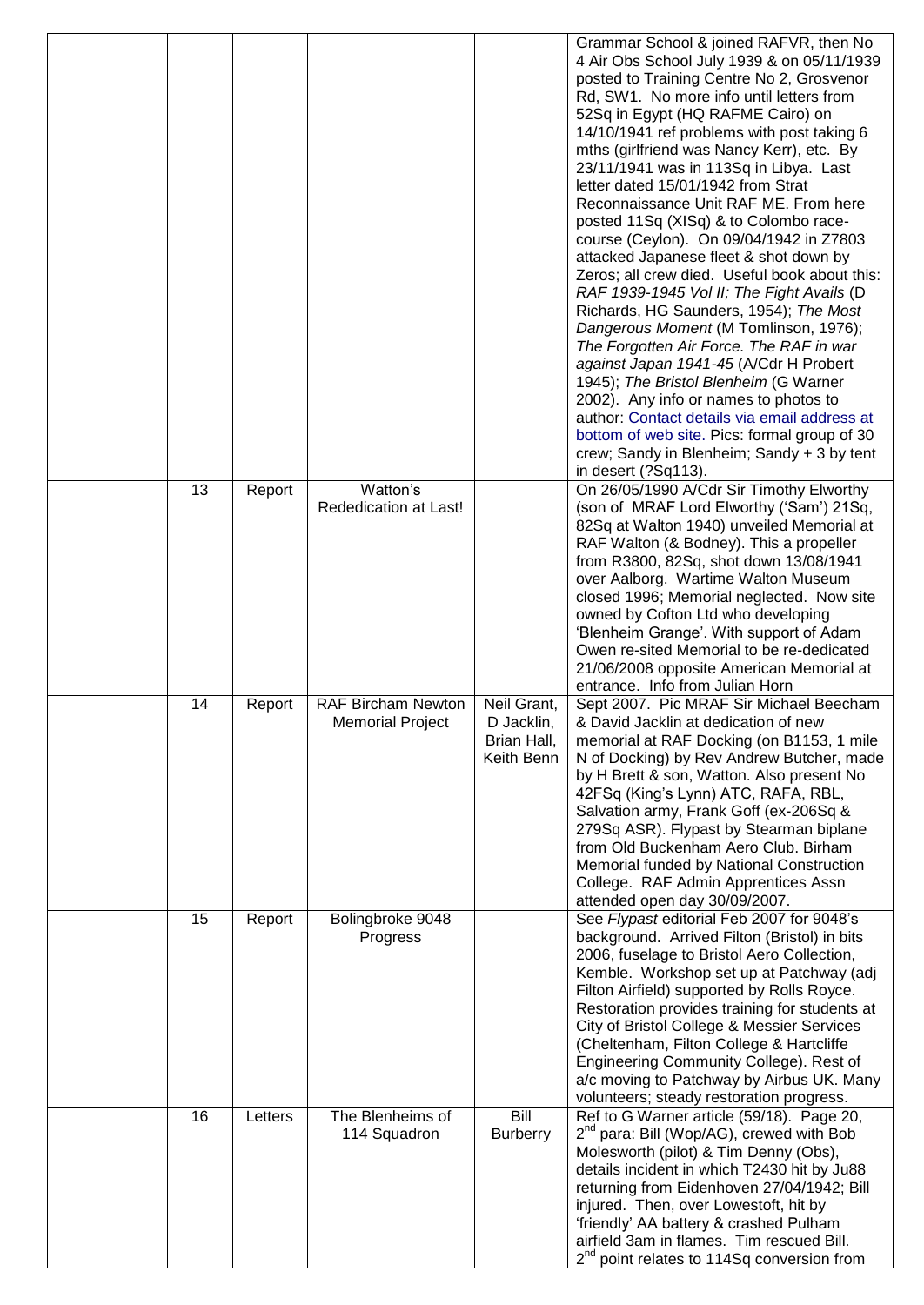|                                           |       |               |                                        |                                    | BB Vs to DB7s (aka Boston IIIs or A20s).<br>Based at Canrobert & Souk-el-Khemis<br>('Kings Cross') in early 1943, 114Sq crews<br>flew to West Raynham & Bob Molesworth<br>(see 56/4), Bill & new Obs returned to Blida<br>(Algeria) in new Boston (DB7) 08/04/1943, to<br>Canrobert 10/04/1943 & to Kings Cross<br>17/04/1943 – but conversion was in UK.<br>Flew Bostons until 12/05/1943 when<br>transferred to 13Sq & BB Vs again. Dart<br>match A/Cdr Sinclair v Major General Spaatz<br>(US). Tim Denny died 23/02/2008. |
|-------------------------------------------|-------|---------------|----------------------------------------|------------------------------------|-------------------------------------------------------------------------------------------------------------------------------------------------------------------------------------------------------------------------------------------------------------------------------------------------------------------------------------------------------------------------------------------------------------------------------------------------------------------------------------------------------------------------------|
| John Holmes<br>(529519)                   | 16    | Letter        | Old Blenheim Boy                       | John<br>Holmes                     | Joined RAF Jan 1936 (529519) flew in BBs<br>as Sgt Obs, 40Sq. After spell in hospital<br>reverted to Cpl & metal rigger. Interesting<br>description of painting underside of BBs in<br>57Sq before they got Wellington 1Cs.                                                                                                                                                                                                                                                                                                   |
|                                           | 17    | Letter        | Samson and<br><b>Hercules Memories</b> | Pat<br>Woodward                    | In response to Dinty Moore's piece (59/5)<br>Pat (Ex 113Sq, Thunderbolts) writes that<br>lived in Norwich & danced in the 'Samson' in<br>1941-42 as ATC cadet. American 8 <sup>th</sup> Air<br>Force also in Norfolk. Remembers effect of<br>Luftwaffe's Baedeker Campaign on Norfolk<br>& other cathedral cities. 'Samson' & Lido<br>(Aylsham Rd) both swimming pools in<br>summer & dance halls in winter.                                                                                                                  |
|                                           | 17    | Letter        | 11 Squadron Ceylon                     | Lawrence<br>Wheatley               | Two incidents described: 11Sq (XISq)<br>Ceylon 1942. W/Cdr Bateson did roll in BB<br>over race-course &, later, he saw a BB do a<br>'loop'. Bill Baird adds that he & Peter Dennis<br>with Bateson on 31/05/1942 in Z9597 when<br>loop done. Names Sgt Charger Cameron.                                                                                                                                                                                                                                                       |
|                                           | 17    | Letter        |                                        | <b>Brian</b><br>Gibbs              | Refers to Aeroplane article reprint, p 17. Pic<br>caption should be 110Sq (not 40Sq) - see<br>p242 'The Bristol Blenheim'. The dog (on<br>plane!) is 'Nelson'                                                                                                                                                                                                                                                                                                                                                                 |
|                                           | 18    | <b>Notice</b> | Modeller's Corner                      | Mark<br>Peacock                    | MPM have re-leased BB Mk I model &<br>Special Hobby a fighter version of BB Mk IV                                                                                                                                                                                                                                                                                                                                                                                                                                             |
|                                           | 18    | Letter        | Help wanted                            | <b>Steve</b><br>Zane<br>Elderfield | Writing history of RAF Eastchurch (Isle of<br>Sheppey). 21Sq (15/08/1938 - 01/03/1939;<br>59Sq & 53Sq arrived 31/05/1940 with BBs.<br>Any info re life, duties, personnel, BBs, etc to<br>Steve: Contact details via email address at<br>bottom of web site.                                                                                                                                                                                                                                                                  |
| F/Sgt Philip<br>Edwin<br><b>Gatehouse</b> | 18    | Letter        | Help wanted                            | lan<br>Gatehouse                   | Ian's uncle Philip Edwin Gatehouse DFM<br>(later P/O) was navigator to Lord David<br>Douglas-Hamilton (F/Lt then W/Cdr) in Malta<br>(has photos), & later RAF Benson. Both<br>killed in Mosquito 1945. Update: S/Ldr D<br>Douglas-Hamilton, CO 603Sq, Malta, from<br>April 1942 (Spitfires); see 'Thanks for the<br>Memory' (Laddie Lucas) & 'The Air Battle for<br>Malta' (James Douglas-Hamilton). Any info<br>to Ian: Contact details via email address at<br>bottom of web site.                                          |
|                                           | 18/19 | Report        | From the Engineering<br>Side: 18       | Smudge                             | Continue work on Mk I nose; all ribs now<br>fitted & curved skins ready to paint. Once<br>riveted in place can remove glazing bars.<br>Rudder pedal bar & throttle box prepared for<br>replacing; several engine components being<br>worked on. 'Speechless' on receipt of<br>£20,000 from Society at Xmas lunch!                                                                                                                                                                                                             |
| <b>BB</b> potted<br>histories             | 20    | Data          | L Series Blenheim<br>Mark Is           | Graham<br>Warner                   | BB Mk 1: L1121, L1122, L1123, L1124,<br>L1125, L1126, L1127, L1128, L1129, L1130,<br>L1131, L1132. Pic: 'Jinking Time',<br>Alexandra, Egypt.                                                                                                                                                                                                                                                                                                                                                                                  |